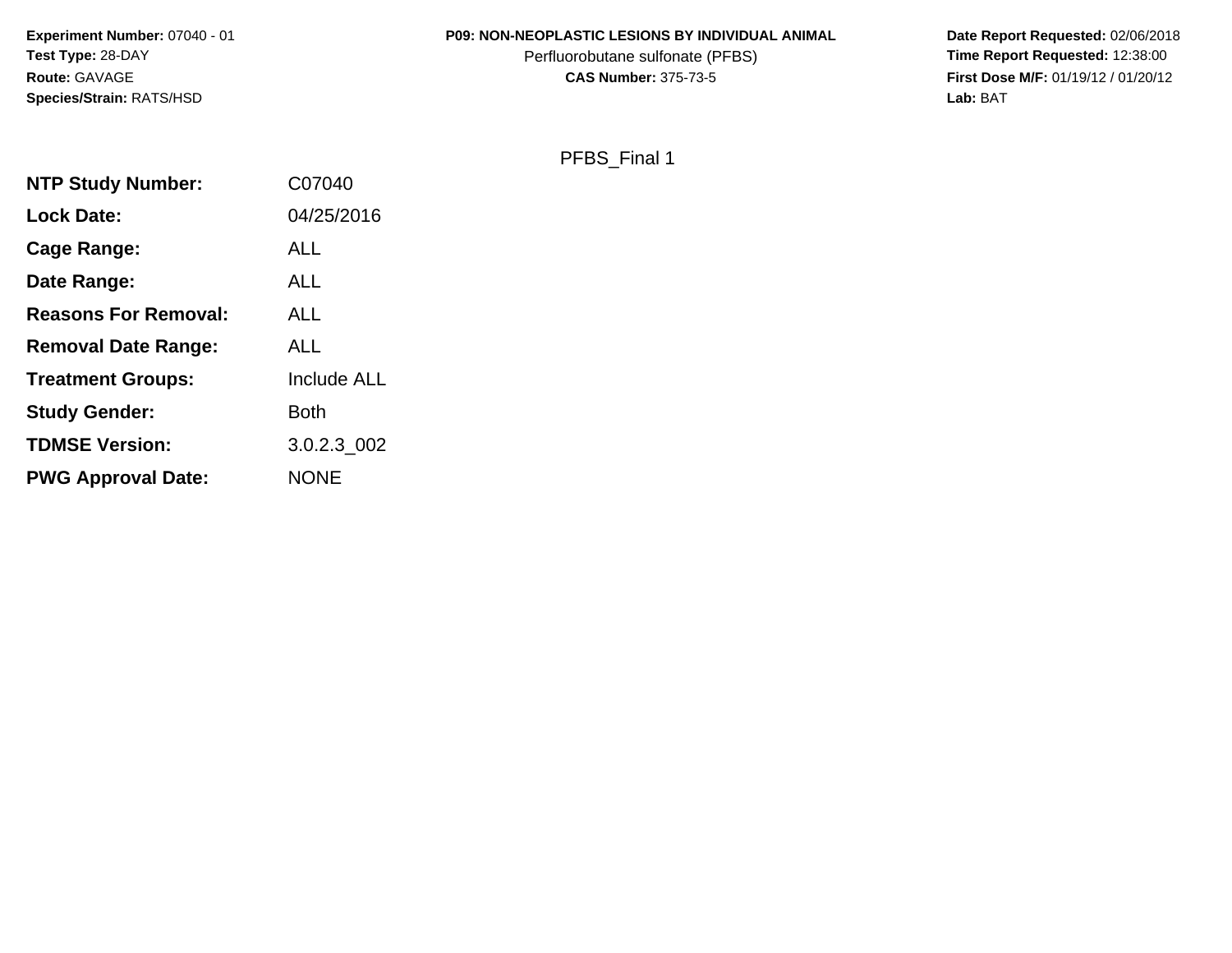### **P09: NON-NEOPLASTIC LESIONS BY INDIVIDUAL ANIMAL**

Perfluorobutane sulfonate (PFBS)<br>**CAS Number:** 375-73-5

 **Date Report Requested:** 02/06/2018 **First Dose M/F:** 01/19/12 / 01/20/12<br>**Lab:** BAT **Lab:** BAT

| DAY ON TEST<br><b>HARLAN SPRAGUE DAWLEY RATS</b><br><b>MALE</b> | $_{\rm 0}^{\rm 0}$<br>$\frac{2}{9}$       | $\begin{matrix} 0 \\ 0 \\ 2 \\ 9 \end{matrix}$                      | $\begin{smallmatrix} 0\\0\\2 \end{smallmatrix}$<br>9      | $\begin{smallmatrix} 0\\0 \end{smallmatrix}$<br>$rac{2}{9}$       | $\begin{array}{c} 0 \\ 0 \\ 2 \\ 9 \end{array}$            | $\begin{smallmatrix} 0\\0\\2 \end{smallmatrix}$<br>9 | $\pmb{0}$<br>$\mathbf 0$<br>$\overline{2}$<br>9         | $\begin{smallmatrix} 0\\0 \end{smallmatrix}$<br>$\overline{2}$<br>9 | $\pmb{0}$<br>$\pmb{0}$<br>$\overline{2}$<br>$9\,$                               | $\mathbf 0$<br>$\mathbf 0$<br>$\overline{c}$<br>9 |               |
|-----------------------------------------------------------------|-------------------------------------------|---------------------------------------------------------------------|-----------------------------------------------------------|-------------------------------------------------------------------|------------------------------------------------------------|------------------------------------------------------|---------------------------------------------------------|---------------------------------------------------------------------|---------------------------------------------------------------------------------|---------------------------------------------------|---------------|
| 0mg/kg/d M<br><b>ANIMAL ID</b>                                  | $\,0\,$<br>$\pmb{0}$<br>$\mathbf{1}$<br>5 | $\boldsymbol{0}$<br>$\begin{array}{c} 0 \\ 1 \\ 5 \\ 2 \end{array}$ | $\pmb{0}$<br>$\mathsf 0$<br>$\mathbf{1}$<br>$\frac{5}{3}$ | $\begin{smallmatrix}0\0\0\end{smallmatrix}$<br>1<br>$\frac{5}{4}$ | $\begin{matrix} 0 \\ 0 \\ 1 \end{matrix}$<br>$\frac{5}{5}$ | $_{\rm 0}^{\rm 0}$<br>$\mathbf{1}$<br>$\frac{5}{6}$  | 0<br>0<br>$\mathbf{1}$<br>$\,$ 5 $\,$<br>$\overline{7}$ | $\boldsymbol{0}$<br>$\mathsf 0$<br>$\mathbf{1}$<br>$\sqrt{5}$<br>8  | $\begin{smallmatrix}0\0\0\end{smallmatrix}$<br>$\mathbf{1}$<br>$\,$ 5 $\,$<br>9 | $\mathbf 0$<br>0<br>$\mathbf{1}$<br>6<br>0        | * TOTALS      |
| <b>ALIMENTARY SYSTEM</b>                                        |                                           |                                                                     |                                                           |                                                                   |                                                            |                                                      |                                                         |                                                                     |                                                                                 |                                                   |               |
| Esophagus                                                       |                                           |                                                                     |                                                           |                                                                   |                                                            |                                                      |                                                         |                                                                     |                                                                                 | $\overline{ }$                                    | 10            |
| Intestine Large, Cecum                                          |                                           |                                                                     |                                                           |                                                                   |                                                            |                                                      |                                                         |                                                                     |                                                                                 | $\pm$                                             | 10            |
| Intestine Large, Colon<br><b>Infiltration Cellular</b>          | $\div$                                    |                                                                     |                                                           | $\ddot{}$                                                         |                                                            |                                                      |                                                         |                                                                     |                                                                                 | $\overline{ }$                                    | 10<br>$1 1.0$ |
| Intestine Large, Rectum                                         |                                           |                                                                     |                                                           |                                                                   |                                                            |                                                      |                                                         |                                                                     |                                                                                 |                                                   | 10            |
| Intestine Small, Duodenum                                       |                                           |                                                                     |                                                           |                                                                   |                                                            |                                                      |                                                         |                                                                     |                                                                                 | $\overline{1}$                                    | 10            |
| Intestine Small, Ileum                                          |                                           |                                                                     |                                                           |                                                                   |                                                            |                                                      |                                                         |                                                                     |                                                                                 | $\overline{1}$                                    | 10            |
| Intestine Small, Jejunum                                        |                                           |                                                                     |                                                           |                                                                   |                                                            |                                                      |                                                         |                                                                     |                                                                                 |                                                   | 10            |
| Liver<br>Infiltration Cellular, Mixed Cell                      |                                           |                                                                     |                                                           |                                                                   |                                                            |                                                      |                                                         |                                                                     |                                                                                 | $\overline{ }$                                    | 10<br>2 1.0   |
| Pancreas                                                        |                                           |                                                                     |                                                           |                                                                   |                                                            |                                                      |                                                         |                                                                     |                                                                                 |                                                   | 10            |
| Salivary Glands                                                 |                                           |                                                                     |                                                           |                                                                   |                                                            |                                                      |                                                         |                                                                     |                                                                                 |                                                   | 10            |
| Stomach, Forestomach                                            |                                           |                                                                     |                                                           |                                                                   |                                                            |                                                      |                                                         |                                                                     |                                                                                 |                                                   | 10            |
| Stomach, Glandular                                              |                                           |                                                                     |                                                           |                                                                   |                                                            |                                                      |                                                         |                                                                     |                                                                                 | $\overline{ }$                                    | 10            |

# **CARDIOVASCULAR SYSTEM**

\* .. Total animals with tissue examined microscopically; Total animals with lesion and mean severity grade

+ .. Tissue examined microscopically

X .. Lesion present

I .. Insufficient tissue

M .. Missing tissue

A .. Autolysis precludes evaluation

 1-4 .. Lesion qualified as: BLANK .. Not examined microscopically 2) Mild 4) Marked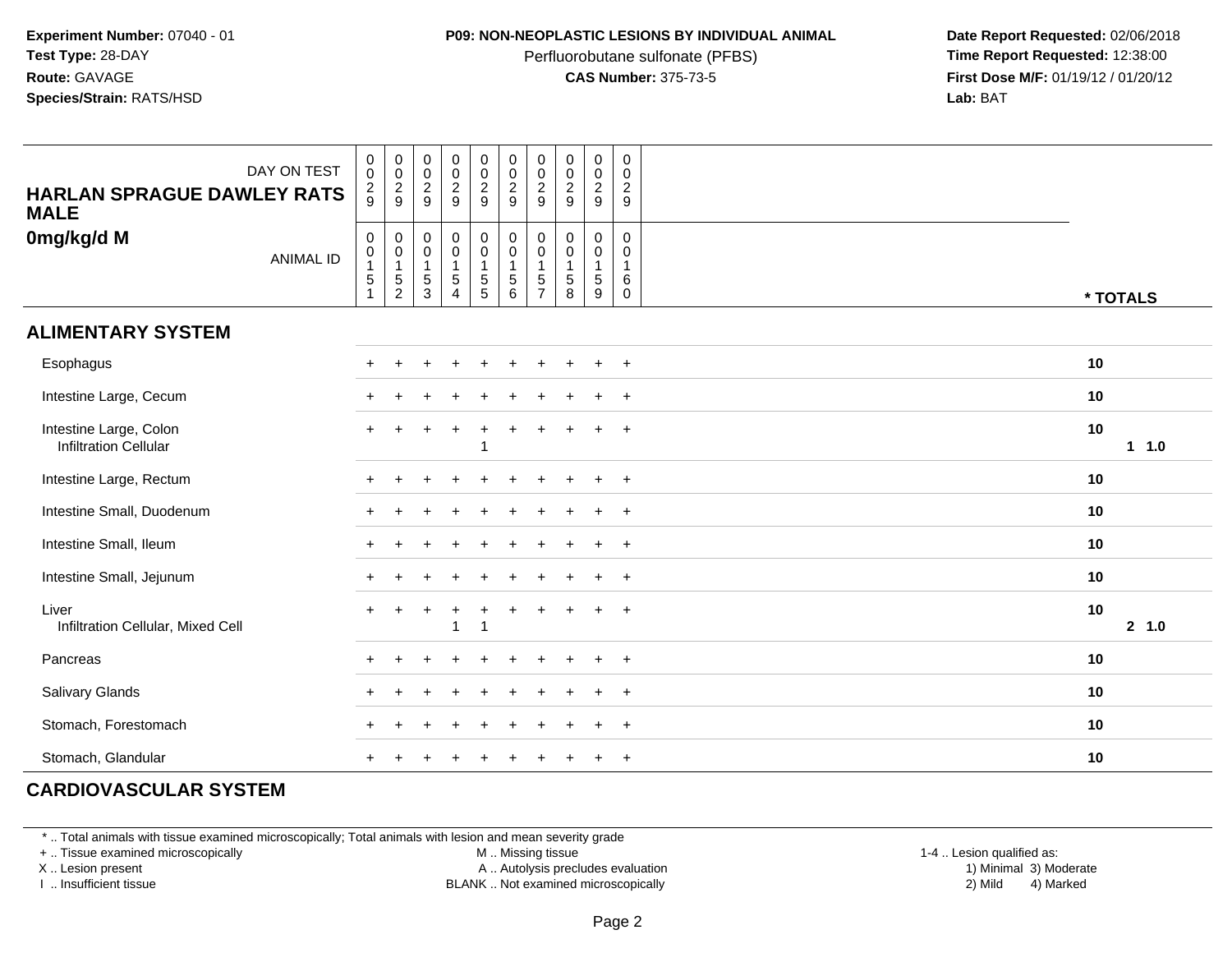# **P09: NON-NEOPLASTIC LESIONS BY INDIVIDUAL ANIMAL**

Perfluorobutane sulfonate (PFBS)<br>**CAS Number:** 375-73-5

| DAY ON TEST<br><b>HARLAN SPRAGUE DAWLEY RATS</b><br><b>MALE</b>                                                                                                                               | $\pmb{0}$<br>$\mathbf 0$<br>$\overline{c}$<br>9 | $\pmb{0}$<br>$\frac{0}{2}$                                                 | $\pmb{0}$<br>$\mathbf 0$<br>$\frac{2}{9}$                 | $\pmb{0}$<br>$\pmb{0}$<br>$\frac{2}{9}$               | $\pmb{0}$<br>$\mathsf{O}\xspace$<br>$\frac{2}{9}$       | $\mathsf 0$<br>$\mathsf{O}\xspace$<br>$\overline{2}$<br>9    | $\pmb{0}$<br>0<br>$\overline{c}$<br>9                          | $\mathsf 0$<br>$\frac{0}{2}$<br>$\boldsymbol{9}$               | $\pmb{0}$<br>$\mathbf 0$<br>$\frac{2}{9}$                                   | $\pmb{0}$<br>$\mathbf 0$<br>$\overline{2}$<br>9                    |                                                                                                                  |
|-----------------------------------------------------------------------------------------------------------------------------------------------------------------------------------------------|-------------------------------------------------|----------------------------------------------------------------------------|-----------------------------------------------------------|-------------------------------------------------------|---------------------------------------------------------|--------------------------------------------------------------|----------------------------------------------------------------|----------------------------------------------------------------|-----------------------------------------------------------------------------|--------------------------------------------------------------------|------------------------------------------------------------------------------------------------------------------|
| 0mg/kg/d M<br><b>ANIMAL ID</b>                                                                                                                                                                | $\pmb{0}$<br>$\mathbf 0$<br>1<br>5              | $\boldsymbol{0}$<br>$\ddot{\mathbf{0}}$<br>$\overline{1}$<br>$\frac{5}{2}$ | $\pmb{0}$<br>$\pmb{0}$<br>$\mathbf{1}$<br>$\sqrt{5}$<br>3 | 0<br>$\pmb{0}$<br>$\mathbf{1}$<br>5<br>$\overline{4}$ | $\pmb{0}$<br>$\pmb{0}$<br>$\mathbf{1}$<br>$\frac{5}{5}$ | $\pmb{0}$<br>$\mathsf 0$<br>$\mathbf{1}$<br>$\,$ 5 $\,$<br>6 | $\pmb{0}$<br>$\mathbf 0$<br>-1<br>$\sqrt{5}$<br>$\overline{7}$ | $\mathbf 0$<br>$\mathbf 0$<br>$\mathbf{1}$<br>$\,$ 5 $\,$<br>8 | $\mathbf 0$<br>$\mathbf 0$<br>$\mathbf{1}$<br>$\,$ 5 $\,$<br>$\overline{9}$ | $\pmb{0}$<br>$\mathbf 0$<br>$\mathbf{1}$<br>$\,6\,$<br>$\mathbf 0$ | * TOTALS                                                                                                         |
| <b>Blood Vessel</b>                                                                                                                                                                           | $\ddot{}$                                       | $\ddot{}$                                                                  | $\ddot{}$                                                 | $\ddot{}$                                             | $\ddot{}$                                               | $\ddot{}$                                                    | $\ddot{}$                                                      | $\overline{1}$                                                 | $\ddot{}$                                                                   | $+$                                                                | 10                                                                                                               |
| Heart<br>Cardiomyopathy                                                                                                                                                                       |                                                 |                                                                            |                                                           |                                                       |                                                         |                                                              |                                                                |                                                                | ÷                                                                           | $+$                                                                | 10<br>11.0                                                                                                       |
| <b>ENDOCRINE SYSTEM</b>                                                                                                                                                                       |                                                 |                                                                            |                                                           |                                                       |                                                         |                                                              |                                                                |                                                                |                                                                             |                                                                    |                                                                                                                  |
| <b>Adrenal Cortex</b>                                                                                                                                                                         |                                                 |                                                                            |                                                           |                                                       |                                                         |                                                              |                                                                |                                                                |                                                                             |                                                                    | 10                                                                                                               |
| Adrenal Medulla                                                                                                                                                                               |                                                 |                                                                            |                                                           |                                                       |                                                         |                                                              |                                                                |                                                                |                                                                             | $\ddot{}$                                                          | 10                                                                                                               |
| Islets, Pancreatic                                                                                                                                                                            |                                                 |                                                                            |                                                           |                                                       |                                                         |                                                              |                                                                |                                                                | $\ddot{}$                                                                   | $+$                                                                | 10                                                                                                               |
| Parathyroid Gland                                                                                                                                                                             | M                                               | $+$                                                                        | м                                                         | M                                                     | $\ddot{}$                                               |                                                              |                                                                |                                                                |                                                                             | $+$                                                                | $\overline{7}$                                                                                                   |
| <b>Pituitary Gland</b>                                                                                                                                                                        |                                                 |                                                                            |                                                           |                                                       |                                                         |                                                              |                                                                |                                                                |                                                                             | $\ddot{}$                                                          | 10                                                                                                               |
| <b>Thyroid Gland</b>                                                                                                                                                                          | $\ddot{}$                                       |                                                                            |                                                           |                                                       |                                                         |                                                              |                                                                |                                                                | $\pm$                                                                       | $+$                                                                | 10                                                                                                               |
| <b>GENERAL BODY SYSTEM</b>                                                                                                                                                                    |                                                 |                                                                            |                                                           |                                                       |                                                         |                                                              |                                                                |                                                                |                                                                             |                                                                    |                                                                                                                  |
| <b>NONE</b>                                                                                                                                                                                   |                                                 |                                                                            |                                                           |                                                       |                                                         |                                                              |                                                                |                                                                |                                                                             |                                                                    |                                                                                                                  |
| <b>GENITAL SYSTEM</b>                                                                                                                                                                         |                                                 |                                                                            |                                                           |                                                       |                                                         |                                                              |                                                                |                                                                |                                                                             |                                                                    |                                                                                                                  |
| Epididymis                                                                                                                                                                                    |                                                 |                                                                            |                                                           |                                                       |                                                         |                                                              |                                                                |                                                                |                                                                             |                                                                    | 10                                                                                                               |
| <b>Preputial Gland</b>                                                                                                                                                                        |                                                 |                                                                            |                                                           |                                                       |                                                         |                                                              |                                                                |                                                                |                                                                             | $\ddot{}$                                                          | 10                                                                                                               |
| Prostate                                                                                                                                                                                      |                                                 |                                                                            |                                                           |                                                       |                                                         |                                                              |                                                                |                                                                | $\pm$                                                                       | $^{+}$                                                             | 10                                                                                                               |
| *  Total animals with tissue examined microscopically; Total animals with lesion and mean severity grade<br>+  Tissue examined microscopically<br>X  Lesion present<br>I. Insufficient tissue |                                                 |                                                                            |                                                           |                                                       |                                                         | M. Missing tissue<br>BLANK  Not examined microscopically     |                                                                |                                                                |                                                                             |                                                                    | 1-4  Lesion qualified as:<br>1) Minimal 3) Moderate<br>A  Autolysis precludes evaluation<br>2) Mild<br>4) Marked |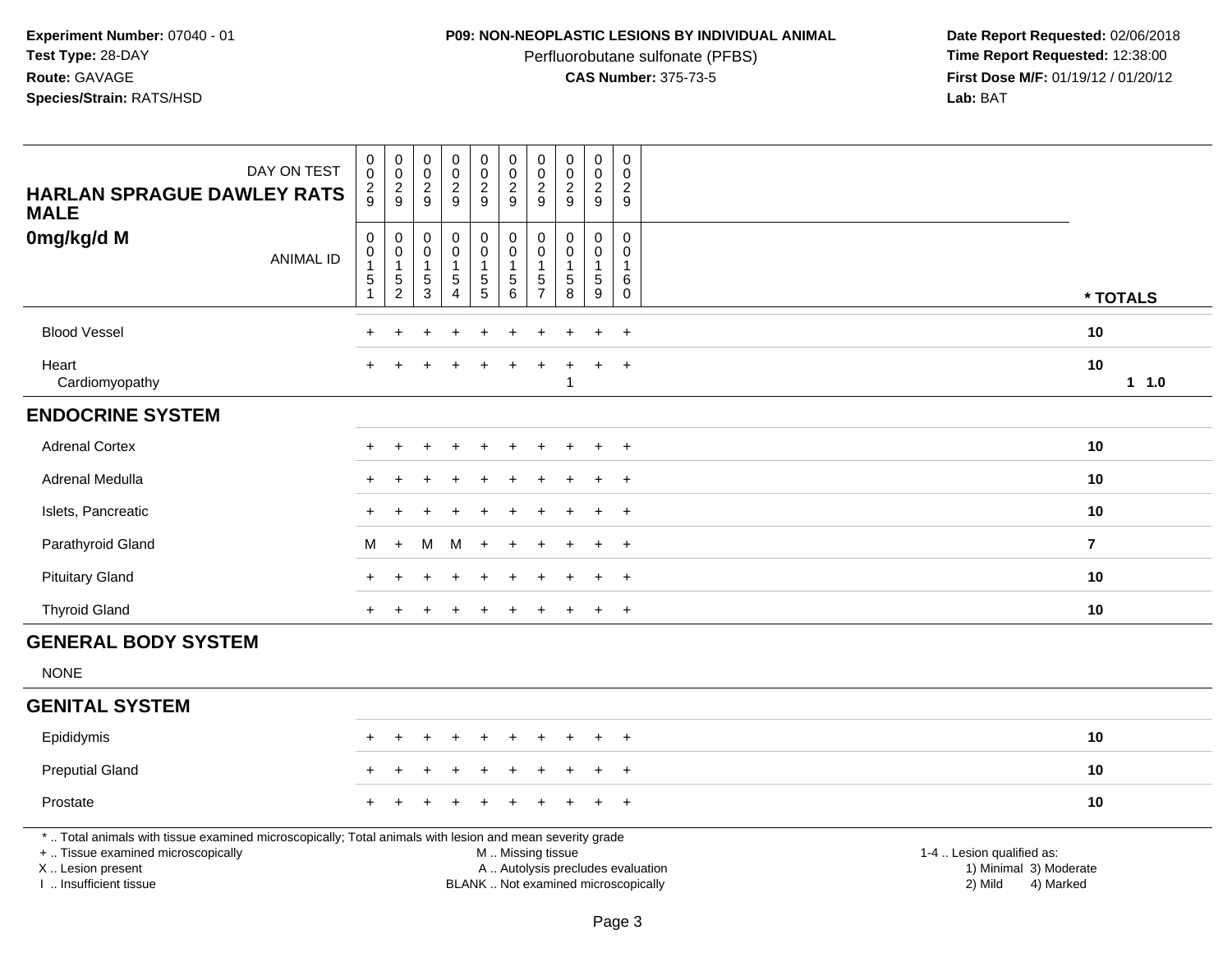## **P09: NON-NEOPLASTIC LESIONS BY INDIVIDUAL ANIMAL**

Perfluorobutane sulfonate (PFBS)<br>**CAS Number:** 375-73-5

 **Date Report Requested:** 02/06/2018 **First Dose M/F:** 01/19/12 / 01/20/12<br>**Lab:** BAT **Lab:** BAT

| <b>HARLAN SPRAGUE DAWLEY RATS</b>                                                                        | DAY ON TEST      | $\boldsymbol{0}$<br>0<br>$\overline{c}$ | $\mathbf 0$<br>$\mathbf 0$<br>$\overline{2}$ | $\pmb{0}$<br>$\mathsf{O}\xspace$<br>$\frac{2}{9}$ | $\begin{smallmatrix}0\0\0\end{smallmatrix}$<br>$\overline{c}$ | $\mathbf 0$<br>$\overline{0}$<br>$\overline{a}$ | $\mathbf 0$<br>$\mathsf{O}\xspace$<br>$\boldsymbol{2}$ | $\mathbf 0$<br>0<br>$\overline{c}$ | $\mathsf{O}\xspace$<br>$\mathbf 0$<br>$\overline{c}$ | $\pmb{0}$<br>0<br>$\overline{c}$ | 0<br>$\mathbf 0$<br>$\overline{c}$ |                                                                                          |          |
|----------------------------------------------------------------------------------------------------------|------------------|-----------------------------------------|----------------------------------------------|---------------------------------------------------|---------------------------------------------------------------|-------------------------------------------------|--------------------------------------------------------|------------------------------------|------------------------------------------------------|----------------------------------|------------------------------------|------------------------------------------------------------------------------------------|----------|
| <b>MALE</b>                                                                                              |                  | 9                                       | 9                                            |                                                   | 9                                                             | 9                                               | $\overline{9}$                                         | 9                                  | 9                                                    | 9                                | 9                                  |                                                                                          |          |
| 0mg/kg/d M                                                                                               |                  | $\mathbf 0$<br>$\boldsymbol{0}$         | 0<br>$\mathbf 0$                             | $\pmb{0}$<br>$\mathbf 0$                          | 0<br>$\mathsf{O}$                                             | 0<br>$\overline{0}$                             | $\mathbf 0$<br>$\mathbf 0$                             | $\mathbf 0$<br>$\mathbf 0$         | $\mathbf 0$<br>$\Omega$                              | 0<br>0                           | $\mathbf 0$<br>$\mathbf{0}$        |                                                                                          |          |
|                                                                                                          | <b>ANIMAL ID</b> | $\mathbf{1}$<br>$\sqrt{5}$              | $\mathbf{1}$<br>$\,$ 5 $\,$                  | $\mathbf{1}$<br>$\,$ 5 $\,$                       | $\mathbf{1}$<br>$\sqrt{5}$                                    |                                                 | $\overline{1}$                                         | 5                                  | $\mathbf{1}$<br>$\sqrt{5}$                           | $\mathbf{1}$<br>$\,$ 5 $\,$      | 1<br>$\,6$                         |                                                                                          |          |
|                                                                                                          |                  | $\mathbf{1}$                            | $\overline{c}$                               | $\mathbf{3}$                                      | $\boldsymbol{\Lambda}$                                        | $\begin{array}{c} 5 \\ 5 \end{array}$           | $\begin{array}{c} 5 \\ 6 \end{array}$                  | $\overline{7}$                     | 8                                                    | 9                                | 0                                  |                                                                                          | * TOTALS |
| <b>Seminal Vesicle</b>                                                                                   |                  |                                         |                                              |                                                   |                                                               |                                                 |                                                        |                                    |                                                      |                                  | $\ddot{}$                          | 10                                                                                       |          |
| <b>Testes</b>                                                                                            |                  | $\pm$                                   | $\div$                                       |                                                   | $\overline{ }$                                                | $\ddot{}$                                       | $+$                                                    | $\pm$                              | $\div$                                               | $+$                              | $+$                                | 10                                                                                       |          |
| <b>HEMATOPOIETIC SYSTEM</b>                                                                              |                  |                                         |                                              |                                                   |                                                               |                                                 |                                                        |                                    |                                                      |                                  |                                    |                                                                                          |          |
| <b>Bone Marrow</b>                                                                                       |                  |                                         |                                              |                                                   |                                                               |                                                 |                                                        |                                    |                                                      |                                  | $\ddot{}$                          | 10                                                                                       |          |
| Lymph Node, Mandibular                                                                                   |                  |                                         |                                              |                                                   |                                                               |                                                 |                                                        |                                    |                                                      |                                  | $\overline{+}$                     | 10                                                                                       |          |
| Lymph Node, Mesenteric                                                                                   |                  |                                         |                                              |                                                   |                                                               |                                                 |                                                        |                                    |                                                      | $\div$                           | $\div$                             | 10                                                                                       |          |
| Spleen                                                                                                   |                  |                                         |                                              |                                                   |                                                               |                                                 |                                                        |                                    |                                                      |                                  | $\ddot{}$                          | 10                                                                                       |          |
| Thymus                                                                                                   |                  | $+$                                     | $\ddot{}$                                    |                                                   | $\overline{+}$                                                | $\ddot{}$                                       | $\pm$                                                  | $\pm$                              | $\pm$                                                | $+$                              | $+$                                | 10                                                                                       |          |
| <b>INTEGUMENTARY SYSTEM</b>                                                                              |                  |                                         |                                              |                                                   |                                                               |                                                 |                                                        |                                    |                                                      |                                  |                                    |                                                                                          |          |
| <b>Mammary Gland</b>                                                                                     |                  |                                         |                                              |                                                   |                                                               |                                                 |                                                        |                                    |                                                      |                                  | $\overline{ }$                     | 10                                                                                       |          |
| Skin                                                                                                     |                  |                                         |                                              |                                                   |                                                               | ÷                                               |                                                        |                                    |                                                      | $\ddot{}$                        | $+$                                | 10                                                                                       |          |
| <b>MUSCULOSKELETAL SYSTEM</b>                                                                            |                  |                                         |                                              |                                                   |                                                               |                                                 |                                                        |                                    |                                                      |                                  |                                    |                                                                                          |          |
| Bone                                                                                                     |                  |                                         |                                              |                                                   | $+$                                                           | $\pm$                                           | $\div$                                                 | $\pm$                              | $\div$                                               | $\pm$                            | $+$                                | 10                                                                                       |          |
| <b>NERVOUS SYSTEM</b>                                                                                    |                  |                                         |                                              |                                                   |                                                               |                                                 |                                                        |                                    |                                                      |                                  |                                    |                                                                                          |          |
| <b>Brain</b>                                                                                             |                  |                                         |                                              |                                                   |                                                               |                                                 |                                                        |                                    |                                                      | $\ddot{}$                        | $+$                                | 10                                                                                       |          |
| *  Total animals with tissue examined microscopically; Total animals with lesion and mean severity grade |                  |                                         |                                              |                                                   |                                                               |                                                 |                                                        |                                    |                                                      |                                  |                                    |                                                                                          |          |
| +  Tissue examined microscopically<br>X  Lesion present                                                  |                  |                                         |                                              |                                                   |                                                               |                                                 | M  Missing tissue                                      |                                    |                                                      |                                  |                                    | 1-4  Lesion qualified as:<br>A  Autolysis precludes evaluation<br>1) Minimal 3) Moderate |          |

I .. Insufficient tissue

BLANK .. Not examined microscopically 2) Mild 4) Marked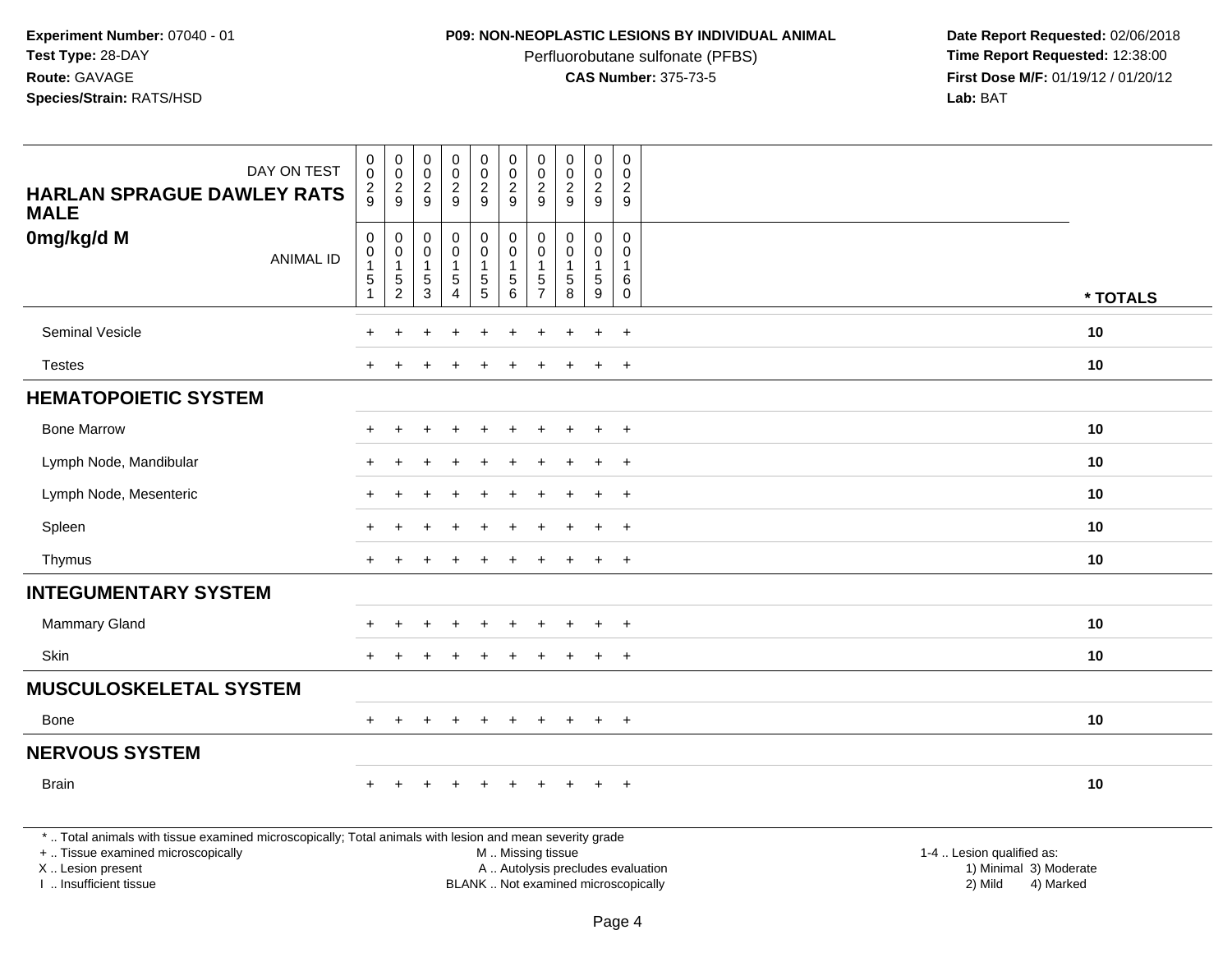### **P09: NON-NEOPLASTIC LESIONS BY INDIVIDUAL ANIMAL**

Perfluorobutane sulfonate (PFBS)<br>**CAS Number:** 375-73-5

 **Date Report Requested:** 02/06/2018 **First Dose M/F:** 01/19/12 / 01/20/12<br>**Lab:** BAT **Lab:** BAT

| DAY ON TEST<br><b>HARLAN SPRAGUE DAWLEY RATS</b><br><b>MALE</b>                                        | $\pmb{0}$<br>$\mathbf 0$<br>$\frac{2}{9}$      | $\begin{smallmatrix}0\\0\end{smallmatrix}$<br>$\frac{2}{9}$             | 00029                                                                  | $\begin{array}{c} 0 \\ 0 \\ 2 \\ 9 \end{array}$                               | $\begin{array}{c} 0 \\ 0 \\ 2 \\ 9 \end{array}$ | $\begin{array}{c} 0 \\ 0 \\ 2 \\ 9 \end{array}$              | $\begin{smallmatrix} 0\\0\\2 \end{smallmatrix}$<br>9        | $\begin{smallmatrix} 0\\0 \end{smallmatrix}$<br>$\boldsymbol{2}$<br>9 | $\begin{smallmatrix} 0\\0\\2 \end{smallmatrix}$<br>9 | $\mathbf 0$<br>0<br>$\overline{c}$<br>9              |                                          |  |
|--------------------------------------------------------------------------------------------------------|------------------------------------------------|-------------------------------------------------------------------------|------------------------------------------------------------------------|-------------------------------------------------------------------------------|-------------------------------------------------|--------------------------------------------------------------|-------------------------------------------------------------|-----------------------------------------------------------------------|------------------------------------------------------|------------------------------------------------------|------------------------------------------|--|
| 0mg/kg/d M<br><b>ANIMAL ID</b>                                                                         | $\mathbf 0$<br>$\pmb{0}$<br>$\frac{1}{5}$<br>1 | $\pmb{0}$<br>$\pmb{0}$<br>$\mathbf{1}$<br>$\mathbf 5$<br>$\overline{c}$ | $\boldsymbol{0}$<br>$\pmb{0}$<br>$\overline{1}$<br>$\overline{5}$<br>3 | $\begin{matrix} 0 \\ 0 \\ 1 \end{matrix}$<br>$\overline{5}$<br>$\overline{4}$ | 0<br>$\mathsf{O}\xspace$<br>1<br>$\frac{5}{5}$  | $\pmb{0}$<br>$\pmb{0}$<br>$\overline{1}$<br>$\,$ 5 $\,$<br>6 | 0<br>0<br>$\mathbf{1}$<br>$5\phantom{.0}$<br>$\overline{7}$ | $\boldsymbol{0}$<br>$\pmb{0}$<br>1<br>$\mathbf 5$<br>8                | $\mathbf 0$<br>$\mathbf 0$<br>5<br>9                 | $\mathbf 0$<br>0<br>$\mathbf{1}$<br>6<br>$\mathbf 0$ | * TOTALS                                 |  |
| <b>RESPIRATORY SYSTEM</b>                                                                              |                                                |                                                                         |                                                                        |                                                                               |                                                 |                                                              |                                                             |                                                                       |                                                      |                                                      |                                          |  |
| Lung<br>Erythrophagocytosis<br>Infiltration Cellular, Mononuclear Cell<br>Inflammation, Chronic Active |                                                |                                                                         |                                                                        |                                                                               |                                                 |                                                              |                                                             |                                                                       | $\div$                                               | $+$                                                  | 10<br>11.0<br>$\mathbf{1}$<br>1.0<br>1.0 |  |
| Nose                                                                                                   |                                                |                                                                         |                                                                        |                                                                               |                                                 |                                                              |                                                             |                                                                       |                                                      | $+$                                                  | 10                                       |  |
| Trachea                                                                                                |                                                |                                                                         |                                                                        |                                                                               |                                                 |                                                              |                                                             |                                                                       | $\ddot{}$                                            | $+$                                                  | 10                                       |  |
| <b>SPECIAL SENSES SYSTEM</b>                                                                           |                                                |                                                                         |                                                                        |                                                                               |                                                 |                                                              |                                                             |                                                                       |                                                      |                                                      |                                          |  |
| Eye                                                                                                    |                                                |                                                                         |                                                                        | ÷                                                                             |                                                 |                                                              |                                                             |                                                                       |                                                      | $+$                                                  | 10                                       |  |
| <b>Harderian Gland</b><br>Infiltration Cellular, Mononuclear Cell                                      |                                                |                                                                         | 2                                                                      |                                                                               |                                                 |                                                              |                                                             |                                                                       | $+$                                                  | $+$                                                  | 10<br>$12.0$                             |  |
| <b>URINARY SYSTEM</b>                                                                                  |                                                |                                                                         |                                                                        |                                                                               |                                                 |                                                              |                                                             |                                                                       |                                                      |                                                      |                                          |  |
| Kidney<br>Nephropathy, Chronic Progressive                                                             |                                                |                                                                         | -1                                                                     | -1                                                                            |                                                 |                                                              | $\overline{1}$                                              | $\overline{\phantom{a}}$                                              |                                                      | $+$                                                  | 10<br>6 1.0                              |  |
| <b>Urinary Bladder</b>                                                                                 |                                                |                                                                         |                                                                        |                                                                               |                                                 |                                                              |                                                             |                                                                       |                                                      | $+$                                                  | 10                                       |  |

\* .. Total animals with tissue examined microscopically; Total animals with lesion and mean severity grade

+ .. Tissue examined microscopically

X .. Lesion present

I .. Insufficient tissue

M .. Missing tissue

 Lesion present A .. Autolysis precludes evaluation 1) Minimal 3) ModerateBLANK .. Not examined microscopically 2) Mild 4) Marked

1-4 .. Lesion qualified as:<br>1) Minimal 3) Moderate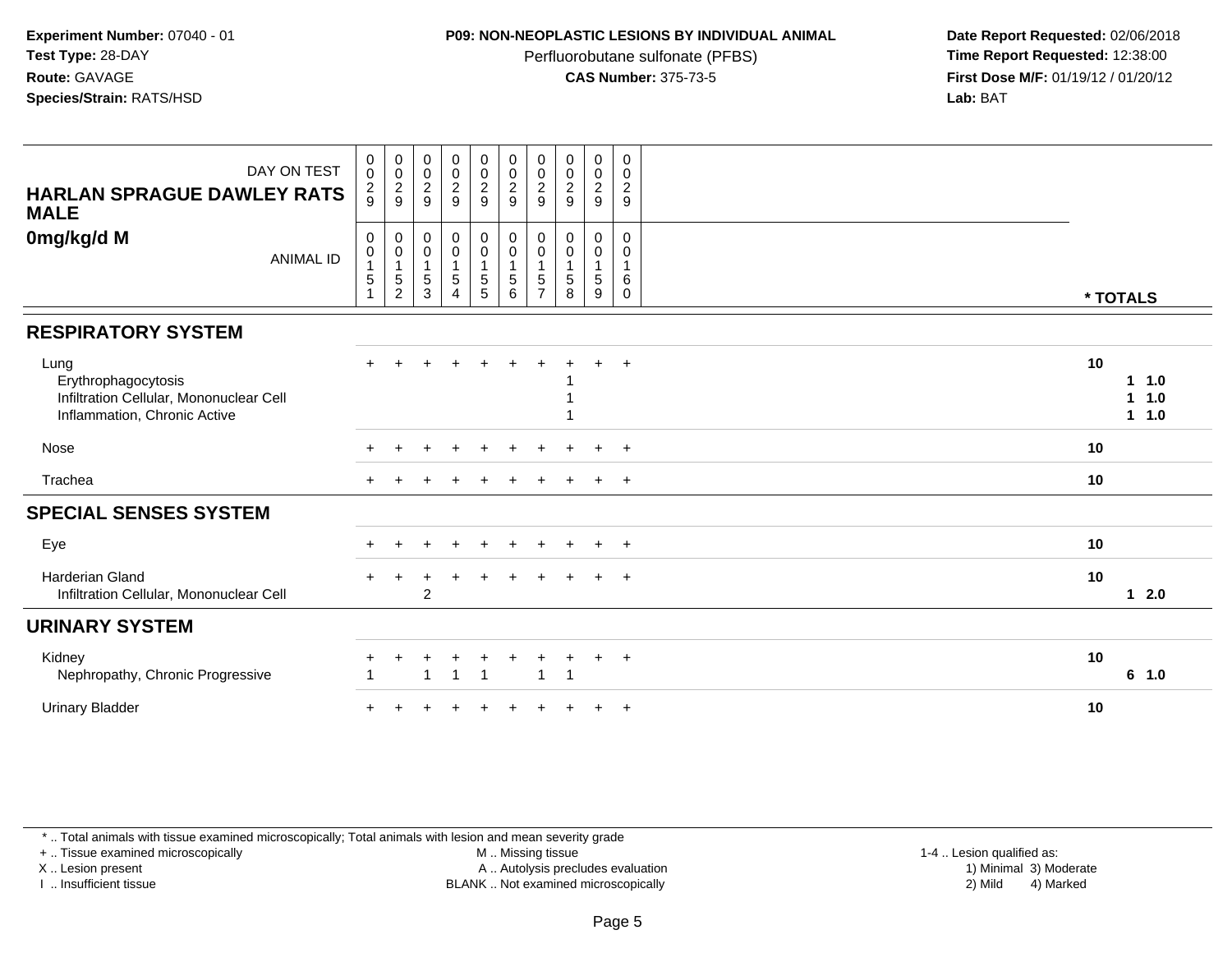# **P09: NON-NEOPLASTIC LESIONS BY INDIVIDUAL ANIMAL**

Perfluorobutane sulfonate (PFBS)<br>**CAS Number:** 375-73-5

| <b>HARLAN SPRAGUE DAWLEY RATS</b>                                                                                                                                                             | DAY ON TEST      | $\pmb{0}$<br>$\mathbf 0$<br>$\frac{2}{9}$                       | $\mathbf 0$<br>$\mathbf 0$<br>$\frac{2}{9}$                             | $\pmb{0}$<br>$\mathsf{O}\xspace$<br>$\frac{2}{9}$                  | $\pmb{0}$<br>$\pmb{0}$<br>$\overline{a}$<br>9            | $\mathsf 0$<br>$\mathsf{O}\xspace$<br>$\frac{2}{9}$      | $\pmb{0}$<br>$\mathbf 0$<br>$\boldsymbol{2}$<br>$\boldsymbol{9}$                              | $\pmb{0}$<br>$\mathbf 0$<br>$\overline{2}$<br>9         | $\pmb{0}$<br>$\pmb{0}$<br>$\overline{2}$<br>9        | $\mathbf 0$<br>$\mathbf 0$<br>$\overline{a}$<br>$\boldsymbol{9}$ | $\mathsf 0$<br>$\Omega$<br>$\overline{2}$<br>9                |                                                                             |
|-----------------------------------------------------------------------------------------------------------------------------------------------------------------------------------------------|------------------|-----------------------------------------------------------------|-------------------------------------------------------------------------|--------------------------------------------------------------------|----------------------------------------------------------|----------------------------------------------------------|-----------------------------------------------------------------------------------------------|---------------------------------------------------------|------------------------------------------------------|------------------------------------------------------------------|---------------------------------------------------------------|-----------------------------------------------------------------------------|
| <b>MALE</b><br>62.6mg/kg/d M                                                                                                                                                                  | <b>ANIMAL ID</b> | $\pmb{0}$<br>$\pmb{0}$<br>$\mathbf{1}$<br>$\,6$<br>$\mathbf{1}$ | $\mathbf 0$<br>$\mathbf 0$<br>$\mathbf{1}$<br>$\,6\,$<br>$\overline{2}$ | $\boldsymbol{0}$<br>$\pmb{0}$<br>$\mathbf{1}$<br>6<br>$\mathbf{3}$ | $\pmb{0}$<br>$\mathbf 0$<br>1<br>$\,6$<br>$\overline{4}$ | $\mathbf 0$<br>$\mathbf 0$<br>$\mathbf{1}$<br>$6\over 5$ | $\mathsf 0$<br>$\mathbf 0$<br>$\mathbf{1}$<br>$\,6\,$<br>$\,6\,$                              | $\mathbf 0$<br>$\mathbf 0$<br>-1<br>6<br>$\overline{7}$ | $\mathbf 0$<br>$\mathbf 0$<br>$\mathbf{1}$<br>6<br>8 | 0<br>$\mathbf 0$<br>$\mathbf{1}$<br>$\,6\,$<br>9                 | $\mathbf 0$<br>$\Omega$<br>1<br>$\overline{7}$<br>$\mathbf 0$ | * TOTALS                                                                    |
| <b>ALIMENTARY SYSTEM</b>                                                                                                                                                                      |                  |                                                                 |                                                                         |                                                                    |                                                          |                                                          |                                                                                               |                                                         |                                                      |                                                                  |                                                               |                                                                             |
| Liver<br>Hepatodiaphragmatic Nodule<br>Infiltration Cellular, Mixed Cell                                                                                                                      |                  |                                                                 |                                                                         |                                                                    |                                                          |                                                          |                                                                                               |                                                         |                                                      | $\ddot{}$                                                        | $\ddot{}$                                                     | 10<br>$1 1.0$<br>$1 1.0$                                                    |
| Pancreas                                                                                                                                                                                      |                  | $+$                                                             | $+$                                                                     | $+$                                                                | $\ddot{+}$                                               | $+$                                                      | $+$                                                                                           | ÷                                                       |                                                      | $+$                                                              | $+$                                                           | 10                                                                          |
| <b>CARDIOVASCULAR SYSTEM</b>                                                                                                                                                                  |                  |                                                                 |                                                                         |                                                                    |                                                          |                                                          |                                                                                               |                                                         |                                                      |                                                                  |                                                               |                                                                             |
| <b>NONE</b>                                                                                                                                                                                   |                  |                                                                 |                                                                         |                                                                    |                                                          |                                                          |                                                                                               |                                                         |                                                      |                                                                  |                                                               |                                                                             |
| <b>ENDOCRINE SYSTEM</b>                                                                                                                                                                       |                  |                                                                 |                                                                         |                                                                    |                                                          |                                                          |                                                                                               |                                                         |                                                      |                                                                  |                                                               |                                                                             |
| <b>Thyroid Gland</b>                                                                                                                                                                          |                  |                                                                 |                                                                         |                                                                    |                                                          |                                                          |                                                                                               |                                                         |                                                      | $\ddot{}$                                                        | $+$                                                           | 10                                                                          |
| <b>GENERAL BODY SYSTEM</b>                                                                                                                                                                    |                  |                                                                 |                                                                         |                                                                    |                                                          |                                                          |                                                                                               |                                                         |                                                      |                                                                  |                                                               |                                                                             |
| <b>NONE</b>                                                                                                                                                                                   |                  |                                                                 |                                                                         |                                                                    |                                                          |                                                          |                                                                                               |                                                         |                                                      |                                                                  |                                                               |                                                                             |
| <b>GENITAL SYSTEM</b>                                                                                                                                                                         |                  |                                                                 |                                                                         |                                                                    |                                                          |                                                          |                                                                                               |                                                         |                                                      |                                                                  |                                                               |                                                                             |
| <b>Testes</b>                                                                                                                                                                                 |                  |                                                                 |                                                                         |                                                                    |                                                          |                                                          |                                                                                               |                                                         |                                                      |                                                                  | $\ddot{}$                                                     | 10                                                                          |
| <b>HEMATOPOIETIC SYSTEM</b>                                                                                                                                                                   |                  |                                                                 |                                                                         |                                                                    |                                                          |                                                          |                                                                                               |                                                         |                                                      |                                                                  |                                                               |                                                                             |
| <b>Bone Marrow</b>                                                                                                                                                                            |                  |                                                                 |                                                                         |                                                                    |                                                          |                                                          |                                                                                               |                                                         |                                                      |                                                                  | $+$                                                           | 10                                                                          |
| Spleen                                                                                                                                                                                        |                  |                                                                 |                                                                         |                                                                    |                                                          |                                                          |                                                                                               |                                                         |                                                      |                                                                  | $+$                                                           | 10                                                                          |
| *  Total animals with tissue examined microscopically; Total animals with lesion and mean severity grade<br>+  Tissue examined microscopically<br>X  Lesion present<br>I  Insufficient tissue |                  |                                                                 |                                                                         |                                                                    |                                                          |                                                          | M  Missing tissue<br>A  Autolysis precludes evaluation<br>BLANK  Not examined microscopically |                                                         |                                                      |                                                                  |                                                               | 1-4  Lesion qualified as:<br>1) Minimal 3) Moderate<br>2) Mild<br>4) Marked |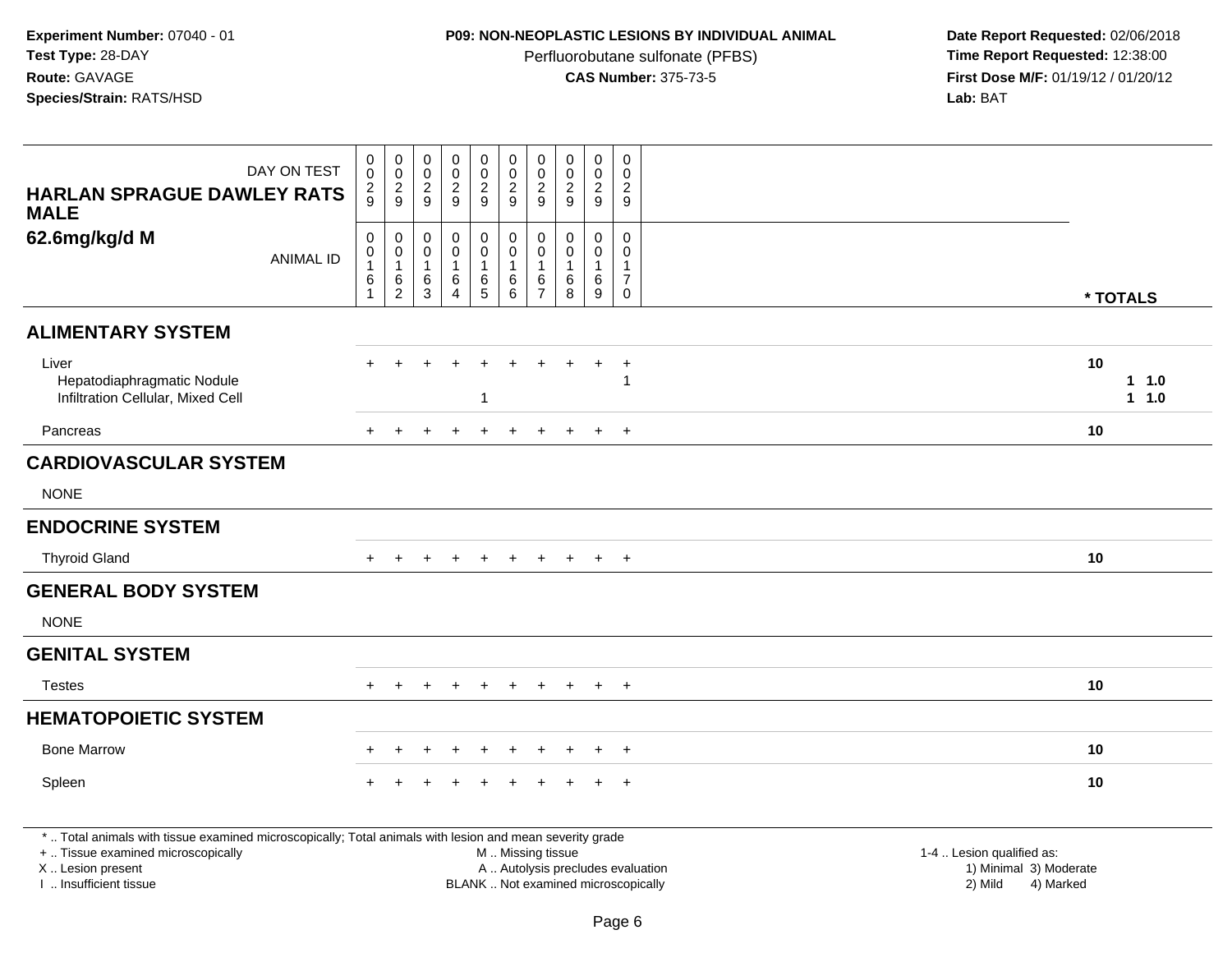### **P09: NON-NEOPLASTIC LESIONS BY INDIVIDUAL ANIMAL**

Perfluorobutane sulfonate (PFBS)<br>**CAS Number:** 375-73-5

 **Date Report Requested:** 02/06/2018 **First Dose M/F:** 01/19/12 / 01/20/12<br>**Lab:** BAT **Lab:** BAT

| DAY ON TEST<br><b>HARLAN SPRAGUE DAWLEY RATS</b><br><b>MALE</b> | 0<br>$\pmb{0}$<br>$\frac{2}{9}$ | 0<br>$\mathsf{O}\xspace$<br>$\frac{2}{9}$ | 0<br>0<br>$\overline{c}$<br>9    | $\pmb{0}$<br>$\pmb{0}$<br>$\frac{2}{9}$               | 0<br>$\mathbf 0$<br>$\overline{2}$<br>9 | $\pmb{0}$<br>$\mathbf 0$<br>$\sqrt{2}$<br>$\overline{9}$ | 0<br>$\mathbf 0$<br>2<br>9 | 0<br>0<br>$\overline{\mathbf{c}}$<br>9 | 0<br>$\mathbf 0$<br>$\overline{c}$<br>9 | 0<br>0<br>$\overline{a}$<br>9                 |          |       |
|-----------------------------------------------------------------|---------------------------------|-------------------------------------------|----------------------------------|-------------------------------------------------------|-----------------------------------------|----------------------------------------------------------|----------------------------|----------------------------------------|-----------------------------------------|-----------------------------------------------|----------|-------|
| 62.6mg/kg/d M<br><b>ANIMAL ID</b>                               | 0<br>0<br>$\overline{1}$<br>6   | 0<br>$\pmb{0}$<br>$\mathbf{1}$<br>$^6_2$  | 0<br>0<br>$\mathbf{1}$<br>6<br>3 | 0<br>$\pmb{0}$<br>$\mathbf{1}$<br>6<br>$\overline{4}$ | 0<br>0<br>$\mathbf{1}$<br>6<br>5        | 0<br>$\pmb{0}$<br>$\mathbf{1}$<br>6<br>6                 | 0<br>0<br>6<br>7           | 0<br>0<br>1<br>6<br>8                  | 0<br>0<br>$\mathbf{1}$<br>6<br>9        | 0<br>0<br>$\mathbf{1}$<br>$\overline{7}$<br>0 | * TOTALS |       |
| Thymus                                                          |                                 |                                           |                                  |                                                       | $\ddot{}$                               | $\ddot{}$                                                | $\ddot{}$                  |                                        | $+$                                     | $+$                                           | 10       |       |
| <b>INTEGUMENTARY SYSTEM</b>                                     |                                 |                                           |                                  |                                                       |                                         |                                                          |                            |                                        |                                         |                                               |          |       |
| <b>NONE</b>                                                     |                                 |                                           |                                  |                                                       |                                         |                                                          |                            |                                        |                                         |                                               |          |       |
| <b>MUSCULOSKELETAL SYSTEM</b>                                   |                                 |                                           |                                  |                                                       |                                         |                                                          |                            |                                        |                                         |                                               |          |       |
| <b>NONE</b>                                                     |                                 |                                           |                                  |                                                       |                                         |                                                          |                            |                                        |                                         |                                               |          |       |
| <b>NERVOUS SYSTEM</b>                                           |                                 |                                           |                                  |                                                       |                                         |                                                          |                            |                                        |                                         |                                               |          |       |
| <b>NONE</b>                                                     |                                 |                                           |                                  |                                                       |                                         |                                                          |                            |                                        |                                         |                                               |          |       |
| <b>RESPIRATORY SYSTEM</b>                                       |                                 |                                           |                                  |                                                       |                                         |                                                          |                            |                                        |                                         |                                               |          |       |
| Nose                                                            | $+$                             | $+$                                       | $\ddot{}$                        | $\ddot{}$                                             | $+$                                     | $+$                                                      |                            |                                        | $+$ $+$ $+$ $+$                         |                                               | 10       |       |
| <b>SPECIAL SENSES SYSTEM</b>                                    |                                 |                                           |                                  |                                                       |                                         |                                                          |                            |                                        |                                         |                                               |          |       |
| <b>NONE</b>                                                     |                                 |                                           |                                  |                                                       |                                         |                                                          |                            |                                        |                                         |                                               |          |       |
| <b>URINARY SYSTEM</b>                                           |                                 |                                           |                                  |                                                       |                                         |                                                          |                            |                                        |                                         |                                               |          |       |
| Kidney<br>Nephropathy, Chronic Progressive                      | +                               | +<br>$\overline{A}$                       | +                                | $\ddot{}$                                             | +                                       | $\ddot{}$                                                | +                          | +                                      | $\ddot{}$<br>$\overline{1}$             | $+$                                           | 10       | 4 1.0 |

\* .. Total animals with tissue examined microscopically; Total animals with lesion and mean severity grade

+ .. Tissue examined microscopically

X .. Lesion present

I .. Insufficient tissue

 M .. Missing tissueA .. Autolysis precludes evaluation

1-4 .. Lesion qualified as:<br>1) Minimal 3) Moderate BLANK .. Not examined microscopically 2) Mild 4) Marked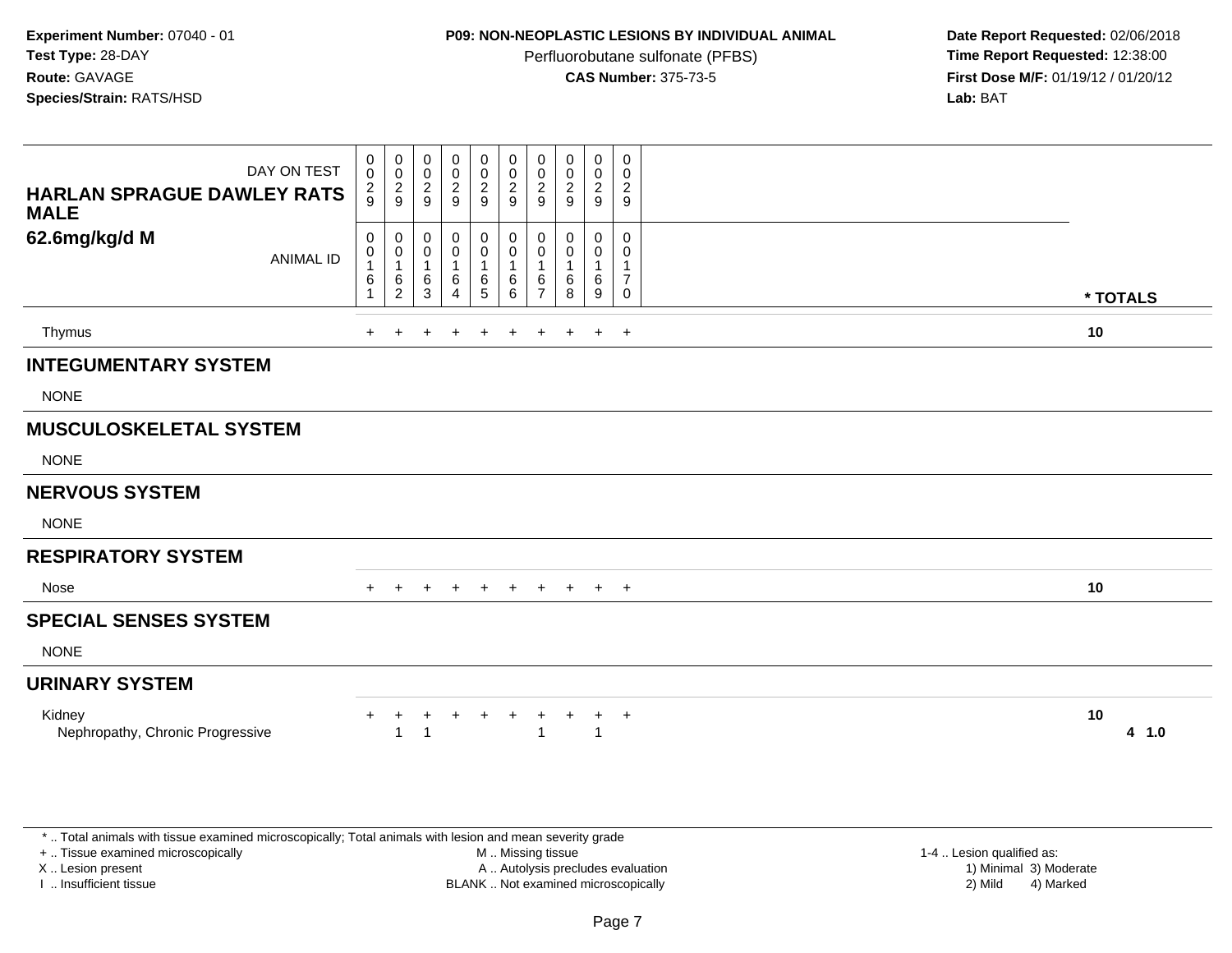# **P09: NON-NEOPLASTIC LESIONS BY INDIVIDUAL ANIMAL**

Perfluorobutane sulfonate (PFBS)<br>**CAS Number:** 375-73-5

| DAY ON TEST<br><b>HARLAN SPRAGUE DAWLEY RATS</b>                                                                                                                                              | $\mathbf 0$<br>$\mathbf 0$<br>$\overline{a}$<br>9                  | $\pmb{0}$<br>$\mathsf{O}\xspace$<br>$\frac{2}{9}$                  | $\pmb{0}$<br>0<br>$\overline{c}$<br>9                              | $\pmb{0}$<br>$\pmb{0}$<br>$\overline{c}$<br>$\overline{9}$       | $\mathsf 0$<br>$\mathbf 0$<br>$\overline{c}$<br>9                   | $\pmb{0}$<br>$\mathbf 0$<br>$\boldsymbol{2}$<br>9                                             | $\pmb{0}$<br>$\mathbf 0$<br>$\overline{2}$<br>9                                | $\pmb{0}$<br>$\mathbf 0$<br>$\overline{2}$<br>9                   | $\pmb{0}$<br>$\mathbf 0$<br>$\overline{2}$<br>$\overline{9}$ | $\mathbf 0$<br>$\mathbf 0$<br>$\overline{c}$<br>9    |                                                                             |
|-----------------------------------------------------------------------------------------------------------------------------------------------------------------------------------------------|--------------------------------------------------------------------|--------------------------------------------------------------------|--------------------------------------------------------------------|------------------------------------------------------------------|---------------------------------------------------------------------|-----------------------------------------------------------------------------------------------|--------------------------------------------------------------------------------|-------------------------------------------------------------------|--------------------------------------------------------------|------------------------------------------------------|-----------------------------------------------------------------------------|
| <b>MALE</b><br>125mg/kg/d M<br><b>ANIMAL ID</b>                                                                                                                                               | $\mathsf 0$<br>0<br>$\mathbf{1}$<br>$\overline{7}$<br>$\mathbf{1}$ | 0<br>$\pmb{0}$<br>$\mathbf{1}$<br>$\overline{7}$<br>$\overline{2}$ | $\mathbf 0$<br>0<br>$\mathbf{1}$<br>$\overline{7}$<br>$\mathbf{3}$ | $\mathbf 0$<br>$\mathbf 0$<br>$\mathbf 1$<br>$\overline{7}$<br>4 | $\mathbf 0$<br>$\mathbf 0$<br>$\mathbf{1}$<br>$\boldsymbol{7}$<br>5 | $\pmb{0}$<br>$\pmb{0}$<br>$\mathbf{1}$<br>$\overline{7}$<br>6                                 | $\mathbf 0$<br>$\mathbf 0$<br>$\mathbf{1}$<br>$\overline{7}$<br>$\overline{7}$ | $\mathbf 0$<br>$\mathbf 0$<br>$\mathbf{1}$<br>$\overline{7}$<br>8 | 0<br>0<br>$\mathbf{1}$<br>$\overline{7}$<br>9                | 0<br>$\mathbf 0$<br>$\mathbf{1}$<br>8<br>$\mathbf 0$ | * TOTALS                                                                    |
| <b>ALIMENTARY SYSTEM</b>                                                                                                                                                                      |                                                                    |                                                                    |                                                                    |                                                                  |                                                                     |                                                                                               |                                                                                |                                                                   |                                                              |                                                      |                                                                             |
| Liver<br>Infiltration Cellular, Mixed Cell<br>Hepatocyte, Cytoplasmic Alteration<br>Hepatocyte, Hypertrophy                                                                                   | $\mathbf 1$                                                        | $\ddot{}$<br>$\overline{1}$                                        | $\ddot{}$<br>1<br>$\mathbf{1}$                                     | $\ddot{}$<br>$\overline{1}$                                      | $\ddot{}$<br>$\overline{1}$                                         | $\ddot{}$<br>-1<br>$\overline{1}$                                                             | $\mathbf{1}$                                                                   | $\overline{1}$                                                    | $\div$                                                       | $+$<br>$\overline{1}$                                | 10<br>2, 1.0<br>$1 1.0$<br>$9 - 1.0$                                        |
| Pancreas                                                                                                                                                                                      |                                                                    |                                                                    |                                                                    |                                                                  |                                                                     |                                                                                               |                                                                                |                                                                   | $\ddot{}$                                                    | $+$                                                  | 10                                                                          |
| <b>CARDIOVASCULAR SYSTEM</b>                                                                                                                                                                  |                                                                    |                                                                    |                                                                    |                                                                  |                                                                     |                                                                                               |                                                                                |                                                                   |                                                              |                                                      |                                                                             |
| <b>NONE</b>                                                                                                                                                                                   |                                                                    |                                                                    |                                                                    |                                                                  |                                                                     |                                                                                               |                                                                                |                                                                   |                                                              |                                                      |                                                                             |
| <b>ENDOCRINE SYSTEM</b>                                                                                                                                                                       |                                                                    |                                                                    |                                                                    |                                                                  |                                                                     |                                                                                               |                                                                                |                                                                   |                                                              |                                                      |                                                                             |
| <b>Thyroid Gland</b>                                                                                                                                                                          |                                                                    |                                                                    |                                                                    |                                                                  |                                                                     |                                                                                               |                                                                                |                                                                   | $\ddot{}$                                                    | $+$                                                  | 10                                                                          |
| <b>GENERAL BODY SYSTEM</b>                                                                                                                                                                    |                                                                    |                                                                    |                                                                    |                                                                  |                                                                     |                                                                                               |                                                                                |                                                                   |                                                              |                                                      |                                                                             |
| <b>NONE</b>                                                                                                                                                                                   |                                                                    |                                                                    |                                                                    |                                                                  |                                                                     |                                                                                               |                                                                                |                                                                   |                                                              |                                                      |                                                                             |
| <b>GENITAL SYSTEM</b>                                                                                                                                                                         |                                                                    |                                                                    |                                                                    |                                                                  |                                                                     |                                                                                               |                                                                                |                                                                   |                                                              |                                                      |                                                                             |
| <b>Testes</b>                                                                                                                                                                                 |                                                                    | $\ddot{}$                                                          | $\div$                                                             | $\div$                                                           | $\ddot{}$                                                           | $+$                                                                                           | $\pm$                                                                          | $\ddot{}$                                                         | $+$                                                          | $+$                                                  | 10                                                                          |
| <b>HEMATOPOIETIC SYSTEM</b>                                                                                                                                                                   |                                                                    |                                                                    |                                                                    |                                                                  |                                                                     |                                                                                               |                                                                                |                                                                   |                                                              |                                                      |                                                                             |
| <b>Bone Marrow</b>                                                                                                                                                                            |                                                                    |                                                                    |                                                                    |                                                                  |                                                                     |                                                                                               |                                                                                |                                                                   |                                                              | $\overline{ }$                                       | 10                                                                          |
| Spleen                                                                                                                                                                                        |                                                                    |                                                                    |                                                                    |                                                                  |                                                                     |                                                                                               |                                                                                |                                                                   |                                                              | $\overline{+}$                                       | 10                                                                          |
| *  Total animals with tissue examined microscopically; Total animals with lesion and mean severity grade<br>+  Tissue examined microscopically<br>X  Lesion present<br>I  Insufficient tissue |                                                                    |                                                                    |                                                                    |                                                                  |                                                                     | M  Missing tissue<br>A  Autolysis precludes evaluation<br>BLANK  Not examined microscopically |                                                                                |                                                                   |                                                              |                                                      | 1-4  Lesion qualified as:<br>1) Minimal 3) Moderate<br>2) Mild<br>4) Marked |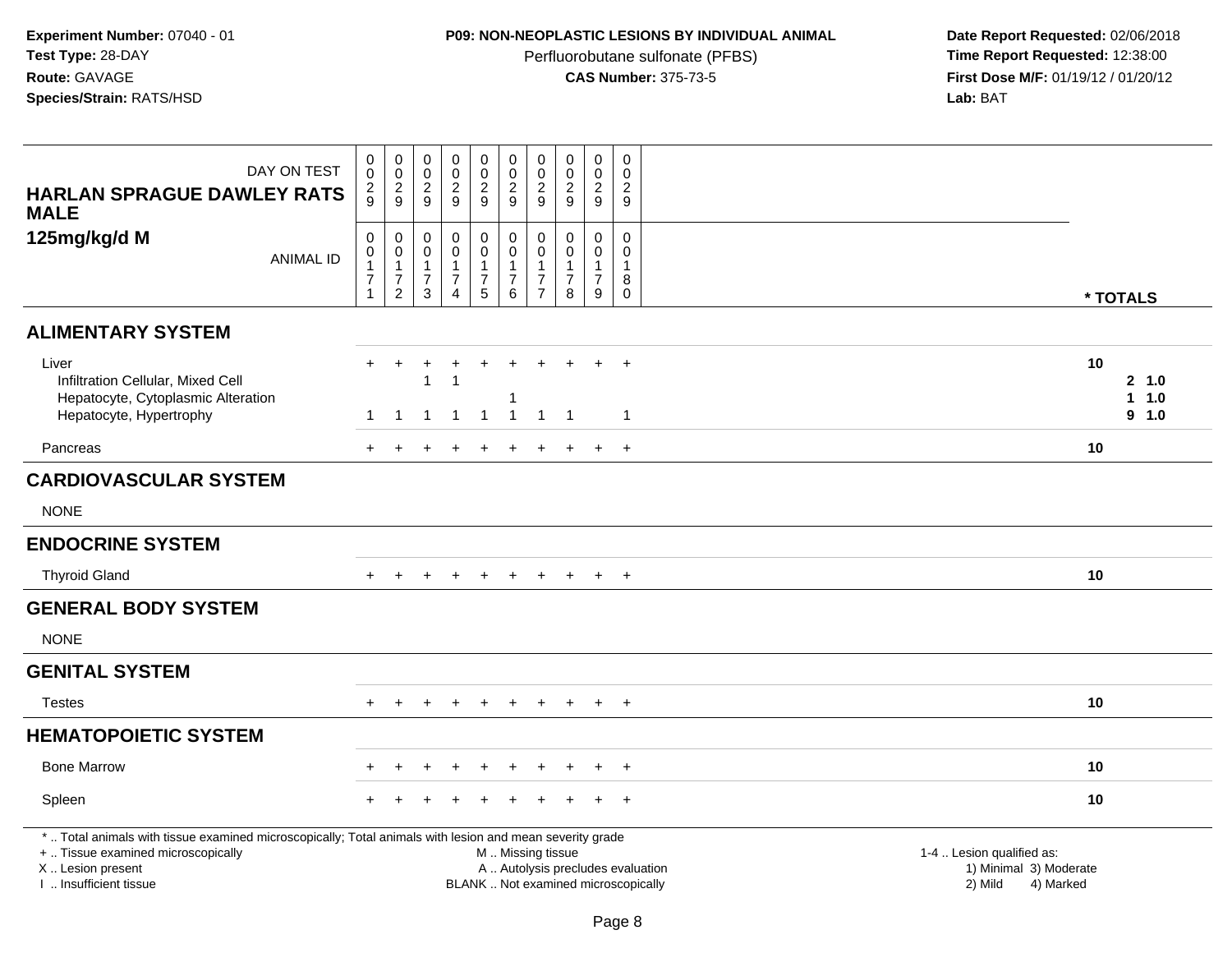# **P09: NON-NEOPLASTIC LESIONS BY INDIVIDUAL ANIMAL**

Perfluorobutane sulfonate (PFBS)<br>**CAS Number:** 375-73-5

| DAY ON TEST<br><b>HARLAN SPRAGUE DAWLEY RATS</b><br><b>MALE</b>                                                                                | $\pmb{0}$<br>$\pmb{0}$<br>$\frac{2}{9}$                                  | $\pmb{0}$<br>$\frac{0}{2}$                                             | $\boldsymbol{0}$<br>$\mathbf 0$<br>$\frac{2}{9}$                       | $\pmb{0}$<br>$\mathbf 0$<br>$\sqrt{2}$<br>9               | $\pmb{0}$<br>$\mathbf 0$<br>$\frac{2}{9}$                         | $\pmb{0}$<br>$\mathsf 0$<br>$\overline{2}$<br>9                          | $\pmb{0}$<br>$\pmb{0}$<br>$\overline{c}$<br>9                       | $\pmb{0}$<br>$\mathbf 0$<br>$\overline{2}$<br>9 | $\pmb{0}$<br>$\pmb{0}$<br>$\overline{c}$<br>9           | $\mathbf 0$<br>$\mathbf 0$<br>$\boldsymbol{2}$<br>9            |                                                |    |                |
|------------------------------------------------------------------------------------------------------------------------------------------------|--------------------------------------------------------------------------|------------------------------------------------------------------------|------------------------------------------------------------------------|-----------------------------------------------------------|-------------------------------------------------------------------|--------------------------------------------------------------------------|---------------------------------------------------------------------|-------------------------------------------------|---------------------------------------------------------|----------------------------------------------------------------|------------------------------------------------|----|----------------|
| 125mg/kg/d M<br><b>ANIMAL ID</b>                                                                                                               | $\pmb{0}$<br>$\pmb{0}$<br>$\mathbf{1}$<br>$\overline{7}$<br>$\mathbf{1}$ | $\mathbf 0$<br>0<br>$\mathbf{1}$<br>$\boldsymbol{7}$<br>$\overline{c}$ | $\mathbf 0$<br>0<br>$\overline{1}$<br>$\boldsymbol{7}$<br>$\mathbf{3}$ | $\mathbf 0$<br>0<br>$\overline{1}$<br>$\overline{7}$<br>4 | $\pmb{0}$<br>$\mathbf 0$<br>$\mathbf{1}$<br>$\boldsymbol{7}$<br>5 | $\mathbf 0$<br>0<br>$\mathbf{1}$<br>$\boldsymbol{7}$<br>6                | $\mathbf 0$<br>$\mathbf 0$<br>1<br>$\overline{7}$<br>$\overline{7}$ | 0<br>0<br>$\mathbf{1}$<br>$\overline{7}$<br>8   | $\mathbf 0$<br>0<br>$\mathbf{1}$<br>$\overline{7}$<br>9 | $\mathbf 0$<br>$\mathbf 0$<br>$\mathbf{1}$<br>8<br>$\mathbf 0$ |                                                |    | * TOTALS       |
| Thymus                                                                                                                                         | $\ddot{}$                                                                |                                                                        |                                                                        |                                                           | $\ddot{}$                                                         |                                                                          |                                                                     |                                                 | $\ddot{}$                                               | $+$                                                            |                                                | 10 |                |
| <b>INTEGUMENTARY SYSTEM</b><br><b>NONE</b>                                                                                                     |                                                                          |                                                                        |                                                                        |                                                           |                                                                   |                                                                          |                                                                     |                                                 |                                                         |                                                                |                                                |    |                |
| <b>MUSCULOSKELETAL SYSTEM</b><br><b>NONE</b>                                                                                                   |                                                                          |                                                                        |                                                                        |                                                           |                                                                   |                                                                          |                                                                     |                                                 |                                                         |                                                                |                                                |    |                |
| <b>NERVOUS SYSTEM</b><br><b>NONE</b>                                                                                                           |                                                                          |                                                                        |                                                                        |                                                           |                                                                   |                                                                          |                                                                     |                                                 |                                                         |                                                                |                                                |    |                |
| <b>RESPIRATORY SYSTEM</b>                                                                                                                      |                                                                          |                                                                        |                                                                        |                                                           |                                                                   |                                                                          |                                                                     |                                                 |                                                         |                                                                |                                                |    |                |
| Nose<br>Olfactory Epithelium, Degeneration<br>Olfactory Epithelium, Hyperplasia                                                                |                                                                          |                                                                        | 1                                                                      |                                                           | $\mathbf{1}$<br>$\mathbf{1}$                                      | -1<br>$\overline{1}$                                                     |                                                                     |                                                 |                                                         | $+$                                                            |                                                | 10 | 3 1.0<br>2 1.0 |
| <b>SPECIAL SENSES SYSTEM</b>                                                                                                                   |                                                                          |                                                                        |                                                                        |                                                           |                                                                   |                                                                          |                                                                     |                                                 |                                                         |                                                                |                                                |    |                |
| <b>NONE</b>                                                                                                                                    |                                                                          |                                                                        |                                                                        |                                                           |                                                                   |                                                                          |                                                                     |                                                 |                                                         |                                                                |                                                |    |                |
| <b>URINARY SYSTEM</b>                                                                                                                          |                                                                          |                                                                        |                                                                        |                                                           |                                                                   |                                                                          |                                                                     |                                                 |                                                         |                                                                |                                                |    |                |
| Kidney<br>Nephropathy, Chronic Progressive                                                                                                     |                                                                          |                                                                        |                                                                        |                                                           | $\ddot{}$<br>1                                                    | $\overline{1}$                                                           |                                                                     |                                                 | $+$                                                     | $+$                                                            |                                                | 10 | 2, 1.0         |
| *  Total animals with tissue examined microscopically; Total animals with lesion and mean severity grade<br>+  Tissue examined microscopically |                                                                          |                                                                        |                                                                        |                                                           |                                                                   | M  Missing tissue                                                        |                                                                     |                                                 |                                                         |                                                                | 1-4  Lesion qualified as:                      |    |                |
| X  Lesion present<br>I  Insufficient tissue                                                                                                    |                                                                          |                                                                        |                                                                        |                                                           |                                                                   | A  Autolysis precludes evaluation<br>BLANK  Not examined microscopically |                                                                     |                                                 |                                                         |                                                                | 1) Minimal 3) Moderate<br>2) Mild<br>4) Marked |    |                |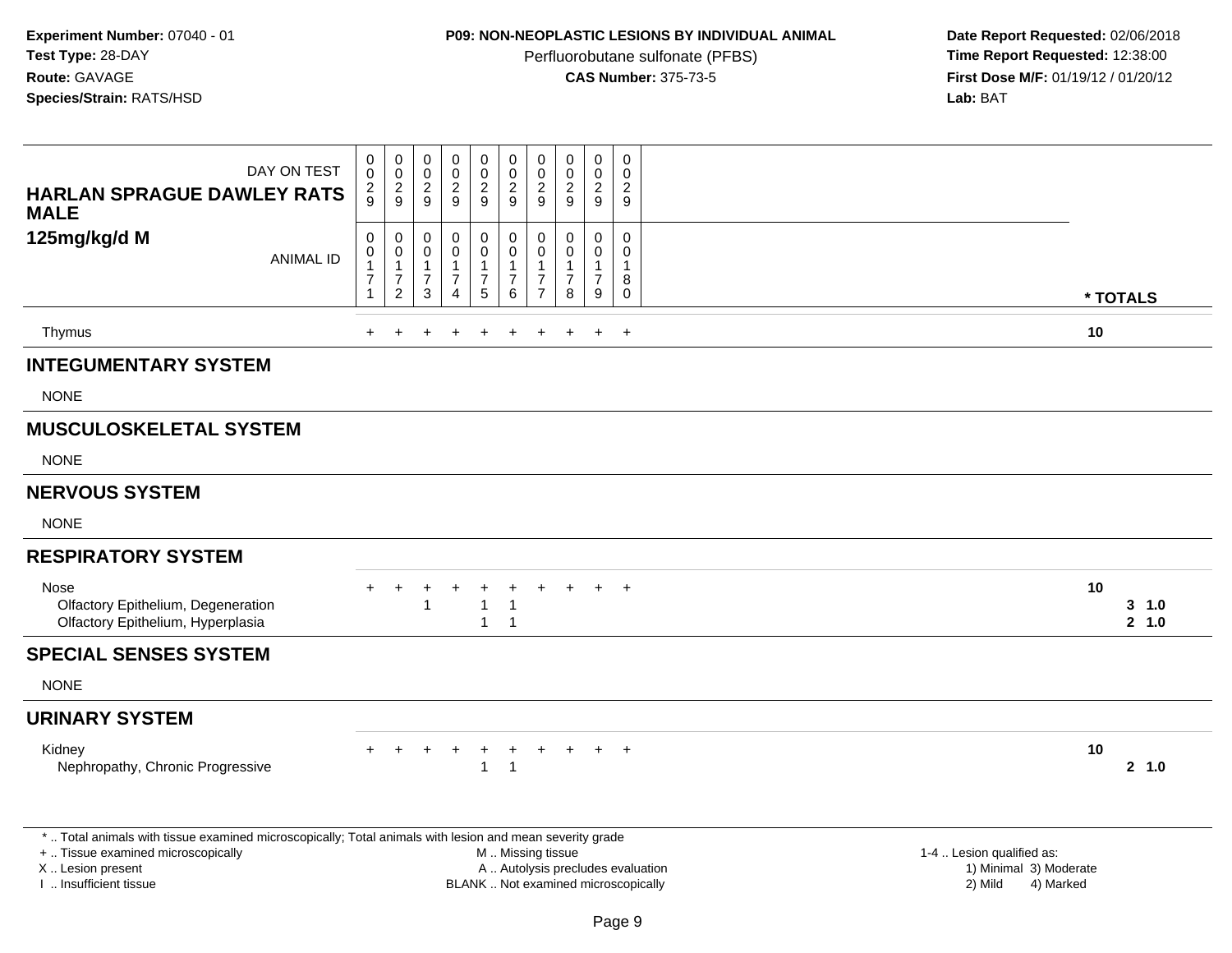# **P09: NON-NEOPLASTIC LESIONS BY INDIVIDUAL ANIMAL**

Perfluorobutane sulfonate (PFBS)<br>**CAS Number:** 375-73-5

| <b>HARLAN SPRAGUE DAWLEY RATS</b><br><b>MALE</b>                                                                                                                                             | DAY ON TEST      | $\pmb{0}$<br>0<br>$\overline{2}$<br>9 | $\begin{smallmatrix} 0\\0 \end{smallmatrix}$<br>$\overline{2}$<br>$\overline{9}$                                 | $\pmb{0}$<br>0<br>$\overline{2}$<br>9           | $\mathbf 0$<br>$\mathbf 0$<br>$\overline{2}$<br>9               | $\pmb{0}$<br>$\mathbf 0$<br>$\overline{2}$<br>9 | $\begin{smallmatrix}0\\0\end{smallmatrix}$<br>$\overline{2}$<br>9                             | $\mathbf 0$<br>$\mathbf 0$<br>$\overline{2}$<br>9                 | $\pmb{0}$<br>0<br>$\overline{c}$<br>9        | $\pmb{0}$<br>$\ddot{\mathbf{0}}$<br>$\overline{2}$<br>9     | $\mathbf 0$<br>$\mathbf{0}$<br>$\overline{2}$<br>9              |                                                                             |
|----------------------------------------------------------------------------------------------------------------------------------------------------------------------------------------------|------------------|---------------------------------------|------------------------------------------------------------------------------------------------------------------|-------------------------------------------------|-----------------------------------------------------------------|-------------------------------------------------|-----------------------------------------------------------------------------------------------|-------------------------------------------------------------------|----------------------------------------------|-------------------------------------------------------------|-----------------------------------------------------------------|-----------------------------------------------------------------------------|
| 250mg/kg/d M                                                                                                                                                                                 | <b>ANIMAL ID</b> | $\pmb{0}$<br>0<br>1<br>$\bf 8$        | $\begin{smallmatrix} 0\\0 \end{smallmatrix}$<br>$\overline{1}$<br>$\begin{smallmatrix} 8 \\ 2 \end{smallmatrix}$ | 0<br>0<br>$\overline{1}$<br>8<br>$\overline{3}$ | $\pmb{0}$<br>$\mathbf 0$<br>$\mathbf{1}$<br>8<br>$\overline{4}$ | 0<br>$\mathbf 0$<br>1<br>$\frac{8}{5}$          | $_{\rm 0}^{\rm 0}$<br>$\mathbf{1}$<br>$\begin{array}{c} 8 \\ 6 \end{array}$                   | $\mathbf 0$<br>$\mathbf 0$<br>$\mathbf{1}$<br>8<br>$\overline{7}$ | 0<br>$\mathbf 0$<br>$\mathbf{1}$<br>$_{8}^8$ | $\pmb{0}$<br>0<br>$\mathbf{1}$<br>$\bf 8$<br>$\overline{9}$ | $\mathbf 0$<br>$\mathbf{0}$<br>$\mathbf{1}$<br>9<br>$\mathbf 0$ | * TOTALS                                                                    |
| <b>ALIMENTARY SYSTEM</b>                                                                                                                                                                     |                  |                                       |                                                                                                                  |                                                 |                                                                 |                                                 |                                                                                               |                                                                   |                                              |                                                             |                                                                 |                                                                             |
| Liver<br>Infiltration Cellular, Mixed Cell<br>Hepatocyte, Hypertrophy                                                                                                                        |                  | $+$<br>2                              | $\pm$<br>-1                                                                                                      | $\ddot{}$<br>$\overline{1}$                     | $\div$<br>$\overline{2}$                                        | $\ddot{}$<br>1                                  | $\ddot{}$<br>2                                                                                | $\ddot{}$<br>$\mathbf 1$                                          |                                              | $+$<br>-1                                                   | $+$<br>$\overline{1}$                                           | 10<br>3, 1.0<br>$10$ 1.3                                                    |
| Pancreas                                                                                                                                                                                     |                  |                                       |                                                                                                                  |                                                 |                                                                 |                                                 |                                                                                               |                                                                   |                                              |                                                             | $\ddot{}$                                                       | 10                                                                          |
| Stomach, Forestomach                                                                                                                                                                         |                  |                                       |                                                                                                                  |                                                 |                                                                 |                                                 |                                                                                               |                                                                   |                                              | $\ddot{}$                                                   | $+$                                                             | 10                                                                          |
| <b>CARDIOVASCULAR SYSTEM</b>                                                                                                                                                                 |                  |                                       |                                                                                                                  |                                                 |                                                                 |                                                 |                                                                                               |                                                                   |                                              |                                                             |                                                                 |                                                                             |
| <b>NONE</b>                                                                                                                                                                                  |                  |                                       |                                                                                                                  |                                                 |                                                                 |                                                 |                                                                                               |                                                                   |                                              |                                                             |                                                                 |                                                                             |
| <b>ENDOCRINE SYSTEM</b>                                                                                                                                                                      |                  |                                       |                                                                                                                  |                                                 |                                                                 |                                                 |                                                                                               |                                                                   |                                              |                                                             |                                                                 |                                                                             |
| <b>Adrenal Cortex</b>                                                                                                                                                                        |                  |                                       |                                                                                                                  |                                                 |                                                                 |                                                 |                                                                                               |                                                                   | $+$                                          |                                                             |                                                                 | $\mathbf 1$                                                                 |
| Adrenal Medulla                                                                                                                                                                              |                  |                                       |                                                                                                                  |                                                 |                                                                 |                                                 |                                                                                               |                                                                   | $+$                                          |                                                             |                                                                 | $\mathbf{1}$                                                                |
| <b>Thyroid Gland</b>                                                                                                                                                                         |                  |                                       |                                                                                                                  |                                                 |                                                                 |                                                 |                                                                                               |                                                                   | $\pm$                                        | $\pm$                                                       | $+$                                                             | 10                                                                          |
| <b>GENERAL BODY SYSTEM</b>                                                                                                                                                                   |                  |                                       |                                                                                                                  |                                                 |                                                                 |                                                 |                                                                                               |                                                                   |                                              |                                                             |                                                                 |                                                                             |
| <b>NONE</b>                                                                                                                                                                                  |                  |                                       |                                                                                                                  |                                                 |                                                                 |                                                 |                                                                                               |                                                                   |                                              |                                                             |                                                                 |                                                                             |
| <b>GENITAL SYSTEM</b>                                                                                                                                                                        |                  |                                       |                                                                                                                  |                                                 |                                                                 |                                                 |                                                                                               |                                                                   |                                              |                                                             |                                                                 |                                                                             |
| <b>Testes</b>                                                                                                                                                                                |                  |                                       |                                                                                                                  |                                                 |                                                                 | $+$                                             | $+$                                                                                           | $+$                                                               | $+$                                          | $+$ $+$                                                     |                                                                 | 10                                                                          |
| *  Total animals with tissue examined microscopically; Total animals with lesion and mean severity grade<br>+  Tissue examined microscopically<br>X Lesion present<br>I  Insufficient tissue |                  |                                       |                                                                                                                  |                                                 |                                                                 |                                                 | M  Missing tissue<br>A  Autolysis precludes evaluation<br>BLANK  Not examined microscopically |                                                                   |                                              |                                                             |                                                                 | 1-4  Lesion qualified as:<br>1) Minimal 3) Moderate<br>2) Mild<br>4) Marked |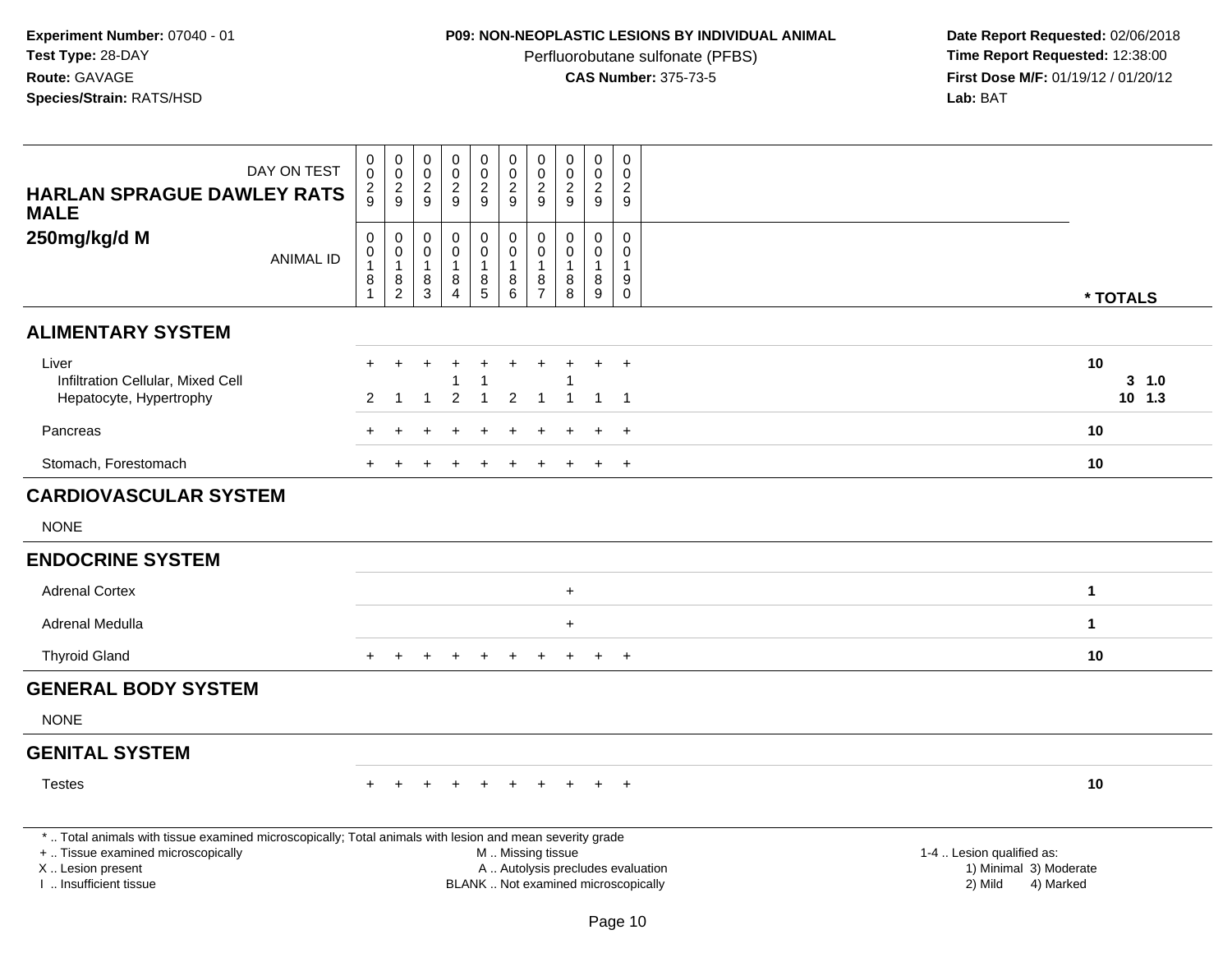### **P09: NON-NEOPLASTIC LESIONS BY INDIVIDUAL ANIMAL**

Perfluorobutane sulfonate (PFBS)<br>**CAS Number:** 375-73-5

 **Date Report Requested:** 02/06/2018 **First Dose M/F:** 01/19/12 / 01/20/12<br>**Lab:** BAT **Lab:** BAT

| DAY ON TEST<br><b>HARLAN SPRAGUE DAWLEY RATS</b><br><b>MALE</b>                                                                       | 0<br>$\ddot{\mathbf{0}}$<br>$\frac{2}{9}$   | 0<br>$\ddot{\mathbf{0}}$<br>$\frac{2}{9}$             | 0<br>0<br>$\frac{2}{9}$            | $\begin{smallmatrix} 0\\0 \end{smallmatrix}$<br>$\frac{2}{9}$ | 0<br>$\mathsf{O}\xspace$<br>$\frac{2}{9}$    | 0<br>$\pmb{0}$<br>$\overline{2}$<br>$\overline{9}$ | 0<br>$\mathbf 0$<br>$\overline{c}$<br>9       | 0<br>$\ddot{\mathbf{0}}$<br>$\frac{2}{9}$ | 0<br>$\pmb{0}$<br>$\overline{2}$<br>9      | 0<br>$\mathbf 0$<br>$\overline{c}$<br>9    |                                    |
|---------------------------------------------------------------------------------------------------------------------------------------|---------------------------------------------|-------------------------------------------------------|------------------------------------|---------------------------------------------------------------|----------------------------------------------|----------------------------------------------------|-----------------------------------------------|-------------------------------------------|--------------------------------------------|--------------------------------------------|------------------------------------|
| 250mg/kg/d M<br><b>ANIMAL ID</b>                                                                                                      | $\mathbf 0$<br>0<br>$\mathbf{1}$<br>8<br>-1 | 0<br>$\pmb{0}$<br>$\mathbf{1}$<br>8<br>$\overline{2}$ | $\Omega$<br>0<br>8<br>$\mathbf{3}$ | 0<br>$\pmb{0}$<br>$\mathbf{1}$<br>$\,8\,$<br>$\overline{4}$   | 0<br>$\mathsf 0$<br>1<br>8<br>$\overline{5}$ | $\mathbf 0$<br>$\pmb{0}$<br>$\mathbf{1}$<br>8<br>6 | $\Omega$<br>0<br>8<br>$\overline{7}$          | 0<br>$\mathbf 0$<br>1<br>8<br>8           | 0<br>$\mathbf 0$<br>$\mathbf{1}$<br>8<br>9 | $\mathbf 0$<br>0<br>-1<br>9<br>$\mathbf 0$ | * TOTALS                           |
| <b>HEMATOPOIETIC SYSTEM</b>                                                                                                           |                                             |                                                       |                                    |                                                               |                                              |                                                    |                                               |                                           |                                            |                                            |                                    |
| <b>Bone Marrow</b>                                                                                                                    |                                             |                                                       |                                    |                                                               |                                              |                                                    |                                               |                                           | $\ddot{}$                                  | $\overline{+}$                             | 10                                 |
| Spleen                                                                                                                                |                                             |                                                       |                                    |                                                               |                                              |                                                    |                                               |                                           |                                            | $\overline{+}$                             | 10                                 |
| Thymus                                                                                                                                |                                             |                                                       |                                    |                                                               |                                              |                                                    |                                               |                                           | $+$                                        | $+$                                        | 10                                 |
| <b>INTEGUMENTARY SYSTEM</b>                                                                                                           |                                             |                                                       |                                    |                                                               |                                              |                                                    |                                               |                                           |                                            |                                            |                                    |
| <b>NONE</b>                                                                                                                           |                                             |                                                       |                                    |                                                               |                                              |                                                    |                                               |                                           |                                            |                                            |                                    |
| <b>MUSCULOSKELETAL SYSTEM</b>                                                                                                         |                                             |                                                       |                                    |                                                               |                                              |                                                    |                                               |                                           |                                            |                                            |                                    |
| <b>NONE</b>                                                                                                                           |                                             |                                                       |                                    |                                                               |                                              |                                                    |                                               |                                           |                                            |                                            |                                    |
| <b>NERVOUS SYSTEM</b>                                                                                                                 |                                             |                                                       |                                    |                                                               |                                              |                                                    |                                               |                                           |                                            |                                            |                                    |
| <b>NONE</b>                                                                                                                           |                                             |                                                       |                                    |                                                               |                                              |                                                    |                                               |                                           |                                            |                                            |                                    |
| <b>RESPIRATORY SYSTEM</b>                                                                                                             |                                             |                                                       |                                    |                                                               |                                              |                                                    |                                               |                                           |                                            |                                            |                                    |
| Nose<br>Olfactory Epithelium, Degeneration<br>Olfactory Epithelium, Hyperplasia<br>Olfactory Epithelium, Inflammation,<br>Suppurative | $\mathbf{1}$                                | $\ddot{}$<br>$\mathbf 1$<br>$\overline{1}$            |                                    | $\overline{1}$<br>-1                                          | +<br>$\overline{c}$<br>$\overline{1}$        | $\mathbf{1}$                                       | $\ddot{}$<br>$\overline{2}$<br>$\overline{c}$ | $\overline{2}$<br>$\mathbf{1}$<br>1       | $\ddot{}$                                  | $+$                                        | 10<br>7.1.4<br>$5 \t1.2$<br>2, 1.0 |
| <b>SPECIAL SENSES SYSTEM</b>                                                                                                          |                                             |                                                       |                                    |                                                               |                                              |                                                    |                                               |                                           |                                            |                                            |                                    |
| <b>NONE</b>                                                                                                                           |                                             |                                                       |                                    |                                                               |                                              |                                                    |                                               |                                           |                                            |                                            |                                    |
| *  Total animals with tissue examined microscopically; Total animals with lesion and mean severity grade                              |                                             |                                                       |                                    |                                                               |                                              |                                                    |                                               |                                           |                                            |                                            |                                    |

+ .. Tissue examined microscopically

X .. Lesion present

I .. Insufficient tissue

M .. Missing tissue

BLANK .. Not examined microscopically

1-4 .. Lesion qualified as:<br>1) Minimal 3) Moderate A .. Autolysis precludes evaluation 19 and 10 minimal 3) Moderate 1 and 20 minimal 3) Moderate 19 minimal 3) Moderat<br>19 and 19 and 19 and 19 and 19 and 19 and 19 and 19 and 19 and 19 and 19 and 19 and 19 and 19 and 19 and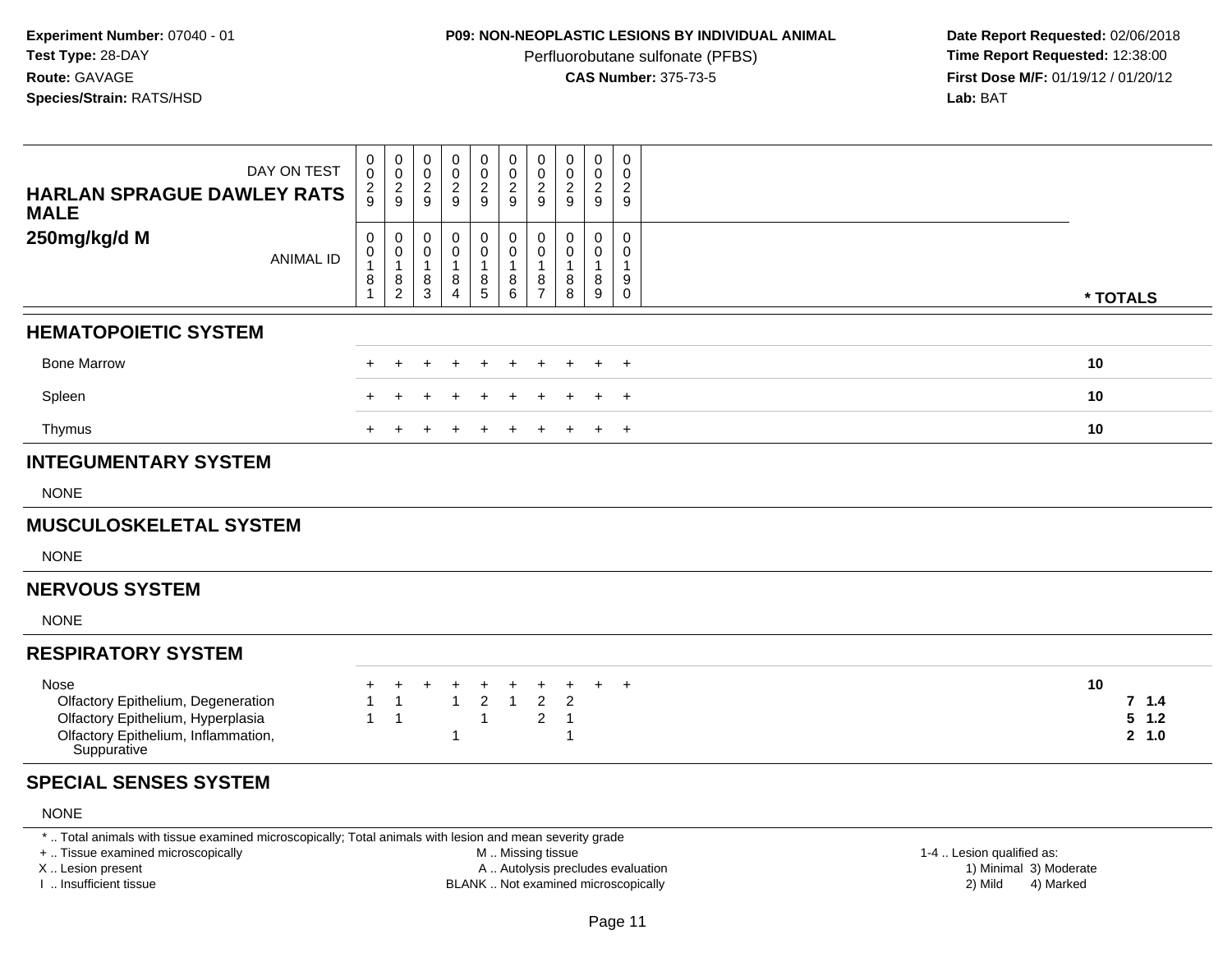## **P09: NON-NEOPLASTIC LESIONS BY INDIVIDUAL ANIMAL**

Perfluorobutane sulfonate (PFBS)<br>**CAS Number:** 375-73-5

 **Date Report Requested:** 02/06/2018 **First Dose M/F:** 01/19/12 / 01/20/12<br>**Lab:** BAT **Lab:** BAT

| DAY ON TEST<br><b>HARLAN SPRAGUE DAWLEY RATS</b><br><b>MALE</b> | $\mathbf{0}$<br>0<br>$\frac{2}{9}$ | $\mathbf 0$<br>$\pmb{0}$<br>$\sqrt{2}$<br>9       | $\mathbf 0$<br>$\sim$<br>∠<br>9 | $\mathbf 0$<br>$\sim$<br>∠ | $\overline{0}$<br>$\pmb{0}$<br>$\frac{2}{9}$ | 0 <sup>1</sup><br>0<br>2<br>9 | $\mathbf{0}$<br>0<br>$\frac{2}{9}$                | 0<br>0<br>C<br>ے<br>9      | $\mathbf 0$<br>$\pmb{0}$<br>$\overline{c}$<br>9 | 0<br>0<br>$\frac{2}{9}$    |            |
|-----------------------------------------------------------------|------------------------------------|---------------------------------------------------|---------------------------------|----------------------------|----------------------------------------------|-------------------------------|---------------------------------------------------|----------------------------|-------------------------------------------------|----------------------------|------------|
| 250mg/kg/d M<br>ANIMAL ID                                       | 0<br>0<br>8                        | $\mathbf 0$<br>$\mathbf 0$<br>8<br>$\overline{2}$ | 0<br>U<br>8<br>3                | $\mathbf 0$<br>8<br>4      | 0<br>0<br>8<br>5                             | 0<br>0<br>8<br>6              | $\mathbf 0$<br>$\mathbf 0$<br>8<br>$\overline{ }$ | 0<br>$\mathbf 0$<br>8<br>8 | 0<br>$\mathsf{O}\xspace$<br>8<br>9              | 0<br>0<br>9<br>$\mathbf 0$ | * TOTALS   |
| <b>URINARY SYSTEM</b>                                           |                                    |                                                   |                                 |                            |                                              |                               |                                                   |                            |                                                 |                            |            |
| Kidney<br>Nephropathy, Chronic Progressive                      |                                    |                                                   |                                 |                            |                                              | ÷.                            |                                                   |                            |                                                 | $+$ $+$                    | 10<br>61.0 |

\* .. Total animals with tissue examined microscopically; Total animals with lesion and mean severity grade

+ .. Tissue examined microscopically

X .. Lesion present

I .. Insufficient tissue

 M .. Missing tissueLesion present A .. Autolysis precludes evaluation 1) Minimal 3) Moderate

BLANK .. Not examined microscopically 2) Mild 4) Marked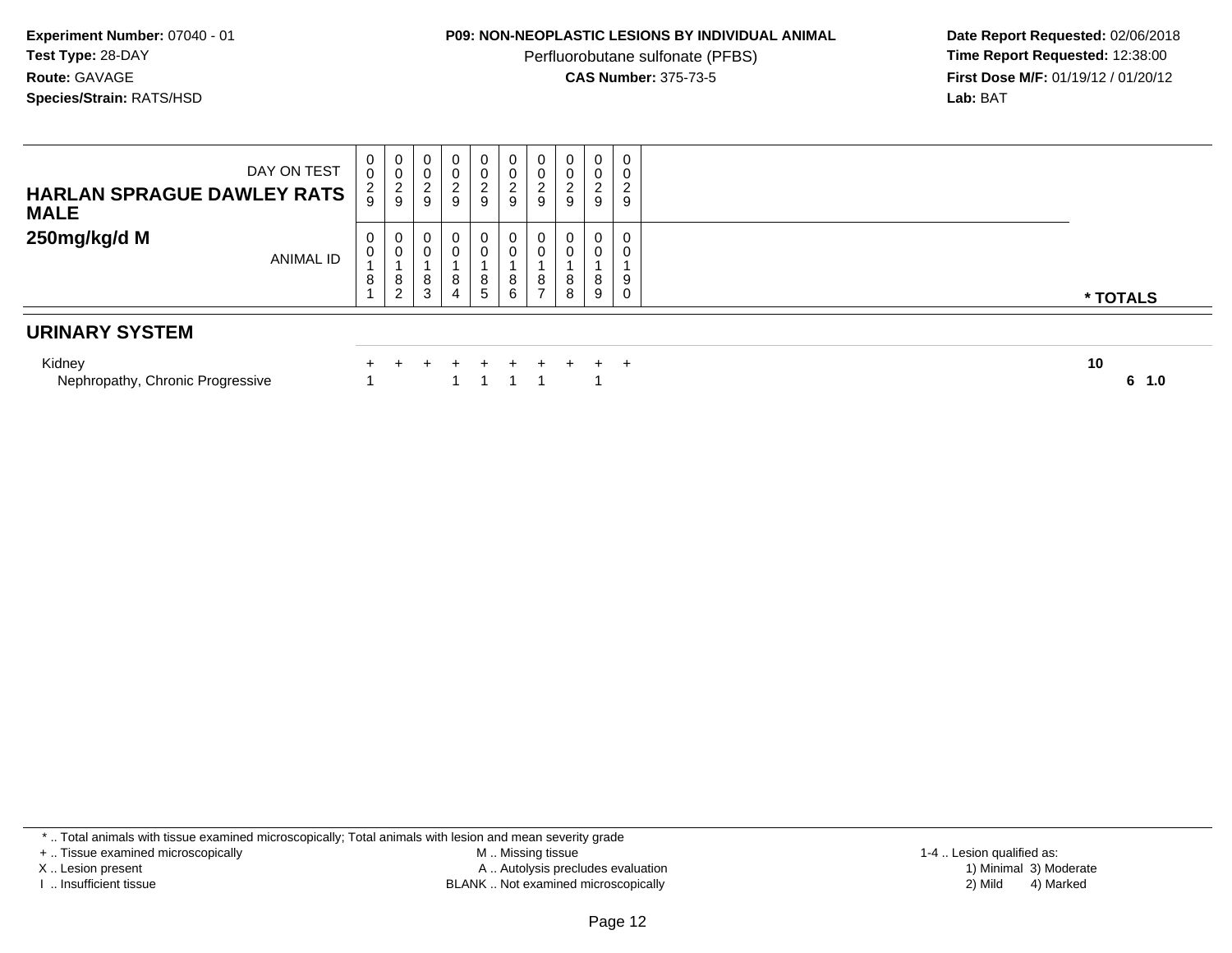# **P09: NON-NEOPLASTIC LESIONS BY INDIVIDUAL ANIMAL**

Perfluorobutane sulfonate (PFBS)<br>**CAS Number:** 375-73-5

 **Date Report Requested:** 02/06/2018 **First Dose M/F:** 01/19/12 / 01/20/12<br>**Lab:** BAT **Lab:** BAT

| DAY ON TEST<br><b>HARLAN SPRAGUE DAWLEY RATS</b><br><b>MALE</b>                                                                                                                               | $\pmb{0}$<br>$\mathbf 0$<br>$\overline{c}$<br>9                 | $\pmb{0}$<br>$\mathsf{O}\xspace$<br>$\overline{2}$<br>$\boldsymbol{9}$ | $\pmb{0}$<br>$\mathbf 0$<br>$\overline{2}$<br>9                                       | $\pmb{0}$<br>$\mathbf 0$<br>$\overline{c}$<br>$\boldsymbol{9}$ | $\pmb{0}$<br>$\mathbf 0$<br>$\overline{2}$<br>$\boldsymbol{9}$                            | $\pmb{0}$<br>$\mathbf 0$<br>$\overline{c}$<br>9                                               | $\pmb{0}$<br>0<br>$\overline{2}$<br>9   | $\pmb{0}$<br>$\mathbf 0$<br>$\sqrt{2}$<br>$9\,$        | $\pmb{0}$<br>0<br>$\overline{2}$<br>9          | $\mathbf 0$<br>$\mathbf 0$<br>$\overline{2}$<br>9                       |                                                                             |
|-----------------------------------------------------------------------------------------------------------------------------------------------------------------------------------------------|-----------------------------------------------------------------|------------------------------------------------------------------------|---------------------------------------------------------------------------------------|----------------------------------------------------------------|-------------------------------------------------------------------------------------------|-----------------------------------------------------------------------------------------------|-----------------------------------------|--------------------------------------------------------|------------------------------------------------|-------------------------------------------------------------------------|-----------------------------------------------------------------------------|
| 500mg/kg/d M<br><b>ANIMAL ID</b>                                                                                                                                                              | $\mathbf 0$<br>$\pmb{0}$<br>$\mathbf{1}$<br>9<br>$\overline{1}$ | 0<br>$\mathbf 0$<br>$\overline{1}$<br>9<br>$\overline{c}$              | $\boldsymbol{0}$<br>$\mathbf 0$<br>$\overline{1}$<br>$\boldsymbol{9}$<br>$\mathbf{3}$ | 0<br>0<br>9<br>4                                               | $\pmb{0}$<br>$\ddot{\mathbf{0}}$<br>$\mathbf{1}$<br>$\begin{array}{c} 9 \\ 5 \end{array}$ | 0<br>$\pmb{0}$<br>$\mathbf{1}$<br>9<br>6                                                      | $\mathbf 0$<br>0<br>9<br>$\overline{7}$ | $\mathbf 0$<br>$\pmb{0}$<br>$\mathbf{1}$<br>$9\,$<br>8 | $\mathbf 0$<br>0<br>1<br>9<br>$\boldsymbol{9}$ | $\mathbf 0$<br>$\mathbf 0$<br>$\overline{c}$<br>$\Omega$<br>$\mathbf 0$ | * TOTALS                                                                    |
| <b>ALIMENTARY SYSTEM</b>                                                                                                                                                                      |                                                                 |                                                                        |                                                                                       |                                                                |                                                                                           |                                                                                               |                                         |                                                        |                                                |                                                                         |                                                                             |
| Esophagus<br>Inflammation, Chronic                                                                                                                                                            |                                                                 |                                                                        |                                                                                       |                                                                |                                                                                           |                                                                                               |                                         |                                                        |                                                |                                                                         | 10<br>$1 1.0$                                                               |
| Intestine Large, Cecum                                                                                                                                                                        |                                                                 |                                                                        |                                                                                       |                                                                |                                                                                           |                                                                                               |                                         |                                                        |                                                | $\div$                                                                  | 10                                                                          |
| Intestine Large, Colon                                                                                                                                                                        |                                                                 |                                                                        |                                                                                       |                                                                |                                                                                           |                                                                                               |                                         |                                                        |                                                | $\ddot{}$                                                               | 10                                                                          |
| Intestine Large, Rectum                                                                                                                                                                       |                                                                 |                                                                        |                                                                                       |                                                                |                                                                                           |                                                                                               |                                         |                                                        |                                                | $\div$                                                                  | 10                                                                          |
| Intestine Small, Duodenum                                                                                                                                                                     |                                                                 |                                                                        |                                                                                       |                                                                |                                                                                           |                                                                                               |                                         |                                                        | $\ddot{}$                                      | $+$                                                                     | 10                                                                          |
| Intestine Small, Ileum                                                                                                                                                                        |                                                                 |                                                                        |                                                                                       |                                                                |                                                                                           |                                                                                               |                                         |                                                        |                                                |                                                                         | 10                                                                          |
| Intestine Small, Jejunum                                                                                                                                                                      |                                                                 |                                                                        |                                                                                       |                                                                |                                                                                           |                                                                                               |                                         |                                                        |                                                |                                                                         | 10                                                                          |
| Liver<br>Infiltration Cellular, Mixed Cell                                                                                                                                                    | $\ddot{}$                                                       |                                                                        |                                                                                       |                                                                |                                                                                           |                                                                                               |                                         |                                                        | $\ddot{}$                                      | $+$                                                                     | 10<br>1 1.0                                                                 |
| Hepatocyte, Cytoplasmic Alteration<br>Hepatocyte, Hypertrophy                                                                                                                                 | 2                                                               | $\overline{c}$                                                         | $\overline{2}$                                                                        |                                                                | 2                                                                                         | $\overline{2}$                                                                                |                                         | 2                                                      | $\overline{c}$                                 | $\overline{1}$                                                          | $10$ 1.0<br>$10$ 1.7                                                        |
| Pancreas                                                                                                                                                                                      |                                                                 |                                                                        |                                                                                       |                                                                |                                                                                           |                                                                                               |                                         |                                                        |                                                |                                                                         | 10                                                                          |
| Salivary Glands                                                                                                                                                                               |                                                                 |                                                                        |                                                                                       |                                                                |                                                                                           |                                                                                               |                                         |                                                        | ÷                                              | $\overline{+}$                                                          | 10                                                                          |
| Stomach, Forestomach<br>Epithelium, Hyperplasia                                                                                                                                               |                                                                 |                                                                        |                                                                                       |                                                                |                                                                                           |                                                                                               |                                         |                                                        |                                                | $\ddot{}$                                                               | 10<br>$1 1.0$                                                               |
| Stomach, Glandular                                                                                                                                                                            |                                                                 |                                                                        |                                                                                       |                                                                |                                                                                           |                                                                                               |                                         |                                                        |                                                | $+$                                                                     | 10                                                                          |
| *  Total animals with tissue examined microscopically; Total animals with lesion and mean severity grade<br>+  Tissue examined microscopically<br>X  Lesion present<br>I  Insufficient tissue |                                                                 |                                                                        |                                                                                       |                                                                |                                                                                           | M  Missing tissue<br>A  Autolysis precludes evaluation<br>BLANK  Not examined microscopically |                                         |                                                        |                                                |                                                                         | 1-4  Lesion qualified as:<br>1) Minimal 3) Moderate<br>2) Mild<br>4) Marked |

I .. Insufficient tissue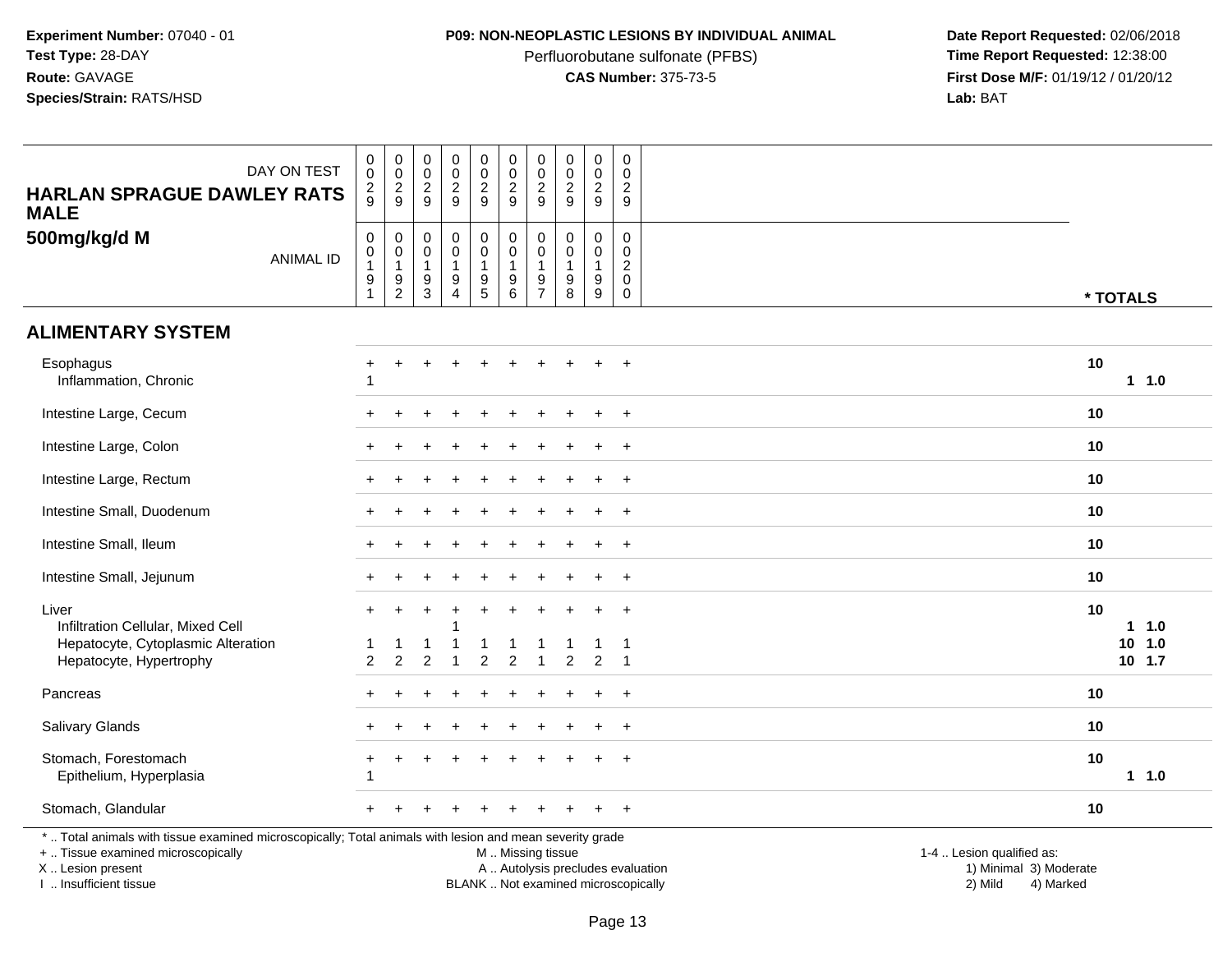# **P09: NON-NEOPLASTIC LESIONS BY INDIVIDUAL ANIMAL**

Perfluorobutane sulfonate (PFBS)<br>**CAS Number:** 375-73-5

|                                                                                                                                                                                               | DAY ON TEST      | $\mathsf{O}\xspace$<br>$\mathsf{O}\xspace$<br>$\overline{c}$                         | $\pmb{0}$<br>$\pmb{0}$                                                | $\begin{smallmatrix} 0\\0 \end{smallmatrix}$<br>$\sqrt{2}$ | $\pmb{0}$<br>$\bar{0}$<br>$\overline{c}$                     | $\pmb{0}$<br>$\ddot{\mathbf{0}}$<br>$\overline{a}$                                   | $\pmb{0}$<br>$\ddot{\mathbf{0}}$<br>$\sqrt{2}$                                | $\pmb{0}$<br>$\mathbf 0$<br>$\sqrt{2}$ | $\pmb{0}$<br>$\pmb{0}$<br>$\sqrt{2}$                             | $\pmb{0}$<br>$\mathbf 0$<br>$\boldsymbol{2}$ | $\pmb{0}$<br>$\mathbf 0$<br>$\overline{c}$                                           |                                                                                                                                                         |      |
|-----------------------------------------------------------------------------------------------------------------------------------------------------------------------------------------------|------------------|--------------------------------------------------------------------------------------|-----------------------------------------------------------------------|------------------------------------------------------------|--------------------------------------------------------------|--------------------------------------------------------------------------------------|-------------------------------------------------------------------------------|----------------------------------------|------------------------------------------------------------------|----------------------------------------------|--------------------------------------------------------------------------------------|---------------------------------------------------------------------------------------------------------------------------------------------------------|------|
| <b>HARLAN SPRAGUE DAWLEY RATS</b><br><b>MALE</b>                                                                                                                                              |                  | 9                                                                                    | $\frac{2}{9}$                                                         | 9                                                          | 9                                                            | $\boldsymbol{9}$                                                                     | 9                                                                             | 9                                      | 9                                                                | 9                                            | 9                                                                                    |                                                                                                                                                         |      |
| 500mg/kg/d M                                                                                                                                                                                  | <b>ANIMAL ID</b> | $\pmb{0}$<br>$\mathsf{O}\xspace$<br>$\mathbf{1}$<br>$\boldsymbol{9}$<br>$\mathbf{1}$ | $\mathbf 0$<br>$\mathbf 0$<br>1<br>$\boldsymbol{9}$<br>$\overline{c}$ | $\pmb{0}$<br>$\mathbf 0$<br>$\mathbf{1}$<br>$\frac{9}{3}$  | 0<br>0<br>$\mathbf{1}$<br>$\boldsymbol{9}$<br>$\overline{4}$ | $\pmb{0}$<br>$\overline{0}$<br>$\mathbf{1}$<br>$\begin{array}{c} 9 \\ 5 \end{array}$ | $_{\rm 0}^{\rm 0}$<br>$\overline{1}$<br>$\begin{array}{c} 9 \\ 6 \end{array}$ | 0<br>$\Omega$<br>9<br>$\overline{7}$   | $\mathbf 0$<br>$\Omega$<br>$\mathbf{1}$<br>$\boldsymbol{9}$<br>8 | 0<br>$\Omega$<br>1<br>9<br>9                 | $\mathbf 0$<br>$\mathsf{O}\xspace$<br>$\boldsymbol{2}$<br>$\mathbf 0$<br>$\mathbf 0$ | * TOTALS                                                                                                                                                |      |
| <b>CARDIOVASCULAR SYSTEM</b>                                                                                                                                                                  |                  |                                                                                      |                                                                       |                                                            |                                                              |                                                                                      |                                                                               |                                        |                                                                  |                                              |                                                                                      |                                                                                                                                                         |      |
| <b>Blood Vessel</b>                                                                                                                                                                           |                  |                                                                                      | ÷                                                                     |                                                            | $\ddot{}$                                                    | $\ddot{}$                                                                            | $\ddot{}$                                                                     |                                        |                                                                  | $\ddot{}$                                    | $^{+}$                                                                               | 10                                                                                                                                                      |      |
| Heart<br>Cardiomyopathy                                                                                                                                                                       |                  | $\div$<br>$\overline{1}$                                                             |                                                                       |                                                            |                                                              |                                                                                      |                                                                               |                                        |                                                                  |                                              | $\overline{+}$                                                                       | 10                                                                                                                                                      | 11.0 |
| <b>ENDOCRINE SYSTEM</b>                                                                                                                                                                       |                  |                                                                                      |                                                                       |                                                            |                                                              |                                                                                      |                                                                               |                                        |                                                                  |                                              |                                                                                      |                                                                                                                                                         |      |
| <b>Adrenal Cortex</b>                                                                                                                                                                         |                  |                                                                                      |                                                                       |                                                            |                                                              |                                                                                      |                                                                               |                                        |                                                                  |                                              |                                                                                      | 10                                                                                                                                                      |      |
| Adrenal Medulla                                                                                                                                                                               |                  |                                                                                      |                                                                       |                                                            |                                                              |                                                                                      |                                                                               |                                        |                                                                  |                                              | $^{+}$                                                                               | 10                                                                                                                                                      |      |
| Islets, Pancreatic                                                                                                                                                                            |                  |                                                                                      |                                                                       |                                                            |                                                              |                                                                                      |                                                                               |                                        |                                                                  |                                              | $+$                                                                                  | 10                                                                                                                                                      |      |
| Parathyroid Gland                                                                                                                                                                             |                  |                                                                                      |                                                                       |                                                            |                                                              |                                                                                      |                                                                               |                                        |                                                                  |                                              | $\ddot{}$                                                                            | 10                                                                                                                                                      |      |
| <b>Pituitary Gland</b>                                                                                                                                                                        |                  |                                                                                      |                                                                       |                                                            |                                                              |                                                                                      |                                                                               |                                        |                                                                  |                                              | $\ddot{}$                                                                            | 10                                                                                                                                                      |      |
| <b>Thyroid Gland</b>                                                                                                                                                                          |                  | $+$                                                                                  |                                                                       |                                                            |                                                              | ÷.                                                                                   |                                                                               |                                        |                                                                  | $\ddot{}$                                    | $^{+}$                                                                               | 10                                                                                                                                                      |      |
| <b>GENERAL BODY SYSTEM</b>                                                                                                                                                                    |                  |                                                                                      |                                                                       |                                                            |                                                              |                                                                                      |                                                                               |                                        |                                                                  |                                              |                                                                                      |                                                                                                                                                         |      |
| <b>NONE</b>                                                                                                                                                                                   |                  |                                                                                      |                                                                       |                                                            |                                                              |                                                                                      |                                                                               |                                        |                                                                  |                                              |                                                                                      |                                                                                                                                                         |      |
| <b>GENITAL SYSTEM</b>                                                                                                                                                                         |                  |                                                                                      |                                                                       |                                                            |                                                              |                                                                                      |                                                                               |                                        |                                                                  |                                              |                                                                                      |                                                                                                                                                         |      |
| Epididymis                                                                                                                                                                                    |                  |                                                                                      |                                                                       |                                                            |                                                              |                                                                                      |                                                                               |                                        |                                                                  |                                              | $\ddot{}$                                                                            | 10                                                                                                                                                      |      |
| <b>Preputial Gland</b>                                                                                                                                                                        |                  |                                                                                      |                                                                       |                                                            |                                                              |                                                                                      |                                                                               |                                        |                                                                  |                                              | $\ddot{}$                                                                            | 10                                                                                                                                                      |      |
| *  Total animals with tissue examined microscopically; Total animals with lesion and mean severity grade<br>+  Tissue examined microscopically<br>X  Lesion present<br>I  Insufficient tissue |                  |                                                                                      |                                                                       |                                                            |                                                              |                                                                                      | M  Missing tissue                                                             |                                        |                                                                  |                                              |                                                                                      | 1-4  Lesion qualified as:<br>A  Autolysis precludes evaluation<br>1) Minimal 3) Moderate<br>BLANK  Not examined microscopically<br>2) Mild<br>4) Marked |      |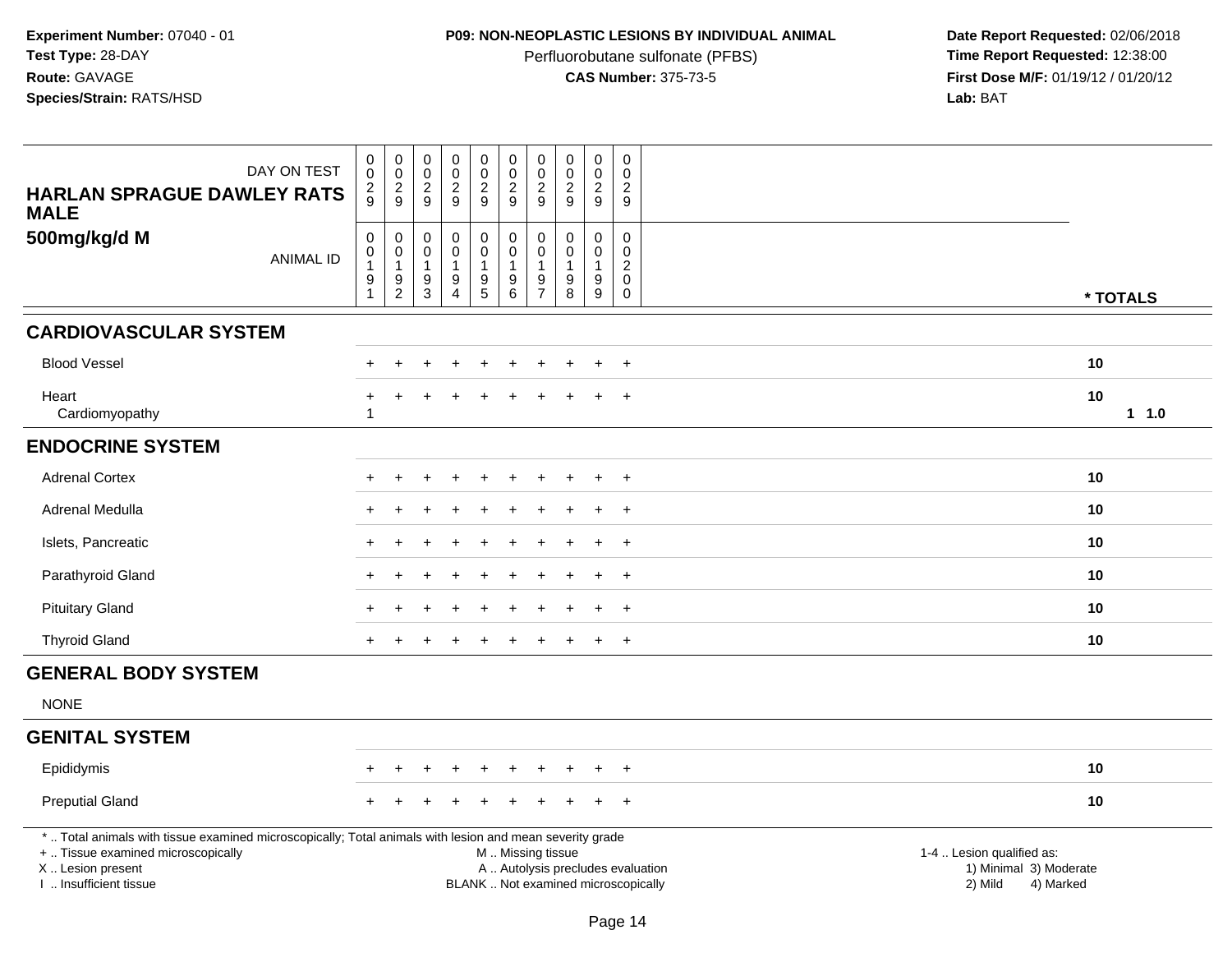### **P09: NON-NEOPLASTIC LESIONS BY INDIVIDUAL ANIMAL**

Perfluorobutane sulfonate (PFBS)<br>**CAS Number:** 375-73-5

 **Date Report Requested:** 02/06/2018 **First Dose M/F:** 01/19/12 / 01/20/12<br>**Lab:** BAT **Lab:** BAT

| DAY ON TEST<br><b>HARLAN SPRAGUE DAWLEY RATS</b><br><b>MALE</b> | $_{\rm 0}^{\rm 0}$<br>$\frac{2}{9}$                               | $_{\rm 0}^{\rm 0}$<br>$\frac{2}{9}$                                              | $\begin{smallmatrix} 0\\0 \end{smallmatrix}$<br>$\overline{c}$<br>9 | $_{\rm 0}^{\rm 0}$<br>$\frac{2}{9}$                                          | $\begin{smallmatrix} 0\\0 \end{smallmatrix}$<br>$\overline{2}$<br>$\boldsymbol{9}$ | $\begin{smallmatrix} 0\\0\\2 \end{smallmatrix}$<br>$\boldsymbol{9}$ | $\mathbf 0$<br>$\mathbf 0$<br>$\sqrt{2}$<br>9           | $\begin{smallmatrix} 0\\0 \end{smallmatrix}$<br>$\sqrt{2}$<br>9   | $\pmb{0}$<br>$\pmb{0}$<br>$\sqrt{2}$<br>9                                | $\mathbf 0$<br>$\mathbf 0$<br>$\boldsymbol{2}$<br>9              |          |
|-----------------------------------------------------------------|-------------------------------------------------------------------|----------------------------------------------------------------------------------|---------------------------------------------------------------------|------------------------------------------------------------------------------|------------------------------------------------------------------------------------|---------------------------------------------------------------------|---------------------------------------------------------|-------------------------------------------------------------------|--------------------------------------------------------------------------|------------------------------------------------------------------|----------|
| 500mg/kg/d M<br><b>ANIMAL ID</b>                                | $\pmb{0}$<br>$\begin{smallmatrix}0\\1\end{smallmatrix}$<br>9<br>1 | $\mathbf 0$<br>$\begin{smallmatrix}0\\1\end{smallmatrix}$<br>9<br>$\overline{c}$ | $\pmb{0}$<br>$\pmb{0}$<br>$\mathbf{1}$<br>$\boldsymbol{9}$<br>3     | $\pmb{0}$<br>$\pmb{0}$<br>$\mathbf{1}$<br>$\boldsymbol{9}$<br>$\overline{4}$ | $\pmb{0}$<br>$\pmb{0}$<br>$\mathbf{1}$<br>$\boldsymbol{9}$<br>$\overline{5}$       | $\pmb{0}$<br>$\pmb{0}$<br>$\mathbf 1$<br>9<br>6                     | 0<br>$\mathbf 0$<br>$\mathbf{1}$<br>9<br>$\overline{7}$ | $\mathbf 0$<br>$\pmb{0}$<br>$\mathbf{1}$<br>$\boldsymbol{9}$<br>8 | 0<br>$\mathbf 0$<br>$\mathbf{1}$<br>$\boldsymbol{9}$<br>$\boldsymbol{9}$ | 0<br>$\mathbf 0$<br>$\overline{c}$<br>$\mathbf 0$<br>$\mathbf 0$ | * TOTALS |
| Prostate                                                        | ÷                                                                 | ÷                                                                                |                                                                     | $\div$                                                                       | $\ddot{}$                                                                          | $\ddot{}$                                                           | ┿                                                       |                                                                   | $\ddot{}$                                                                | $+$                                                              | 10       |
| Seminal Vesicle                                                 |                                                                   |                                                                                  |                                                                     |                                                                              |                                                                                    |                                                                     |                                                         |                                                                   | $\ddot{}$                                                                | $+$                                                              | 10       |
| <b>Testes</b>                                                   |                                                                   |                                                                                  |                                                                     |                                                                              |                                                                                    |                                                                     |                                                         |                                                                   | $\ddot{}$                                                                | $+$                                                              | 10       |
| <b>HEMATOPOIETIC SYSTEM</b>                                     |                                                                   |                                                                                  |                                                                     |                                                                              |                                                                                    |                                                                     |                                                         |                                                                   |                                                                          |                                                                  |          |
| <b>Bone Marrow</b>                                              |                                                                   |                                                                                  |                                                                     |                                                                              |                                                                                    |                                                                     |                                                         |                                                                   | $\ddot{}$                                                                | $\overline{ }$                                                   | 10       |
| Lymph Node, Mandibular                                          | $\ddot{}$                                                         | $\ddot{}$                                                                        |                                                                     |                                                                              |                                                                                    |                                                                     |                                                         |                                                                   | $\ddot{}$                                                                | $+$                                                              | 10       |
| Lymph Node, Mesenteric                                          | $+$                                                               | $+$                                                                              |                                                                     |                                                                              |                                                                                    |                                                                     |                                                         |                                                                   | $\ddot{+}$                                                               | $+$                                                              | 10       |
| Spleen                                                          | $\ddot{}$                                                         |                                                                                  |                                                                     |                                                                              |                                                                                    |                                                                     |                                                         |                                                                   | $\ddot{}$                                                                | $+$                                                              | 10       |
| Thymus                                                          | $\pm$                                                             |                                                                                  |                                                                     |                                                                              |                                                                                    |                                                                     |                                                         |                                                                   | $\pm$                                                                    | $\pm$                                                            | 10       |
| <b>INTEGUMENTARY SYSTEM</b>                                     |                                                                   |                                                                                  |                                                                     |                                                                              |                                                                                    |                                                                     |                                                         |                                                                   |                                                                          |                                                                  |          |
| Mammary Gland                                                   |                                                                   |                                                                                  |                                                                     |                                                                              |                                                                                    |                                                                     |                                                         |                                                                   |                                                                          | $\overline{ }$                                                   | 10       |
| Skin                                                            |                                                                   |                                                                                  |                                                                     |                                                                              |                                                                                    |                                                                     |                                                         |                                                                   |                                                                          | $\overline{ }$                                                   | 10       |
| <b>MUSCULOSKELETAL SYSTEM</b>                                   |                                                                   |                                                                                  |                                                                     |                                                                              |                                                                                    |                                                                     |                                                         |                                                                   |                                                                          |                                                                  |          |
| Bone                                                            | $+$                                                               | $\pm$                                                                            | $\pm$                                                               | $+$                                                                          | $\ddot{}$                                                                          | $+$                                                                 | $+$                                                     | $+$                                                               | $+$                                                                      | $+$                                                              | 10       |

# **NERVOUS SYSTEM**

\* .. Total animals with tissue examined microscopically; Total animals with lesion and mean severity grade

+ .. Tissue examined microscopically

X .. Lesion present

I .. Insufficient tissue

M .. Missing tissue

Lesion present A .. Autolysis precludes evaluation 1) Minimal 3) Moderate

 1-4 .. Lesion qualified as: BLANK .. Not examined microscopically 2) Mild 4) Marked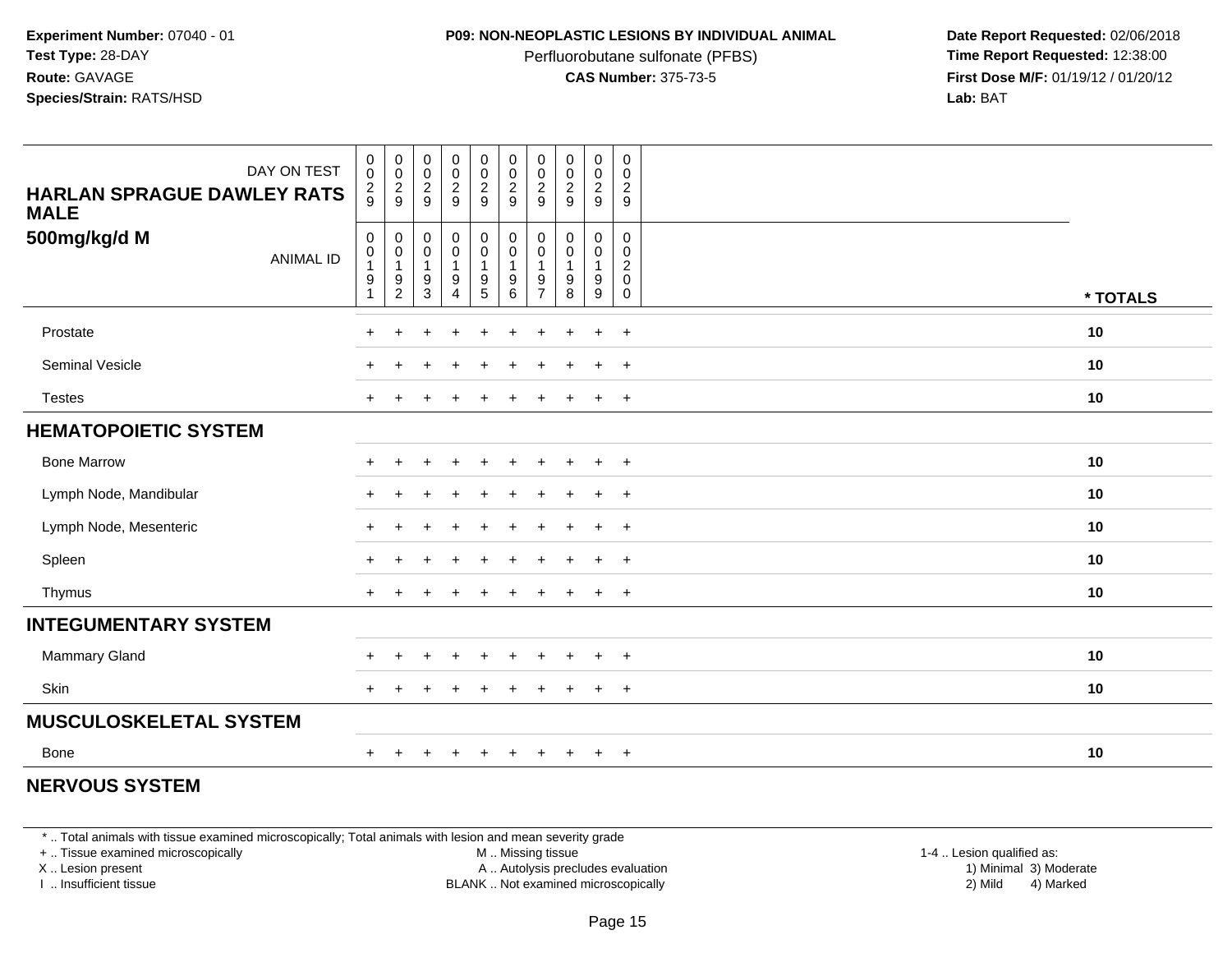# **P09: NON-NEOPLASTIC LESIONS BY INDIVIDUAL ANIMAL**

Perfluorobutane sulfonate (PFBS)<br>**CAS Number:** 375-73-5

| DAY ON TEST<br><b>HARLAN SPRAGUE DAWLEY RATS</b><br><b>MALE</b>                                                                                                                               | $\pmb{0}$<br>$\mathbf 0$<br>$\overline{c}$<br>9                             | $\mathbf 0$<br>$\pmb{0}$<br>$\frac{2}{9}$                     | $\pmb{0}$<br>$\pmb{0}$<br>$\frac{2}{9}$                                            | $\pmb{0}$<br>$\pmb{0}$<br>$\overline{2}$<br>9 | $\pmb{0}$<br>$\mathbf 0$<br>$\sqrt{2}$<br>9                                       | $\pmb{0}$<br>$\pmb{0}$<br>$\overline{c}$<br>9                                                 | $\pmb{0}$<br>0<br>$\sqrt{2}$<br>9                                       | $\mathbf 0$<br>$\mathbf 0$<br>$\overline{2}$<br>9                   | $\pmb{0}$<br>$\pmb{0}$<br>$\frac{2}{9}$                                | $\boldsymbol{0}$<br>$\Omega$<br>$\overline{c}$<br>9                          |                                                                             |                                        |
|-----------------------------------------------------------------------------------------------------------------------------------------------------------------------------------------------|-----------------------------------------------------------------------------|---------------------------------------------------------------|------------------------------------------------------------------------------------|-----------------------------------------------|-----------------------------------------------------------------------------------|-----------------------------------------------------------------------------------------------|-------------------------------------------------------------------------|---------------------------------------------------------------------|------------------------------------------------------------------------|------------------------------------------------------------------------------|-----------------------------------------------------------------------------|----------------------------------------|
| 500mg/kg/d M<br><b>ANIMAL ID</b>                                                                                                                                                              | $\mathbf 0$<br>$\mathsf{O}\xspace$<br>$\mathbf{1}$<br>$\boldsymbol{9}$<br>1 | $\mathbf 0$<br>$\mathbf 0$<br>$\overline{1}$<br>$\frac{9}{2}$ | $\mathbf 0$<br>$\mathbf 0$<br>$\overline{1}$<br>$\boldsymbol{9}$<br>$\overline{3}$ | 0<br>$\pmb{0}$<br>1<br>$\boldsymbol{9}$<br>4  | 0<br>$\mathsf{O}\xspace$<br>$\mathbf{1}$<br>$\begin{array}{c} 9 \\ 5 \end{array}$ | $\mathbf 0$<br>$\pmb{0}$<br>$\mathbf{1}$<br>$\boldsymbol{9}$<br>$\overline{6}$                | $\mathbf 0$<br>$\mathbf 0$<br>$\overline{1}$<br>$9\,$<br>$\overline{7}$ | $\mathbf 0$<br>$\mathbf 0$<br>$\mathbf{1}$<br>$\boldsymbol{9}$<br>8 | 0<br>$\mathbf 0$<br>$\mathbf{1}$<br>$\boldsymbol{9}$<br>$\overline{9}$ | $\mathbf 0$<br>$\Omega$<br>$\overline{c}$<br>0<br>0                          | * TOTALS                                                                    |                                        |
| Brain                                                                                                                                                                                         | $\ddot{}$                                                                   |                                                               |                                                                                    | ÷.                                            |                                                                                   | $\ddot{}$                                                                                     | ÷                                                                       |                                                                     | $+$                                                                    | $+$                                                                          | 10                                                                          |                                        |
| <b>RESPIRATORY SYSTEM</b>                                                                                                                                                                     |                                                                             |                                                               |                                                                                    |                                               |                                                                                   |                                                                                               |                                                                         |                                                                     |                                                                        |                                                                              |                                                                             |                                        |
| Lung<br>Erythrophagocytosis<br>Infiltration Cellular, Histiocyte<br>Infiltration Cellular, Mononuclear Cell<br>Alveolar Epithelium, Hyperplasia                                               |                                                                             |                                                               | 1                                                                                  |                                               |                                                                                   | -1<br>1                                                                                       |                                                                         |                                                                     |                                                                        | $\div$                                                                       | 10                                                                          | $1 \t1.0$<br>1 1.0<br>1 1.0<br>$1 1.0$ |
| Nose<br>Olfactory Epithelium, Degeneration<br>Olfactory Epithelium, Hyperplasia<br>Olfactory Epithelium, Inflammation,<br>Suppurative                                                         | $\overline{1}$                                                              | $\overline{c}$<br>$\overline{c}$                              | 1<br>$\overline{1}$                                                                | $\boldsymbol{2}$<br>$\overline{2}$<br>1       | 1<br>$\mathbf{1}$                                                                 | $\overline{c}$<br>$\overline{2}$                                                              | 2                                                                       | $\overline{1}$                                                      |                                                                        | $\ddot{}$<br>$\ensuremath{\mathsf{3}}$<br>$\boldsymbol{2}$<br>$\overline{2}$ | 10                                                                          | 9 1.6<br>9 1.6<br>2, 1.5               |
| Trachea                                                                                                                                                                                       |                                                                             |                                                               |                                                                                    |                                               |                                                                                   |                                                                                               |                                                                         |                                                                     |                                                                        | $\ddot{}$                                                                    | 10                                                                          |                                        |
| <b>SPECIAL SENSES SYSTEM</b>                                                                                                                                                                  |                                                                             |                                                               |                                                                                    |                                               |                                                                                   |                                                                                               |                                                                         |                                                                     |                                                                        |                                                                              |                                                                             |                                        |
| Eye                                                                                                                                                                                           |                                                                             |                                                               |                                                                                    |                                               |                                                                                   |                                                                                               |                                                                         |                                                                     |                                                                        | $+$                                                                          | 10                                                                          |                                        |
| <b>Harderian Gland</b>                                                                                                                                                                        |                                                                             |                                                               |                                                                                    |                                               |                                                                                   |                                                                                               |                                                                         |                                                                     | $\ddot{}$                                                              | $+$                                                                          | 10                                                                          |                                        |
| <b>URINARY SYSTEM</b>                                                                                                                                                                         |                                                                             |                                                               |                                                                                    |                                               |                                                                                   |                                                                                               |                                                                         |                                                                     |                                                                        |                                                                              |                                                                             |                                        |
| Kidney<br>Nephropathy, Chronic Progressive                                                                                                                                                    |                                                                             | +                                                             |                                                                                    | ÷                                             | $\ddot{}$                                                                         | $\ddot{}$                                                                                     | +                                                                       | ÷                                                                   | $\ddot{}$                                                              | $+$                                                                          | 10                                                                          | 3, 1.0                                 |
| <b>Urinary Bladder</b>                                                                                                                                                                        |                                                                             |                                                               |                                                                                    |                                               |                                                                                   |                                                                                               |                                                                         |                                                                     |                                                                        |                                                                              | 10                                                                          |                                        |
| *  Total animals with tissue examined microscopically; Total animals with lesion and mean severity grade<br>+  Tissue examined microscopically<br>X  Lesion present<br>I. Insufficient tissue |                                                                             |                                                               |                                                                                    |                                               |                                                                                   | M  Missing tissue<br>A  Autolysis precludes evaluation<br>BLANK  Not examined microscopically |                                                                         |                                                                     |                                                                        |                                                                              | 1-4  Lesion qualified as:<br>1) Minimal 3) Moderate<br>2) Mild<br>4) Marked |                                        |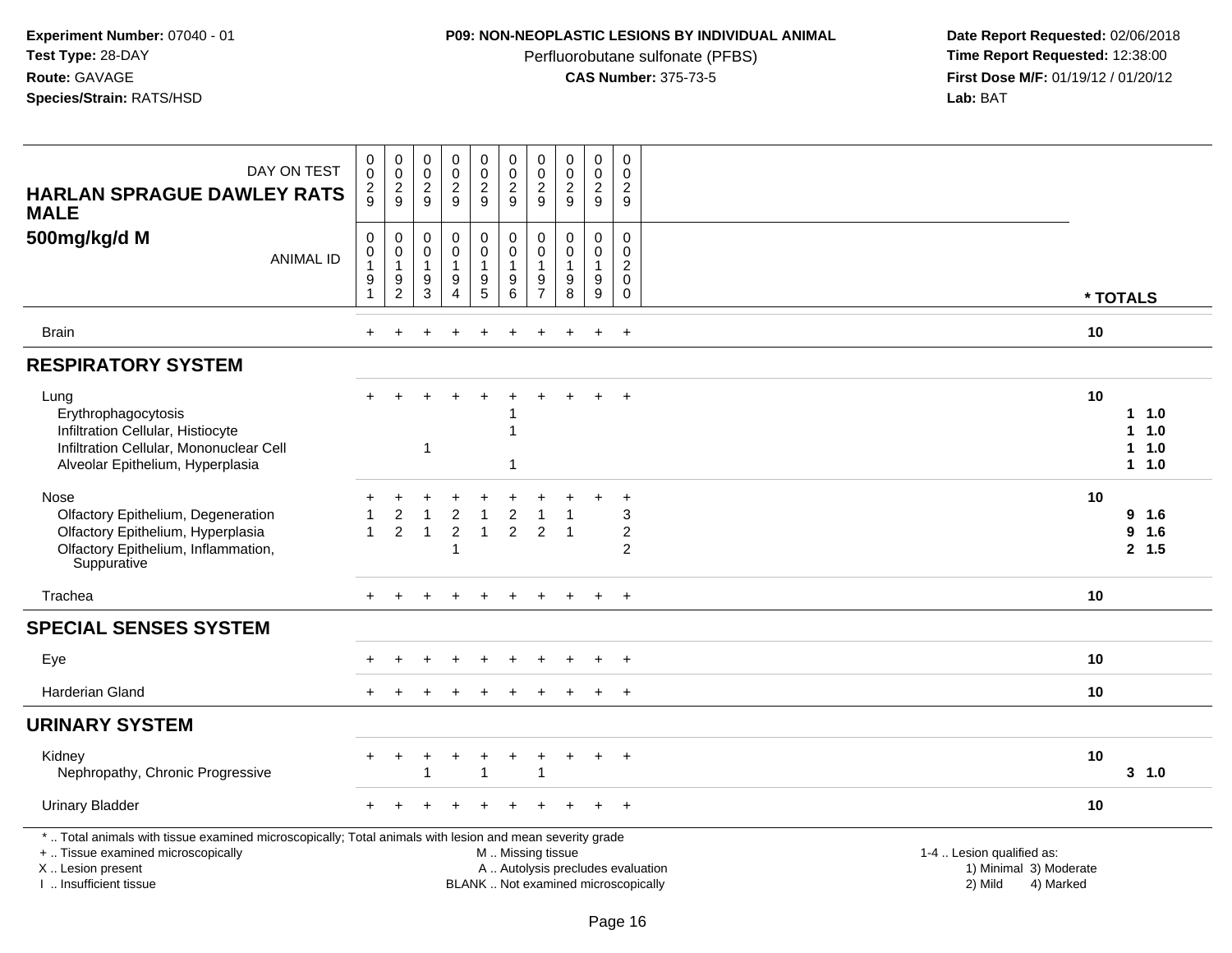### **P09: NON-NEOPLASTIC LESIONS BY INDIVIDUAL ANIMAL**

Perfluorobutane sulfonate (PFBS)<br>**CAS Number:** 375-73-5

 **Date Report Requested:** 02/06/2018 **First Dose M/F:** 01/19/12 / 01/20/12<br>**Lab:** BAT **Lab:** BAT

| DAY ON TEST<br><b>HARLAN SPRAGUE DAWLEY RATS</b><br><b>MALE</b>                                                                | $\pmb{0}$<br>$\overline{0}$<br>$\begin{array}{c} 1 \\ 5 \end{array}$ | $\pmb{0}$<br>$\overline{0}$<br>$\mathbf{1}$<br>8              | $\begin{array}{c} 0 \\ 0 \\ 2 \\ 5 \end{array}$     | $\begin{matrix} 0 \\ 0 \\ 2 \\ 4 \end{matrix}$                   | $\begin{smallmatrix}0\0\0\end{smallmatrix}$<br>$\mathbf{1}$<br>8   | $\begin{array}{c}\n0 \\ 0 \\ 2 \\ 5\n\end{array}$         | $\pmb{0}$<br>$\mathbf 0$<br>$\overline{2}$<br>$\overline{1}$                | $\pmb{0}$<br>$\mathbf 0$<br>1<br>8                           | $\begin{smallmatrix}0\0\0\end{smallmatrix}$<br>$\mathbf{1}$<br>$\overline{7}$ | $\mathbf 0$<br>$\mathbf 0$<br>$\mathbf 0$<br>6                              |                                                                       |
|--------------------------------------------------------------------------------------------------------------------------------|----------------------------------------------------------------------|---------------------------------------------------------------|-----------------------------------------------------|------------------------------------------------------------------|--------------------------------------------------------------------|-----------------------------------------------------------|-----------------------------------------------------------------------------|--------------------------------------------------------------|-------------------------------------------------------------------------------|-----------------------------------------------------------------------------|-----------------------------------------------------------------------|
| 1000mg/kg/d M<br><b>ANIMAL ID</b>                                                                                              | $\pmb{0}$<br>$\frac{0}{2}$<br>$\mathbf{1}$                           | $\mathbf 0$<br>$\frac{0}{2}$<br>$\mathsf 0$<br>$\overline{c}$ | $\begin{matrix} 0 \\ 0 \\ 2 \\ 0 \end{matrix}$<br>3 | $\begin{matrix} 0 \\ 0 \\ 2 \\ 0 \end{matrix}$<br>$\overline{4}$ | $\begin{array}{c} 0 \\ 0 \\ 2 \\ 0 \end{array}$<br>$5\phantom{.0}$ | $\begin{matrix} 0 \\ 0 \\ 2 \\ 0 \end{matrix}$<br>$\,6\,$ | $\pmb{0}$<br>$\mathbf 0$<br>$\overline{2}$<br>$\mathbf 0$<br>$\overline{7}$ | $\pmb{0}$<br>$\pmb{0}$<br>$\overline{2}$<br>$\mathbf 0$<br>8 | $\mathbf 0$<br>$\frac{0}{2}$<br>$\mathbf 0$<br>9                              | $\mathbf 0$<br>$\mathbf 0$<br>$\overline{2}$<br>$\mathbf{1}$<br>$\mathbf 0$ | * TOTALS                                                              |
| <b>ALIMENTARY SYSTEM</b>                                                                                                       |                                                                      |                                                               |                                                     |                                                                  |                                                                    |                                                           |                                                                             |                                                              |                                                                               |                                                                             |                                                                       |
| Esophagus<br>Hemorrhage<br>Inflammation, Chronic<br>Perforation                                                                |                                                                      |                                                               |                                                     |                                                                  |                                                                    | $\overline{2}$                                            |                                                                             |                                                              |                                                                               | $\ddot{}$<br>3<br>3                                                         | 10<br>13.0<br>2.0<br>1<br>3.0<br>$\mathbf{1}$                         |
| Intestine Large, Cecum                                                                                                         |                                                                      |                                                               |                                                     |                                                                  |                                                                    |                                                           |                                                                             |                                                              |                                                                               | $+$                                                                         | 10                                                                    |
| Intestine Large, Colon                                                                                                         |                                                                      |                                                               |                                                     |                                                                  |                                                                    |                                                           |                                                                             |                                                              |                                                                               | $\ddot{}$                                                                   | 10                                                                    |
| Intestine Large, Rectum                                                                                                        |                                                                      |                                                               |                                                     |                                                                  |                                                                    |                                                           |                                                                             |                                                              |                                                                               | $\ddot{}$                                                                   | 10                                                                    |
| Intestine Small, Duodenum                                                                                                      |                                                                      |                                                               |                                                     |                                                                  |                                                                    |                                                           |                                                                             |                                                              | $\ddot{}$                                                                     | $+$                                                                         | 10                                                                    |
| Intestine Small, Ileum                                                                                                         |                                                                      |                                                               |                                                     |                                                                  |                                                                    |                                                           |                                                                             |                                                              |                                                                               | $+$                                                                         | 10                                                                    |
| Intestine Small, Jejunum                                                                                                       |                                                                      |                                                               |                                                     |                                                                  |                                                                    |                                                           |                                                                             |                                                              | $\ddot{}$                                                                     | $+$                                                                         | 10                                                                    |
| Liver<br>Hemorrhage<br>Hepatodiaphragmatic Nodule<br>Necrosis<br>Hepatocyte, Cytoplasmic Alteration<br>Hepatocyte, Hypertrophy | $\ddot{}$<br>$\overline{c}$<br>3                                     | +<br>$\overline{2}$<br>3<br>$\boldsymbol{2}$<br>1             | -1<br>3                                             | $\overline{c}$<br>$\overline{2}$                                 | $\overline{2}$                                                     | -1<br>$\overline{2}$                                      | $\boldsymbol{2}$<br>2<br>$\overline{2}$                                     | $\overline{c}$<br>$\overline{2}$                             | $\mathbf{1}$<br>$\overline{2}$                                                | $\ddot{}$                                                                   | 10<br>2.0<br>1<br>2.0<br>1<br>3.0<br>$\mathbf{1}$<br>9<br>1.6<br>92.1 |
| Pancreas                                                                                                                       |                                                                      |                                                               |                                                     |                                                                  |                                                                    |                                                           |                                                                             |                                                              | $\ddot{}$                                                                     | $+$                                                                         | 10                                                                    |
| <b>Salivary Glands</b>                                                                                                         |                                                                      |                                                               |                                                     |                                                                  |                                                                    |                                                           |                                                                             |                                                              |                                                                               |                                                                             | 10                                                                    |

\* .. Total animals with tissue examined microscopically; Total animals with lesion and mean severity grade

+ .. Tissue examined microscopically

X .. Lesion present

I .. Insufficient tissue

M .. Missing tissue

Lesion present A .. Autolysis precludes evaluation 1) Minimal 3) Moderate

1-4 .. Lesion qualified as:<br>1) Minimal 3) Moderate BLANK .. Not examined microscopically 2) Mild 4) Marked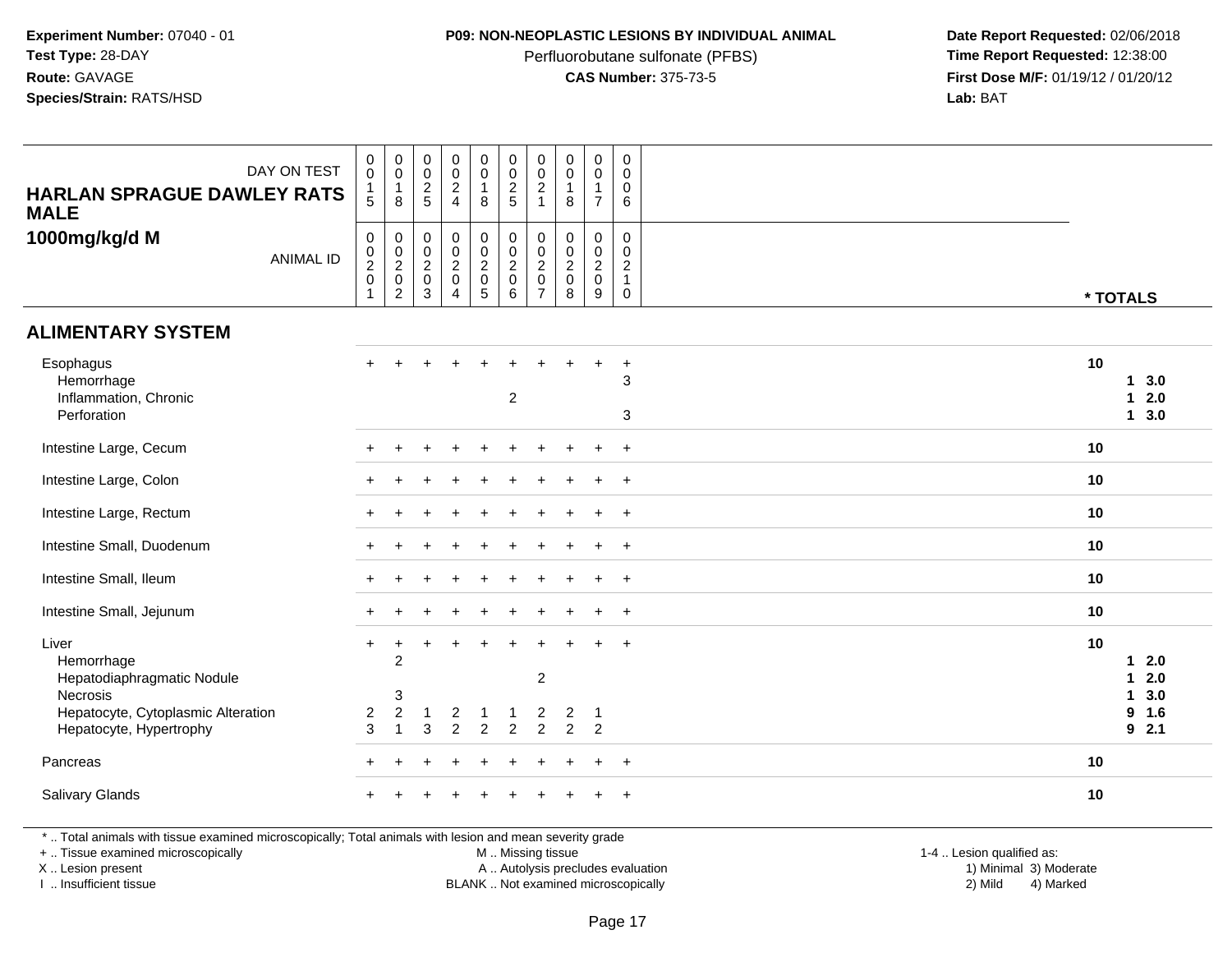### **P09: NON-NEOPLASTIC LESIONS BY INDIVIDUAL ANIMAL**

Perfluorobutane sulfonate (PFBS)<br>**CAS Number:** 375-73-5

 **Date Report Requested:** 02/06/2018 **First Dose M/F:** 01/19/12 / 01/20/12<br>**Lab:** BAT **Lab:** BAT

| DAY ON TEST<br><b>HARLAN SPRAGUE DAWLEY RATS</b><br><b>MALE</b>        | $\mathbf 0$<br>$\pmb{0}$<br>$\mathbf{1}$<br>5                  | $\pmb{0}$<br>$\pmb{0}$<br>$\mathbf{1}$<br>8                    | $\pmb{0}$<br>$\pmb{0}$<br>$\boldsymbol{2}$<br>5                                    | 0<br>$\pmb{0}$<br>$\frac{2}{4}$ | $\mathsf 0$<br>$\pmb{0}$<br>$\mathbf{1}$<br>8                                        | $\begin{smallmatrix} 0\\0 \end{smallmatrix}$<br>$\frac{2}{5}$           | $\pmb{0}$<br>$\frac{0}{2}$<br>$\overline{1}$                                                       | $\pmb{0}$<br>$\pmb{0}$<br>$\mathbf{1}$<br>8                                 | 0<br>$\pmb{0}$<br>1<br>$\overline{7}$                               | 0<br>$\pmb{0}$<br>$\mathbf 0$<br>6                              |                      |
|------------------------------------------------------------------------|----------------------------------------------------------------|----------------------------------------------------------------|------------------------------------------------------------------------------------|---------------------------------|--------------------------------------------------------------------------------------|-------------------------------------------------------------------------|----------------------------------------------------------------------------------------------------|-----------------------------------------------------------------------------|---------------------------------------------------------------------|-----------------------------------------------------------------|----------------------|
| 1000mg/kg/d M<br><b>ANIMAL ID</b>                                      | 0<br>$\begin{smallmatrix} 0\\2 \end{smallmatrix}$<br>$\pmb{0}$ | $\mathbf 0$<br>$_{2}^{\rm 0}$<br>$\pmb{0}$<br>$\boldsymbol{2}$ | $\boldsymbol{0}$<br>$\begin{smallmatrix} 0\\2 \end{smallmatrix}$<br>$\pmb{0}$<br>3 | 0<br>$\frac{0}{2}$<br>4         | $\pmb{0}$<br>$\begin{smallmatrix} 0\\2 \end{smallmatrix}$<br>$\pmb{0}$<br>$\sqrt{5}$ | $\begin{smallmatrix} 0\\0\\2 \end{smallmatrix}$<br>$\pmb{0}$<br>$\,6\,$ | $\pmb{0}$<br>$\begin{smallmatrix} 0\\2 \end{smallmatrix}$<br>$\mathsf{O}\xspace$<br>$\overline{7}$ | $\pmb{0}$<br>$\begin{smallmatrix} 0\\2 \end{smallmatrix}$<br>$\pmb{0}$<br>8 | 0<br>$\begin{smallmatrix} 0\\2 \end{smallmatrix}$<br>$\pmb{0}$<br>9 | 0<br>$\mathbf 0$<br>$\overline{c}$<br>$\mathbf{1}$<br>$\pmb{0}$ | * TOTALS             |
| Stomach, Forestomach<br>Inflammation, Acute<br>Epithelium, Hyperplasia | $+$<br>$\mathbf{1}$                                            | $\mathbf{1}$                                                   | $\overline{1}$                                                                     | $\ddot{}$                       | $\ddot{}$                                                                            | $\ddot{}$                                                               | $\ddot{}$<br>1                                                                                     | $\ddot{}$<br>$\overline{1}$                                                 | $\ddot{}$                                                           | $\ddot{}$<br>$\overline{2}$                                     | 10<br>1 1.0<br>6 1.2 |
| Stomach, Glandular                                                     | $+$                                                            |                                                                |                                                                                    | $\pm$                           | $\ddot{}$                                                                            | $\ddot{}$                                                               | $+$                                                                                                | $+$                                                                         | $+$                                                                 | $+$                                                             | 10                   |
| <b>CARDIOVASCULAR SYSTEM</b>                                           |                                                                |                                                                |                                                                                    |                                 |                                                                                      |                                                                         |                                                                                                    |                                                                             |                                                                     |                                                                 |                      |
| <b>Blood Vessel</b>                                                    |                                                                |                                                                |                                                                                    |                                 | $\ddot{}$                                                                            | $\ddot{}$                                                               |                                                                                                    | $\div$                                                                      | $\pm$                                                               | $+$                                                             | 10                   |
| Heart                                                                  |                                                                |                                                                |                                                                                    |                                 |                                                                                      |                                                                         |                                                                                                    |                                                                             | $\ddot{}$                                                           | $+$                                                             | 10                   |
| <b>ENDOCRINE SYSTEM</b>                                                |                                                                |                                                                |                                                                                    |                                 |                                                                                      |                                                                         |                                                                                                    |                                                                             |                                                                     |                                                                 |                      |
| <b>Adrenal Cortex</b>                                                  |                                                                |                                                                |                                                                                    | $\div$                          | $\ddot{}$                                                                            | $\ddot{}$                                                               | $\pm$                                                                                              | $\ddot{}$                                                                   | $+$                                                                 | $+$                                                             | 10                   |
| Adrenal Medulla                                                        |                                                                |                                                                |                                                                                    |                                 |                                                                                      |                                                                         |                                                                                                    |                                                                             | $\ddot{}$                                                           | $^{+}$                                                          | 10                   |
| Islets, Pancreatic                                                     |                                                                |                                                                |                                                                                    |                                 |                                                                                      |                                                                         |                                                                                                    |                                                                             | ÷                                                                   | $\overline{+}$                                                  | 10                   |
| Parathyroid Gland                                                      | $\ddot{}$                                                      | $\ddot{}$                                                      | M                                                                                  | M                               | $\pm$                                                                                | $\ddot{}$                                                               | М                                                                                                  | $\ddot{}$                                                                   | $+$                                                                 | M                                                               | 6                    |
| <b>Pituitary Gland</b>                                                 |                                                                |                                                                |                                                                                    |                                 |                                                                                      |                                                                         |                                                                                                    |                                                                             | $\ddot{}$                                                           | $\ddot{}$                                                       | 10                   |
| <b>Thyroid Gland</b>                                                   |                                                                |                                                                |                                                                                    |                                 |                                                                                      |                                                                         |                                                                                                    |                                                                             | ÷                                                                   | $^{+}$                                                          | 10                   |

# **GENERAL BODY SYSTEM**

NONE

\* .. Total animals with tissue examined microscopically; Total animals with lesion and mean severity grade

+ .. Tissue examined microscopically

X .. Lesion present

I .. Insufficient tissue

 M .. Missing tissueLesion present A .. Autolysis precludes evaluation 1) Minimal 3) Moderate

BLANK .. Not examined microscopically 2) Mild 4) Marked

1-4 .. Lesion qualified as: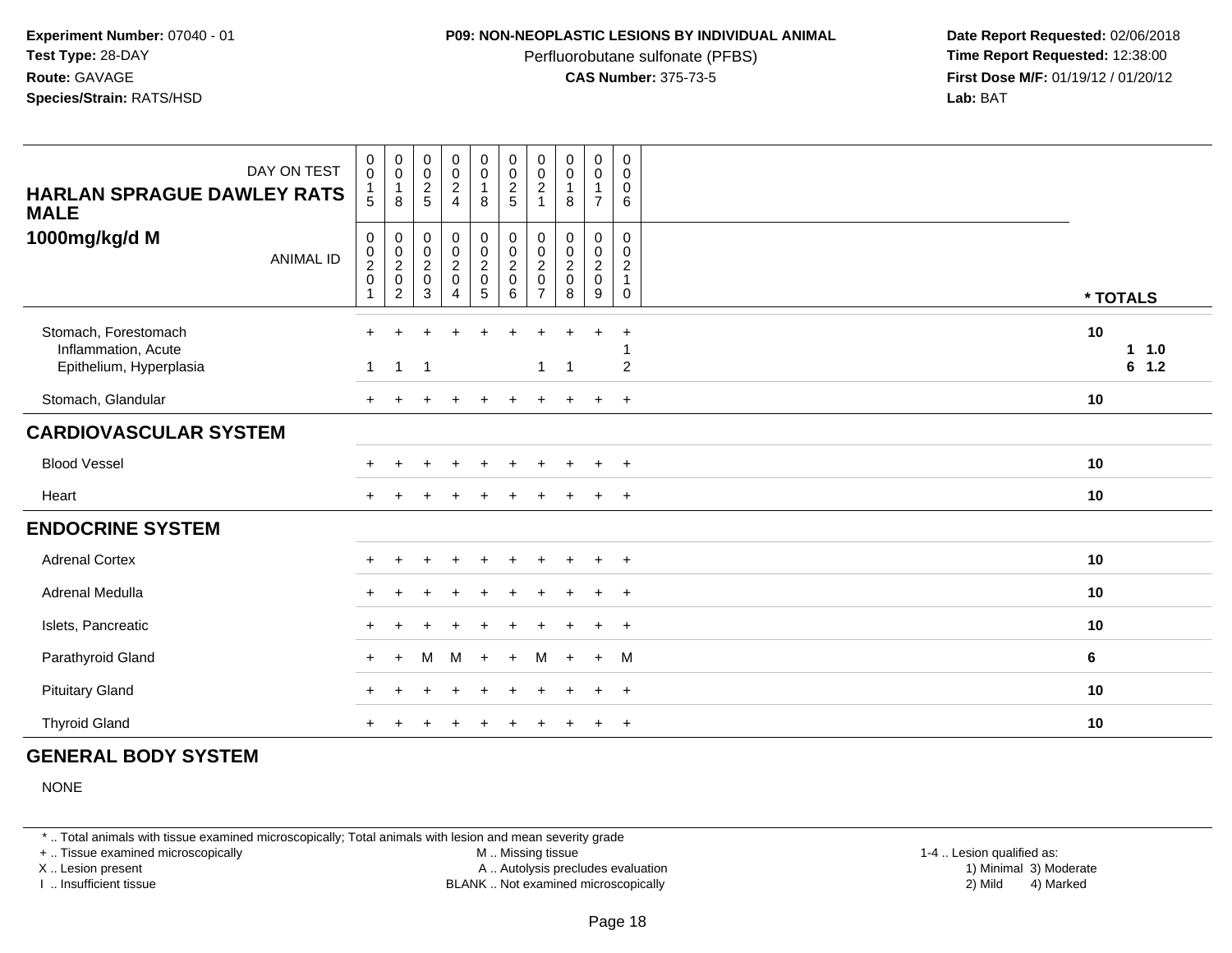### **P09: NON-NEOPLASTIC LESIONS BY INDIVIDUAL ANIMAL**

Perfluorobutane sulfonate (PFBS)<br>**CAS Number:** 375-73-5

 **Date Report Requested:** 02/06/2018 **First Dose M/F:** 01/19/12 / 01/20/12<br>**Lab:** BAT **Lab:** BAT

| DAY ON TEST<br><b>HARLAN SPRAGUE DAWLEY RATS</b><br><b>MALE</b> | $\pmb{0}$<br>$\mathsf{O}\xspace$<br>$\begin{array}{c} 1 \\ 5 \end{array}$            | $\pmb{0}$<br>$\pmb{0}$<br>$\mathbf{1}$<br>8           | 0<br>$\frac{0}{2}$                                                          | $\begin{matrix} 0 \\ 0 \\ 2 \\ 4 \end{matrix}$                   | $\mathbf 0$<br>$\pmb{0}$<br>$\mathbf{1}$<br>8                               | $\pmb{0}$<br>$\frac{0}{2}$                                   | $\pmb{0}$<br>$\pmb{0}$<br>$\overline{c}$<br>$\mathbf{1}$ | $\pmb{0}$<br>$\pmb{0}$<br>$\mathbf{1}$<br>8                        | $\begin{smallmatrix}0\0\0\end{smallmatrix}$<br>$\mathbf{1}$<br>$\overline{7}$ | $\pmb{0}$<br>0<br>0<br>6                                            |               |
|-----------------------------------------------------------------|--------------------------------------------------------------------------------------|-------------------------------------------------------|-----------------------------------------------------------------------------|------------------------------------------------------------------|-----------------------------------------------------------------------------|--------------------------------------------------------------|----------------------------------------------------------|--------------------------------------------------------------------|-------------------------------------------------------------------------------|---------------------------------------------------------------------|---------------|
| 1000mg/kg/d M<br><b>ANIMAL ID</b>                               | $\pmb{0}$<br>$\begin{smallmatrix} 0\\2 \end{smallmatrix}$<br>$\,0\,$<br>$\mathbf{1}$ | $_{\rm 0}^{\rm 0}$<br>$\frac{2}{0}$<br>$\overline{c}$ | $\begin{smallmatrix}0\\0\end{smallmatrix}$<br>$\frac{2}{0}$<br>$\mathbf{3}$ | $\begin{matrix} 0 \\ 0 \\ 2 \\ 0 \end{matrix}$<br>$\overline{4}$ | $\begin{smallmatrix} 0\\0 \end{smallmatrix}$<br>$\frac{2}{0}$<br>$\sqrt{5}$ | $_{\rm 0}^{\rm 0}$<br>$\overline{2}$<br>$\pmb{0}$<br>$\,6\,$ | 0<br>$\pmb{0}$<br>$\overline{2}$<br>$\mathsf 0$<br>7     | $\begin{smallmatrix} 0\\0 \end{smallmatrix}$<br>$\frac{2}{0}$<br>8 | $\begin{smallmatrix}0\0\0\end{smallmatrix}$<br>$\frac{2}{0}$<br>9             | 0<br>$\mathsf{O}$<br>$\overline{c}$<br>$\mathbf{1}$<br>$\mathsf{O}$ | * TOTALS      |
| <b>GENITAL SYSTEM</b>                                           |                                                                                      |                                                       |                                                                             |                                                                  |                                                                             |                                                              |                                                          |                                                                    |                                                                               |                                                                     |               |
| Epididymis<br>Duct, Exfoliated Germ Cell                        | 1                                                                                    | 1                                                     | $\pm$                                                                       | $\div$                                                           | $\div$                                                                      |                                                              |                                                          |                                                                    |                                                                               | $\ddot{}$                                                           | 10<br>2, 1.0  |
| <b>Preputial Gland</b>                                          |                                                                                      |                                                       |                                                                             |                                                                  |                                                                             |                                                              |                                                          |                                                                    | $\ddot{}$                                                                     | $\overline{+}$                                                      | 10            |
| Prostate                                                        | $\pm$                                                                                |                                                       |                                                                             |                                                                  |                                                                             |                                                              |                                                          |                                                                    | $\ddot{}$                                                                     | $\overline{+}$                                                      | 10            |
| Seminal Vesicle                                                 | $+$                                                                                  |                                                       |                                                                             |                                                                  |                                                                             |                                                              |                                                          |                                                                    | $\ddot{}$                                                                     | $+$                                                                 | 10            |
| <b>Testes</b><br>Germinal Epithelium, Degeneration              | $+$                                                                                  |                                                       |                                                                             |                                                                  | $\ddot{}$                                                                   | $+$                                                          | $\ddot{}$<br>$\mathbf{1}$                                |                                                                    | $+$                                                                           | $+$                                                                 | 10<br>$1 1.0$ |
| <b>HEMATOPOIETIC SYSTEM</b>                                     |                                                                                      |                                                       |                                                                             |                                                                  |                                                                             |                                                              |                                                          |                                                                    |                                                                               |                                                                     |               |
| <b>Bone Marrow</b><br>Hypocellularity                           | $\overline{2}$                                                                       | $\overline{2}$                                        | 3                                                                           | 3                                                                | $\mathbf{3}$                                                                | 3                                                            | 3                                                        | $\overline{c}$                                                     | $\ddot{}$<br>3                                                                | $+$<br>2                                                            | 10<br>10 2.6  |
| Lymph Node, Mandibular                                          |                                                                                      |                                                       |                                                                             |                                                                  |                                                                             |                                                              |                                                          |                                                                    |                                                                               | $\overline{+}$                                                      | 10            |
| Lymph Node, Mesenteric                                          |                                                                                      |                                                       |                                                                             |                                                                  |                                                                             |                                                              |                                                          |                                                                    | $\ddot{}$                                                                     | $\overline{+}$                                                      | 10            |
| Spleen                                                          | +                                                                                    | ÷                                                     |                                                                             |                                                                  |                                                                             |                                                              |                                                          |                                                                    | $\ddot{}$                                                                     | $+$                                                                 | 10            |
| Thymus<br>Atrophy                                               | $\ddot{}$<br>3                                                                       | ÷                                                     | 3                                                                           | $\div$                                                           | +                                                                           | $\ddot{}$<br>3                                               | $\overline{4}$                                           | 3                                                                  | $\ddot{}$                                                                     | $+$                                                                 | 10<br>53.2    |

# **INTEGUMENTARY SYSTEM**

\* .. Total animals with tissue examined microscopically; Total animals with lesion and mean severity grade

+ .. Tissue examined microscopically

X .. Lesion present

I .. Insufficient tissue

M .. Missing tissue

Lesion present A .. Autolysis precludes evaluation 1) Minimal 3) Moderate

 1-4 .. Lesion qualified as: BLANK .. Not examined microscopically 2) Mild 4) Marked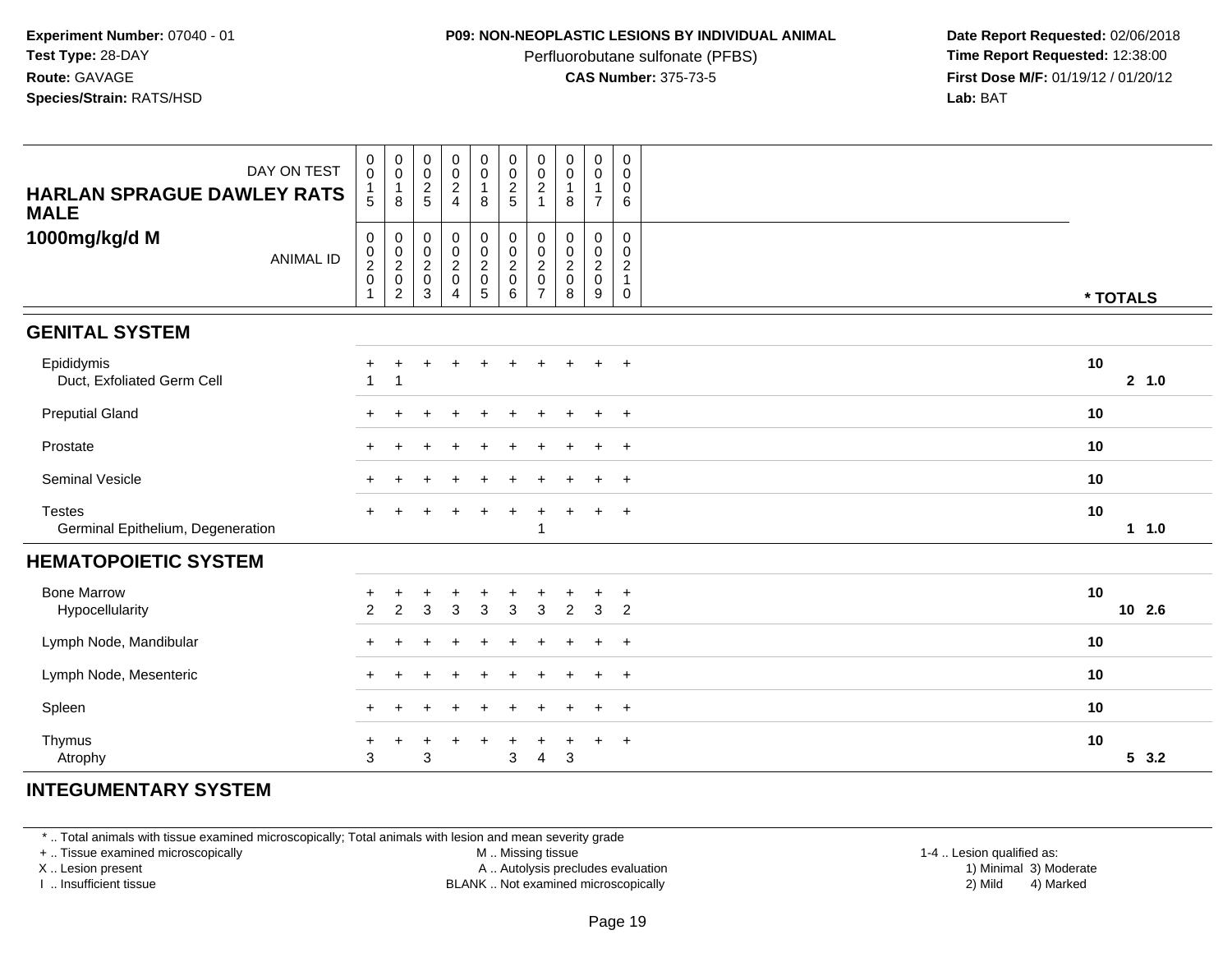### **P09: NON-NEOPLASTIC LESIONS BY INDIVIDUAL ANIMAL**

Perfluorobutane sulfonate (PFBS)<br>**CAS Number:** 375-73-5

 **Date Report Requested:** 02/06/2018 **First Dose M/F:** 01/19/12 / 01/20/12<br>**Lab:** BAT **Lab:** BAT

| DAY ON TEST<br><b>HARLAN SPRAGUE DAWLEY RATS</b><br><b>MALE</b><br>1000mg/kg/d M<br><b>ANIMAL ID</b>                                  | 0<br>$\mathsf{O}\xspace$<br>$\mathbf{1}$<br>5<br>$\pmb{0}$<br>$\pmb{0}$ | $\pmb{0}$<br>$\mathsf{O}\xspace$<br>$\mathbf{1}$<br>8<br>$\pmb{0}$ | $_{\rm 0}^{\rm 0}$<br>$\frac{2}{5}$<br>$\mathsf{O}\xspace$<br>$\frac{0}{2}$ | 0<br>$\mathsf{O}\xspace$<br>$\overline{c}$<br>$\overline{4}$<br>0<br>$\overline{0}$ | $\pmb{0}$<br>$\mathsf 0$<br>$\mathbf{1}$<br>8<br>$\pmb{0}$<br>$\overline{0}$ | $\begin{smallmatrix} 0\\0 \end{smallmatrix}$<br>$\frac{2}{5}$<br>0<br>$\overline{0}$ | $\pmb{0}$<br>$\pmb{0}$<br>$\boldsymbol{2}$<br>$\overline{1}$<br>0<br>0 | $\begin{smallmatrix} 0\\0 \end{smallmatrix}$<br>$\mathbf{1}$<br>8<br>$\mathbf 0$<br>$\frac{0}{2}$ | 0<br>$\pmb{0}$<br>$\mathbf{1}$<br>$\overline{7}$<br>0<br>$\frac{0}{2}$ | $\mathbf 0$<br>$\Omega$<br>$\mathbf 0$<br>6<br>$\Omega$<br>$\mathbf 0$ |          |                                               |
|---------------------------------------------------------------------------------------------------------------------------------------|-------------------------------------------------------------------------|--------------------------------------------------------------------|-----------------------------------------------------------------------------|-------------------------------------------------------------------------------------|------------------------------------------------------------------------------|--------------------------------------------------------------------------------------|------------------------------------------------------------------------|---------------------------------------------------------------------------------------------------|------------------------------------------------------------------------|------------------------------------------------------------------------|----------|-----------------------------------------------|
|                                                                                                                                       | $\boldsymbol{2}$<br>$\mathbf 0$<br>1                                    | $\frac{0}{2}$<br>$\overline{c}$                                    | $\mathbf 0$<br>$\mathbf{3}$                                                 | $\overline{c}$<br>$\mathsf 0$<br>4                                                  | $\overline{c}$<br>$\pmb{0}$<br>5                                             | $\overline{a}$<br>$\mathbf 0$<br>6                                                   | $\overline{2}$<br>$\mathbf 0$<br>$\overline{7}$                        | $\pmb{0}$<br>8                                                                                    | $\pmb{0}$<br>9                                                         | $\boldsymbol{2}$<br>$\mathbf{1}$<br>$\mathbf 0$                        | * TOTALS |                                               |
| <b>Mammary Gland</b>                                                                                                                  |                                                                         |                                                                    |                                                                             |                                                                                     |                                                                              |                                                                                      |                                                                        |                                                                                                   |                                                                        | $\ddot{}$                                                              | 10       |                                               |
| Skin                                                                                                                                  |                                                                         |                                                                    |                                                                             |                                                                                     |                                                                              |                                                                                      |                                                                        |                                                                                                   | $\ddot{}$                                                              | $+$                                                                    | 10       |                                               |
| <b>MUSCULOSKELETAL SYSTEM</b>                                                                                                         |                                                                         |                                                                    |                                                                             |                                                                                     |                                                                              |                                                                                      |                                                                        |                                                                                                   |                                                                        |                                                                        |          |                                               |
| Bone                                                                                                                                  | $+$                                                                     | $+$                                                                | <b>+</b>                                                                    | $\ddot{}$                                                                           | $\pm$                                                                        | $\ddot{}$                                                                            | $+$                                                                    | $\ddot{}$                                                                                         | $+$                                                                    | $+$                                                                    | 10       |                                               |
| <b>NERVOUS SYSTEM</b>                                                                                                                 |                                                                         |                                                                    |                                                                             |                                                                                     |                                                                              |                                                                                      |                                                                        |                                                                                                   |                                                                        |                                                                        |          |                                               |
| <b>Brain</b>                                                                                                                          | $\ddot{}$                                                               |                                                                    |                                                                             |                                                                                     |                                                                              |                                                                                      |                                                                        | $\overline{ }$                                                                                    | $+$                                                                    | $+$                                                                    | 10       |                                               |
| <b>RESPIRATORY SYSTEM</b>                                                                                                             |                                                                         |                                                                    |                                                                             |                                                                                     |                                                                              |                                                                                      |                                                                        |                                                                                                   |                                                                        |                                                                        |          |                                               |
| Lung<br>Fibrosis                                                                                                                      | $\div$                                                                  |                                                                    | $\overline{c}$                                                              |                                                                                     |                                                                              |                                                                                      |                                                                        |                                                                                                   | $\ddot{}$                                                              | $+$                                                                    | 10       | $\mathbf 1$<br>2.0                            |
| Hemorrhage<br>Inflammation, Chronic Active<br>Alveolar Epithelium, Hyperplasia                                                        |                                                                         |                                                                    | $\overline{c}$<br>$\overline{c}$<br>$\overline{2}$                          |                                                                                     |                                                                              |                                                                                      |                                                                        |                                                                                                   |                                                                        | $\boldsymbol{2}$                                                       |          | $\overline{2}$<br>2.0<br>2.0<br>1<br>2.0<br>1 |
| Perivascular, Inflammation, Acute                                                                                                     |                                                                         |                                                                    |                                                                             |                                                                                     |                                                                              |                                                                                      |                                                                        |                                                                                                   |                                                                        | 1                                                                      |          | 11.0                                          |
| Nose<br>Olfactory Epithelium, Degeneration<br>Olfactory Epithelium, Hyperplasia<br>Olfactory Epithelium, Inflammation,<br>Suppurative | $\ddot{}$<br>$\overline{c}$<br>$\mathbf{1}$<br>3                        | $\overline{2}$                                                     | $\overline{2}$<br>$\overline{2}$                                            | $\mathbf{3}$<br>$\overline{4}$                                                      | $\overline{2}$<br>$\overline{2}$                                             | $\mathbf{3}$<br>1<br>3                                                               | $\mathbf{3}$<br>$\mathbf{1}$<br>3                                      |                                                                                                   | $\ddot{}$<br>$\overline{c}$<br>$\overline{c}$<br>$\mathbf{1}$          | $\ddot{}$<br>$\overline{c}$<br>$\overline{c}$<br>3                     | 10       | 92.3<br>$5 \t1.4$<br>2.4<br>9                 |
| <b>Olfactory Epithelium, Necrosis</b>                                                                                                 |                                                                         | 3                                                                  | $\overline{1}$                                                              | $\overline{1}$                                                                      | 3                                                                            |                                                                                      | $\mathbf{1}$                                                           |                                                                                                   | 3                                                                      | 2                                                                      |          | $72.0$                                        |
| Trachea                                                                                                                               | $\pm$                                                                   |                                                                    |                                                                             |                                                                                     |                                                                              |                                                                                      |                                                                        |                                                                                                   | +                                                                      | $\overline{+}$                                                         | 10       |                                               |

\* .. Total animals with tissue examined microscopically; Total animals with lesion and mean severity grade

+ .. Tissue examined microscopically

X .. Lesion present

I .. Insufficient tissue

 M .. Missing tissueA .. Autolysis precludes evaluation

BLANK .. Not examined microscopically 2) Mild 4) Marked

1-4 .. Lesion qualified as:<br>1) Minimal 3) Moderate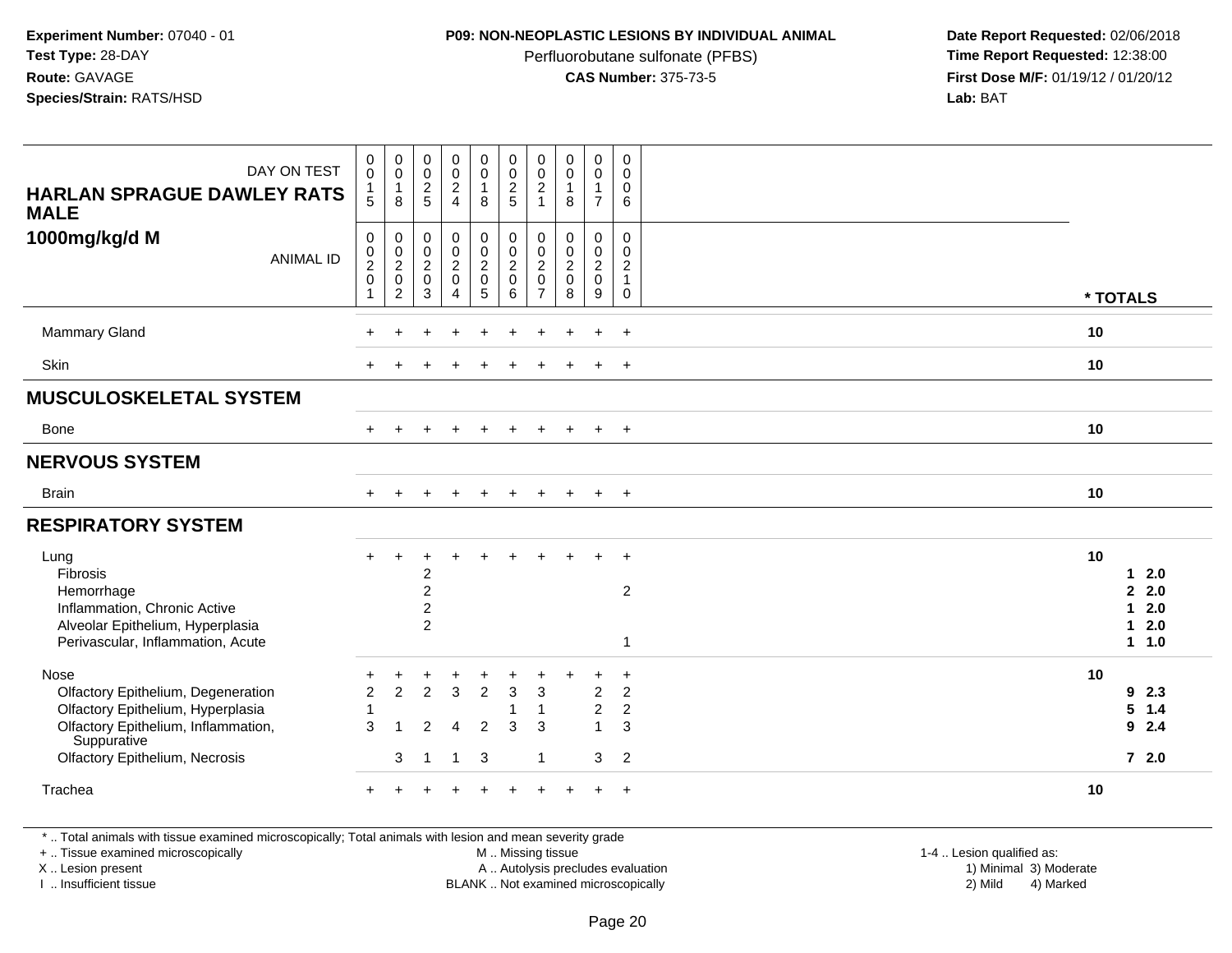## **P09: NON-NEOPLASTIC LESIONS BY INDIVIDUAL ANIMAL**

Perfluorobutane sulfonate (PFBS)<br>**CAS Number:** 375-73-5

 **Date Report Requested:** 02/06/2018 **First Dose M/F:** 01/19/12 / 01/20/12<br>**Lab:** BAT **Lab:** BAT

| DAY ON TEST<br><b>HARLAN SPRAGUE DAWLEY RATS</b><br><b>MALE</b> | $_{\rm 0}^{\rm 0}$<br>5                | $_{\rm 0}^{\rm 0}$<br>$\mathbf 1$<br>8                    | $\pmb{0}$<br>$\frac{0}{2}$                                     | $\begin{array}{c} 0 \\ 0 \\ 2 \\ 4 \end{array}$ | $\begin{smallmatrix} 0\\0 \end{smallmatrix}$<br>8 | $\begin{array}{c}\n0 \\ 0 \\ 2 \\ 5\n\end{array}$        | $_{\rm 0}^{\rm 0}$<br>$\overline{2}$ | $\begin{smallmatrix} 0\\0 \end{smallmatrix}$<br>8          | 0<br>0<br>$\overline{ }$           | 0<br>0<br>$\mathbf 0$<br>6 |                             |
|-----------------------------------------------------------------|----------------------------------------|-----------------------------------------------------------|----------------------------------------------------------------|-------------------------------------------------|---------------------------------------------------|----------------------------------------------------------|--------------------------------------|------------------------------------------------------------|------------------------------------|----------------------------|-----------------------------|
| 1000mg/kg/d M<br><b>ANIMAL ID</b>                               | 0<br>$^{\rm 0}_{\rm 2}$<br>$\mathbf 0$ | $_{\rm 0}^{\rm 0}$<br>$\sqrt{2}$<br>$\boldsymbol{0}$<br>2 | $\pmb{0}$<br>$\mathbf 0$<br>$\boldsymbol{2}$<br>$\pmb{0}$<br>3 | $_0^0$<br>$\frac{2}{0}$<br>4                    | 0<br>0<br>$\frac{2}{0}$<br>5                      | $_{\rm 0}^{\rm 0}$<br>$\boldsymbol{2}$<br>$\pmb{0}$<br>6 | 0<br>$\boldsymbol{2}$<br>0           | $\begin{smallmatrix}0\0\0\end{smallmatrix}$<br>$\sim$<br>8 | 0<br>0<br>$\overline{c}$<br>0<br>9 | 0<br>$\sqrt{2}$            | * TOTALS                    |
| <b>SPECIAL SENSES SYSTEM</b>                                    |                                        |                                                           |                                                                |                                                 |                                                   |                                                          |                                      |                                                            |                                    |                            |                             |
| Eye                                                             |                                        |                                                           |                                                                |                                                 |                                                   |                                                          |                                      |                                                            | $\div$                             | $+$                        | 10                          |
| Harderian Gland                                                 | $\ddot{}$                              |                                                           |                                                                |                                                 | $\pm$                                             | $\pm$                                                    | $\pm$                                | $+$                                                        | $\pm$                              | $+$                        | 10                          |
| <b>URINARY SYSTEM</b>                                           |                                        |                                                           |                                                                |                                                 |                                                   |                                                          |                                      |                                                            |                                    |                            |                             |
| Kidney<br>Nephropathy, Chronic Progressive<br>Papilla, Necrosis | 2                                      |                                                           |                                                                |                                                 | $+$                                               |                                                          | $\ddot{}$                            |                                                            |                                    | $+$                        | 10<br>$3 \t1.0$<br>2.0<br>1 |
| <b>Urinary Bladder</b>                                          |                                        |                                                           |                                                                |                                                 | ÷                                                 |                                                          |                                      |                                                            | $\ddot{}$                          | $+$                        | 10                          |

\*\*\* END OF MALE DATA \*\*\*

\* .. Total animals with tissue examined microscopically; Total animals with lesion and mean severity grade

+ .. Tissue examined microscopically

X .. Lesion present

I .. Insufficient tissue

 M .. Missing tissueA .. Autolysis precludes evaluation

BLANK .. Not examined microscopically 2) Mild 4) Marked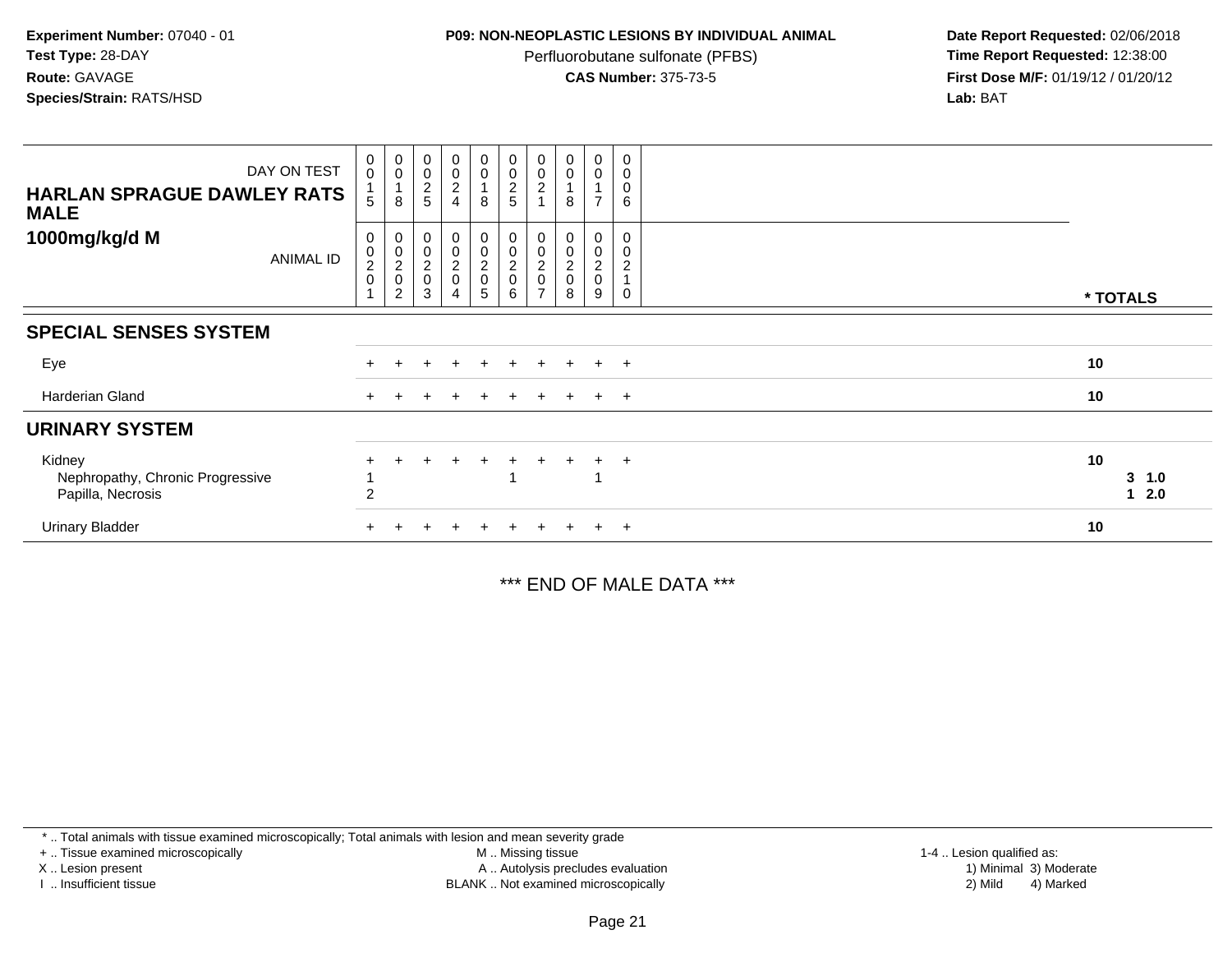# **P09: NON-NEOPLASTIC LESIONS BY INDIVIDUAL ANIMAL**

Perfluorobutane sulfonate (PFBS)<br>**CAS Number:** 375-73-5

| DAY ON TEST<br><b>HARLAN SPRAGUE DAWLEY RATS</b>                                                                                                                                              | $\mathbf 0$<br>$\mathbf 0$<br>$\overline{\mathbf{c}}$         | $\,0\,$<br>$\overline{0}$<br>$\frac{2}{9}$                                           | 0<br>$\mathbf 0$<br>$\sqrt{2}$                           | $\begin{smallmatrix}0\\0\end{smallmatrix}$<br>$\frac{2}{9}$                | $\pmb{0}$<br>$\mathbf 0$<br>$\frac{2}{9}$                                    | $\pmb{0}$<br>$\mathbf 0$<br>$\overline{c}$                            | $\mathbf 0$<br>$\mathbf 0$<br>$\overline{2}$                                   | 0<br>$\pmb{0}$<br>$\overline{c}$                                  | $\pmb{0}$<br>$\mathbf 0$<br>$\overline{c}$              | 0<br>$\mathbf 0$<br>$\overline{2}$                              |                                                                                                                  |          |
|-----------------------------------------------------------------------------------------------------------------------------------------------------------------------------------------------|---------------------------------------------------------------|--------------------------------------------------------------------------------------|----------------------------------------------------------|----------------------------------------------------------------------------|------------------------------------------------------------------------------|-----------------------------------------------------------------------|--------------------------------------------------------------------------------|-------------------------------------------------------------------|---------------------------------------------------------|-----------------------------------------------------------------|------------------------------------------------------------------------------------------------------------------|----------|
| <b>FEMALE</b>                                                                                                                                                                                 | 9                                                             |                                                                                      | 9                                                        |                                                                            |                                                                              | 9                                                                     | 9                                                                              | $\boldsymbol{9}$                                                  | 9                                                       | 9                                                               |                                                                                                                  |          |
| 0mg/kg/d F<br><b>ANIMAL ID</b>                                                                                                                                                                | $\pmb{0}$<br>$\pmb{0}$<br>$\overline{2}$<br>$\mathbf{1}$<br>1 | $\pmb{0}$<br>$\mathsf{O}\xspace$<br>$\overline{c}$<br>$\mathbf{1}$<br>$\overline{2}$ | 0<br>0<br>$\overline{c}$<br>$\mathbf{1}$<br>$\mathbf{3}$ | $\pmb{0}$<br>$\pmb{0}$<br>$\overline{c}$<br>$\mathbf{1}$<br>$\overline{4}$ | $\mathbf 0$<br>$\mathbf 0$<br>$\overline{c}$<br>$\overline{1}$<br>$\sqrt{5}$ | $\pmb{0}$<br>$\mathbf 0$<br>$\overline{c}$<br>$\mathbf{1}$<br>$\,6\,$ | $\mathbf 0$<br>$\mathbf 0$<br>$\overline{2}$<br>$\mathbf{1}$<br>$\overline{7}$ | $\mathbf 0$<br>$\mathbf 0$<br>$\overline{c}$<br>$\mathbf{1}$<br>8 | 0<br>$\mathbf 0$<br>$\overline{2}$<br>$\mathbf{1}$<br>9 | 0<br>$\mathbf 0$<br>$\overline{2}$<br>$\sqrt{2}$<br>$\mathbf 0$ |                                                                                                                  | * TOTALS |
| <b>ALIMENTARY SYSTEM</b>                                                                                                                                                                      |                                                               |                                                                                      |                                                          |                                                                            |                                                                              |                                                                       |                                                                                |                                                                   |                                                         |                                                                 |                                                                                                                  |          |
| Esophagus                                                                                                                                                                                     |                                                               |                                                                                      |                                                          |                                                                            |                                                                              |                                                                       |                                                                                |                                                                   |                                                         | $\overline{+}$                                                  | 10                                                                                                               |          |
| Intestine Large, Cecum                                                                                                                                                                        |                                                               |                                                                                      |                                                          |                                                                            |                                                                              |                                                                       |                                                                                |                                                                   |                                                         | $\ddot{}$                                                       | 10                                                                                                               |          |
| Intestine Large, Colon                                                                                                                                                                        |                                                               |                                                                                      |                                                          |                                                                            |                                                                              |                                                                       |                                                                                |                                                                   |                                                         |                                                                 | 10                                                                                                               |          |
| Intestine Large, Rectum                                                                                                                                                                       |                                                               |                                                                                      |                                                          |                                                                            |                                                                              |                                                                       |                                                                                |                                                                   |                                                         | $\overline{ }$                                                  | 10                                                                                                               |          |
| Intestine Small, Duodenum                                                                                                                                                                     |                                                               |                                                                                      |                                                          |                                                                            |                                                                              |                                                                       |                                                                                |                                                                   |                                                         | $\overline{+}$                                                  | 10                                                                                                               |          |
| Intestine Small, Ileum                                                                                                                                                                        |                                                               |                                                                                      |                                                          |                                                                            |                                                                              |                                                                       |                                                                                |                                                                   |                                                         | $\ddot{}$                                                       | 10                                                                                                               |          |
| Intestine Small, Jejunum                                                                                                                                                                      |                                                               |                                                                                      |                                                          |                                                                            |                                                                              |                                                                       |                                                                                |                                                                   |                                                         | $\ddot{}$                                                       | 10                                                                                                               |          |
| Liver<br>Infiltration Cellular, Mixed Cell                                                                                                                                                    |                                                               |                                                                                      |                                                          |                                                                            |                                                                              |                                                                       |                                                                                |                                                                   |                                                         | $\ddot{}$                                                       | 10                                                                                                               | 1 1.0    |
| Pancreas                                                                                                                                                                                      |                                                               |                                                                                      |                                                          |                                                                            |                                                                              |                                                                       |                                                                                |                                                                   |                                                         | $\ddot{}$                                                       | 10                                                                                                               |          |
| Salivary Glands                                                                                                                                                                               |                                                               |                                                                                      |                                                          |                                                                            |                                                                              |                                                                       |                                                                                |                                                                   |                                                         | $\ddot{}$                                                       | 10                                                                                                               |          |
| Stomach, Forestomach                                                                                                                                                                          |                                                               |                                                                                      |                                                          |                                                                            |                                                                              |                                                                       |                                                                                |                                                                   |                                                         |                                                                 | 10                                                                                                               |          |
| Stomach, Glandular                                                                                                                                                                            |                                                               |                                                                                      |                                                          |                                                                            |                                                                              |                                                                       |                                                                                |                                                                   |                                                         | $\overline{+}$                                                  | 10                                                                                                               |          |
| <b>CARDIOVASCULAR SYSTEM</b>                                                                                                                                                                  |                                                               |                                                                                      |                                                          |                                                                            |                                                                              |                                                                       |                                                                                |                                                                   |                                                         |                                                                 |                                                                                                                  |          |
| <b>Blood Vessel</b>                                                                                                                                                                           |                                                               |                                                                                      |                                                          |                                                                            |                                                                              |                                                                       |                                                                                |                                                                   | $\div$                                                  | $+$                                                             | 10                                                                                                               |          |
| *  Total animals with tissue examined microscopically; Total animals with lesion and mean severity grade<br>+  Tissue examined microscopically<br>X  Lesion present<br>I  Insufficient tissue |                                                               |                                                                                      |                                                          |                                                                            |                                                                              | M  Missing tissue<br>BLANK  Not examined microscopically              |                                                                                |                                                                   |                                                         |                                                                 | 1-4  Lesion qualified as:<br>A  Autolysis precludes evaluation<br>1) Minimal 3) Moderate<br>2) Mild<br>4) Marked |          |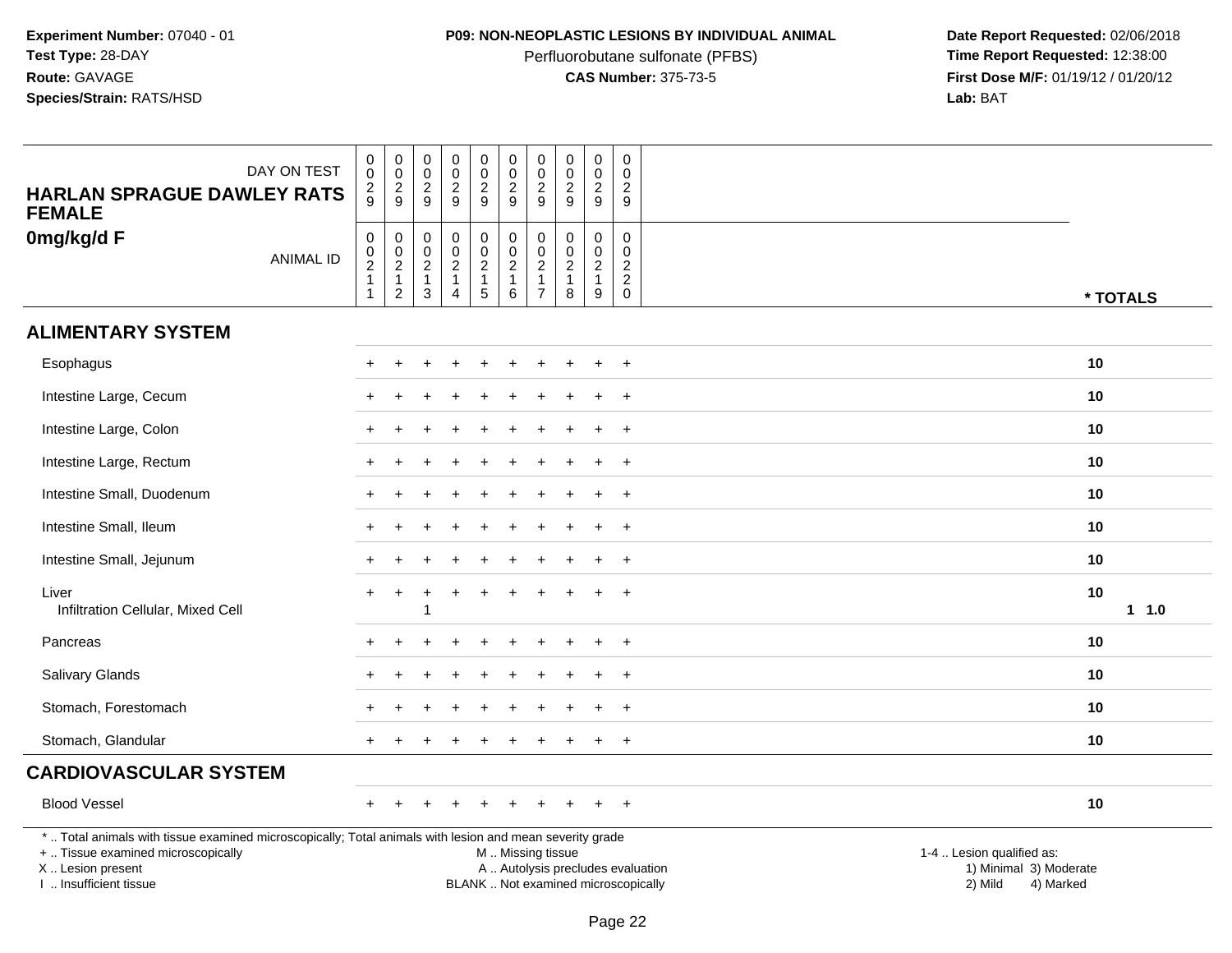### **P09: NON-NEOPLASTIC LESIONS BY INDIVIDUAL ANIMAL**

Perfluorobutane sulfonate (PFBS)<br>**CAS Number:** 375-73-5

 **Date Report Requested:** 02/06/2018 **First Dose M/F:** 01/19/12 / 01/20/12<br>**Lab:** BAT **Lab:** BAT

| DAY ON TEST<br><b>HARLAN SPRAGUE DAWLEY RATS</b><br><b>FEMALE</b> | $_{\rm 0}^{\rm 0}$<br>$\frac{2}{9}$               | $\begin{array}{c} 0 \\ 0 \\ 2 \\ 9 \end{array}$               | 00029                                                           | $\begin{array}{c} 0 \\ 0 \\ 2 \\ 9 \end{array}$ | $\begin{array}{c} 0 \\ 0 \\ 2 \\ 9 \end{array}$ | $\begin{array}{c} 0 \\ 0 \\ 2 \\ 9 \end{array}$      | $_{\rm 0}^{\rm 0}$<br>$\frac{2}{9}$ | $\begin{smallmatrix} 0\\0 \end{smallmatrix}$<br>$\frac{2}{9}$  | 0<br>$\pmb{0}$<br>$\frac{2}{9}$ | 0<br>$\mathbf 0$<br>$\overline{c}$<br>9                       |                |
|-------------------------------------------------------------------|---------------------------------------------------|---------------------------------------------------------------|-----------------------------------------------------------------|-------------------------------------------------|-------------------------------------------------|------------------------------------------------------|-------------------------------------|----------------------------------------------------------------|---------------------------------|---------------------------------------------------------------|----------------|
| 0mg/kg/d F<br><b>ANIMAL ID</b>                                    | 0<br>$\begin{smallmatrix} 0\\2 \end{smallmatrix}$ | $\begin{array}{c} 0 \\ 0 \\ 2 \\ 1 \end{array}$<br>$\sqrt{2}$ | $\begin{array}{c} 0 \\ 0 \\ 2 \\ 1 \end{array}$<br>$\mathbf{3}$ | 0<br>$\frac{0}{2}$<br>1<br>4                    | 00021<br>5                                      | $\begin{array}{c} 0 \\ 0 \\ 2 \\ 1 \end{array}$<br>6 | 0<br>0<br>$\boldsymbol{2}$          | $\pmb{0}$<br>$\begin{smallmatrix} 0\\2 \end{smallmatrix}$<br>8 | 0<br>$\frac{0}{2}$<br>1<br>9    | 0<br>0<br>$\boldsymbol{2}$<br>$\boldsymbol{2}$<br>$\mathbf 0$ | * TOTALS       |
| Heart                                                             | $+$                                               | $+$                                                           | $\pm$                                                           | $\ddot{}$                                       | $\pm$                                           | $+$                                                  | $\pm$                               | $+$                                                            | $+$                             | $+$                                                           | 10             |
| <b>ENDOCRINE SYSTEM</b>                                           |                                                   |                                                               |                                                                 |                                                 |                                                 |                                                      |                                     |                                                                |                                 |                                                               |                |
| <b>Adrenal Cortex</b>                                             |                                                   |                                                               |                                                                 | $\ddot{}$                                       | $+$                                             | $+$                                                  | $+$                                 | $+$                                                            | $+$                             | $+$                                                           | 10             |
| Adrenal Medulla                                                   | $+$                                               |                                                               |                                                                 | $\pm$                                           | $\pm$                                           | $+$                                                  | $+$                                 |                                                                | $+$                             | $+$                                                           | 10             |
| Islets, Pancreatic                                                |                                                   |                                                               |                                                                 |                                                 |                                                 |                                                      |                                     |                                                                | $\pm$                           | $+$                                                           | 10             |
| Parathyroid Gland                                                 | M                                                 | $+$                                                           | $+$                                                             | $+$                                             | M                                               | M                                                    | $+$                                 | $+$                                                            | $+$                             | $+$                                                           | $\overline{7}$ |
| <b>Pituitary Gland</b>                                            |                                                   |                                                               |                                                                 | $\ddot{}$                                       |                                                 | $+$                                                  | $+$                                 |                                                                | $\pm$                           | $+$                                                           | 10             |
| <b>Thyroid Gland</b>                                              | $+$                                               |                                                               |                                                                 | $\div$                                          |                                                 | $\pm$                                                | $\pm$                               |                                                                | $+$                             | $+$                                                           | 10             |
| CENEDAL BODY CVCTEM                                               |                                                   |                                                               |                                                                 |                                                 |                                                 |                                                      |                                     |                                                                |                                 |                                                               |                |

# **GENERAL BODY SYSTEM**

NONE

# **GENITAL SYSTEM**

| <b>Clitoral Gland</b> |  |  | + + + + + + + + + + |  |  | 10 |  |
|-----------------------|--|--|---------------------|--|--|----|--|
| Ovary                 |  |  | + + + + + + + + + + |  |  | 10 |  |
| Uterus                |  |  | + + + + + + + + + + |  |  | 10 |  |
| Vagina                |  |  | + + + + + + + + + + |  |  | 10 |  |

\* .. Total animals with tissue examined microscopically; Total animals with lesion and mean severity grade

+ .. Tissue examined microscopically

X .. Lesion present

I .. Insufficient tissue

 M .. Missing tissueA .. Autolysis precludes evaluation

 1-4 .. Lesion qualified as: BLANK .. Not examined microscopically 2) Mild 4) Marked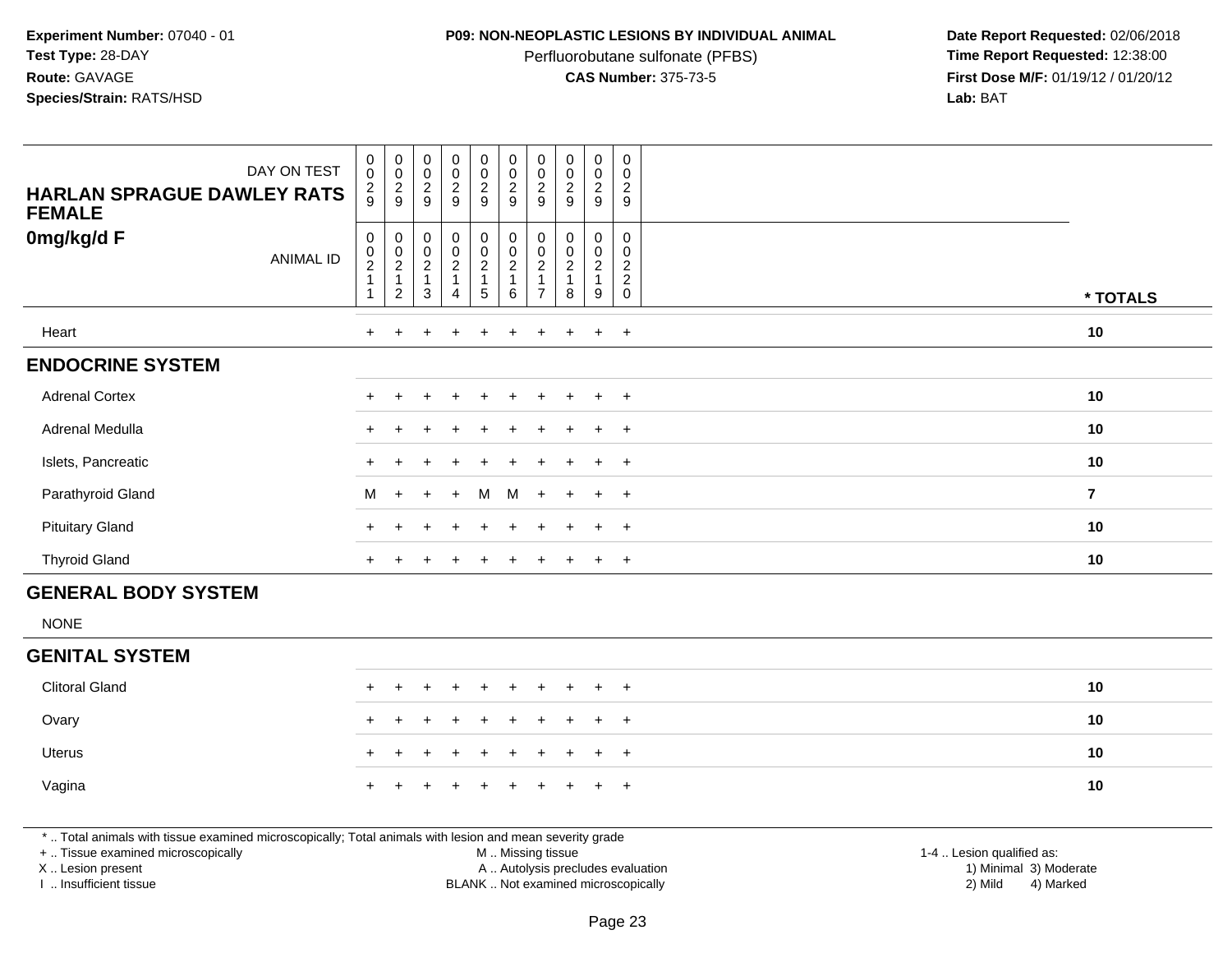# **P09: NON-NEOPLASTIC LESIONS BY INDIVIDUAL ANIMAL**

Perfluorobutane sulfonate (PFBS)<br>**CAS Number:** 375-73-5

 **Date Report Requested:** 02/06/2018 **First Dose M/F:** 01/19/12 / 01/20/12<br>**Lab:** BAT **Lab:** BAT

| DAY ON TEST                                                                                                                                    | 0<br>0                                                                   | $\pmb{0}$<br>$\mathbf 0$                                                       | $\pmb{0}$<br>$\pmb{0}$                                           | $\begin{smallmatrix}0\0\0\end{smallmatrix}$                                  | $\begin{array}{c} 0 \\ 0 \\ 2 \\ 9 \end{array}$      | $\begin{smallmatrix} 0\\0 \end{smallmatrix}$                    | $\pmb{0}$<br>$\boldsymbol{0}$                                                    | $\pmb{0}$<br>$\pmb{0}$                           | $\pmb{0}$<br>$\pmb{0}$                                  | $\,0\,$<br>$\Omega$                                        |                           |
|------------------------------------------------------------------------------------------------------------------------------------------------|--------------------------------------------------------------------------|--------------------------------------------------------------------------------|------------------------------------------------------------------|------------------------------------------------------------------------------|------------------------------------------------------|-----------------------------------------------------------------|----------------------------------------------------------------------------------|--------------------------------------------------|---------------------------------------------------------|------------------------------------------------------------|---------------------------|
| <b>HARLAN SPRAGUE DAWLEY RATS</b><br><b>FEMALE</b>                                                                                             | $\overline{\mathbf{c}}$<br>9                                             | $\frac{2}{9}$                                                                  | $\frac{2}{9}$                                                    | $\frac{2}{9}$                                                                |                                                      | $\frac{2}{9}$                                                   | $\frac{2}{9}$                                                                    | $\sqrt{2}$<br>9                                  | $\overline{c}$<br>9                                     | $\boldsymbol{2}$<br>9                                      |                           |
| 0mg/kg/d F<br><b>ANIMAL ID</b>                                                                                                                 | $\mathsf 0$<br>0<br>$\boldsymbol{2}$<br>$\overline{1}$<br>$\overline{1}$ | $\pmb{0}$<br>$\mathbf 0$<br>$\overline{2}$<br>$\mathbf{1}$<br>$\boldsymbol{2}$ | 0<br>$\pmb{0}$<br>$\overline{2}$<br>$\mathbf{1}$<br>$\mathbf{3}$ | 0<br>$\mathsf{O}\xspace$<br>$\overline{2}$<br>$\mathbf{1}$<br>$\overline{4}$ | $\begin{array}{c} 0 \\ 0 \\ 2 \\ 1 \end{array}$<br>5 | $_{\rm 0}^{\rm 0}$<br>$\overline{2}$<br>$\mathbf{1}$<br>$\,6\,$ | $\mathbf 0$<br>$\mathbf 0$<br>$\overline{2}$<br>$\overline{1}$<br>$\overline{7}$ | $\mathbf 0$<br>$\mathbf 0$<br>$\frac{2}{1}$<br>8 | 0<br>$\mathbf 0$<br>$\overline{2}$<br>$\mathbf{1}$<br>9 | $\mathbf 0$<br>$\mathbf 0$<br>$\frac{2}{2}$<br>$\mathbf 0$ |                           |
|                                                                                                                                                |                                                                          |                                                                                |                                                                  |                                                                              |                                                      |                                                                 |                                                                                  |                                                  |                                                         |                                                            | * TOTALS                  |
| <b>HEMATOPOIETIC SYSTEM</b>                                                                                                                    |                                                                          |                                                                                |                                                                  |                                                                              |                                                      |                                                                 |                                                                                  |                                                  |                                                         |                                                            |                           |
| <b>Bone Marrow</b>                                                                                                                             |                                                                          |                                                                                |                                                                  |                                                                              |                                                      |                                                                 |                                                                                  |                                                  |                                                         |                                                            | 10                        |
| Lymph Node, Mandibular                                                                                                                         |                                                                          |                                                                                |                                                                  |                                                                              |                                                      |                                                                 |                                                                                  |                                                  |                                                         | $+$                                                        | 10                        |
| Lymph Node, Mesenteric                                                                                                                         |                                                                          |                                                                                |                                                                  |                                                                              |                                                      |                                                                 |                                                                                  |                                                  | $\ddot{}$                                               | $+$                                                        | 10                        |
| Spleen                                                                                                                                         |                                                                          |                                                                                |                                                                  |                                                                              |                                                      |                                                                 |                                                                                  |                                                  |                                                         | $\ddot{}$                                                  | 10                        |
| Thymus                                                                                                                                         | $+$                                                                      |                                                                                |                                                                  |                                                                              | $\ddot{}$                                            | $\div$                                                          |                                                                                  |                                                  | $+$                                                     | $+$                                                        | 10                        |
| <b>INTEGUMENTARY SYSTEM</b>                                                                                                                    |                                                                          |                                                                                |                                                                  |                                                                              |                                                      |                                                                 |                                                                                  |                                                  |                                                         |                                                            |                           |
| <b>Mammary Gland</b>                                                                                                                           |                                                                          |                                                                                |                                                                  |                                                                              |                                                      |                                                                 |                                                                                  |                                                  |                                                         |                                                            | 10                        |
| Skin                                                                                                                                           |                                                                          |                                                                                |                                                                  |                                                                              |                                                      |                                                                 |                                                                                  |                                                  | $\div$                                                  | $+$                                                        | 10                        |
| <b>MUSCULOSKELETAL SYSTEM</b>                                                                                                                  |                                                                          |                                                                                |                                                                  |                                                                              |                                                      |                                                                 |                                                                                  |                                                  |                                                         |                                                            |                           |
| Bone                                                                                                                                           |                                                                          |                                                                                |                                                                  |                                                                              |                                                      |                                                                 |                                                                                  |                                                  | $\overline{+}$                                          | $+$                                                        | 10                        |
| <b>NERVOUS SYSTEM</b>                                                                                                                          |                                                                          |                                                                                |                                                                  |                                                                              |                                                      |                                                                 |                                                                                  |                                                  |                                                         |                                                            |                           |
| <b>Brain</b>                                                                                                                                   | $+$                                                                      | $\ddot{}$                                                                      |                                                                  | $+$                                                                          | $\ddot{}$                                            | $\ddot{}$                                                       | $\pm$                                                                            | $\ddot{}$                                        | $+$                                                     | $+$                                                        | 10                        |
| <b>RESPIRATORY SYSTEM</b>                                                                                                                      |                                                                          |                                                                                |                                                                  |                                                                              |                                                      |                                                                 |                                                                                  |                                                  |                                                         |                                                            |                           |
| Lung                                                                                                                                           |                                                                          |                                                                                |                                                                  |                                                                              |                                                      |                                                                 |                                                                                  |                                                  |                                                         | $\overline{+}$                                             | 10                        |
| *  Total animals with tissue examined microscopically; Total animals with lesion and mean severity grade<br>+  Tissue examined microscopically |                                                                          |                                                                                |                                                                  |                                                                              |                                                      | M  Missing tissue                                               |                                                                                  |                                                  |                                                         |                                                            | 1-4  Lesion qualified as: |
| X  Lesion present                                                                                                                              |                                                                          |                                                                                |                                                                  |                                                                              |                                                      | A  Autolysis precludes evaluation                               |                                                                                  |                                                  |                                                         |                                                            | 1) Minimal 3) Moderate    |

I .. Insufficient tissue

BLANK .. Not examined microscopically 2) Mild 4) Marked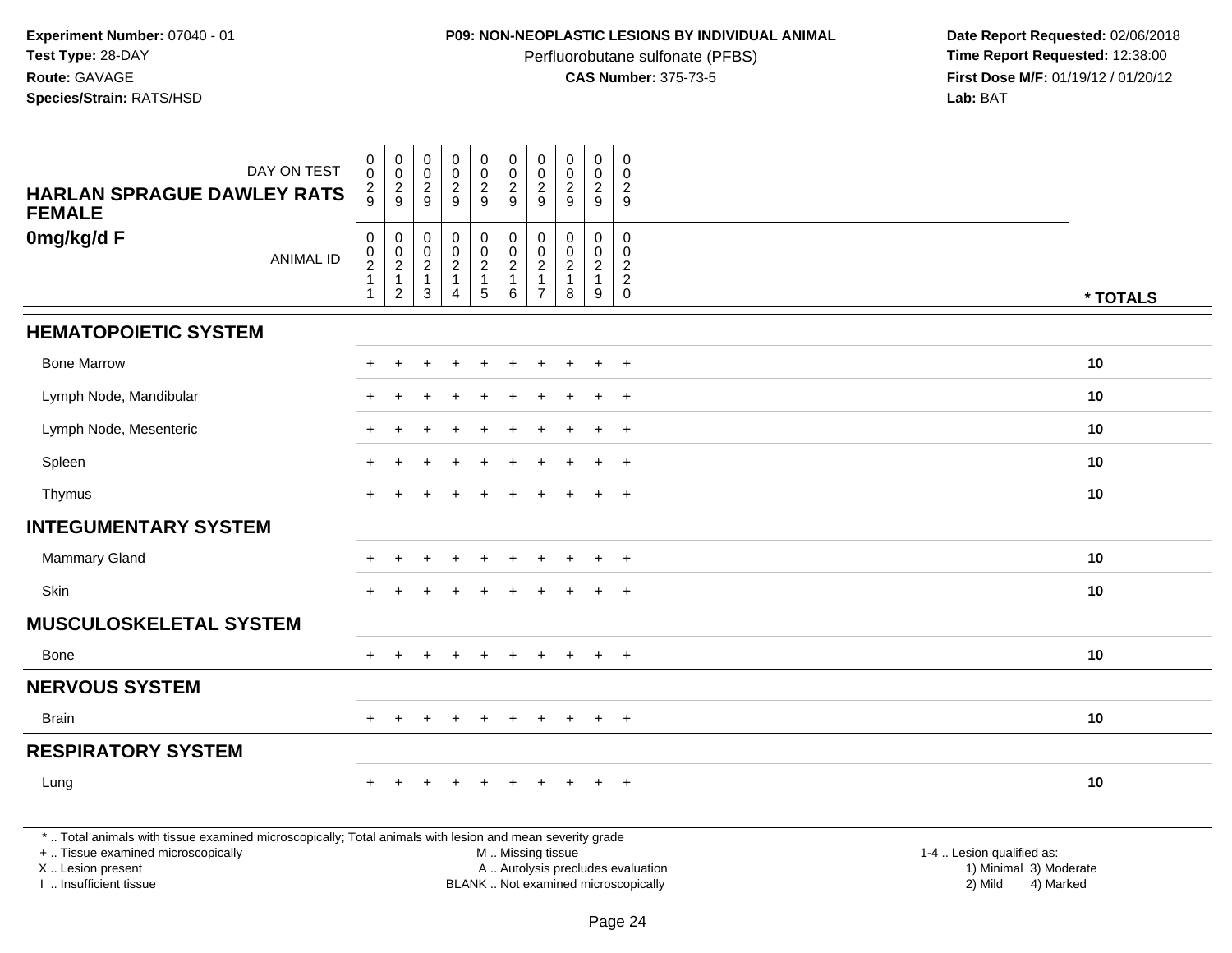### **P09: NON-NEOPLASTIC LESIONS BY INDIVIDUAL ANIMAL**

Perfluorobutane sulfonate (PFBS)<br>**CAS Number:** 375-73-5

 **Date Report Requested:** 02/06/2018 **First Dose M/F:** 01/19/12 / 01/20/12<br>**Lab:** BAT **Lab:** BAT

| DAY ON TEST<br><b>HARLAN SPRAGUE DAWLEY RATS</b><br><b>FEMALE</b> | 0<br>$\mathbf 0$<br>$\frac{2}{9}$  | $\begin{smallmatrix}0\0\0\end{smallmatrix}$<br>$\frac{2}{9}$ | $\begin{array}{c} 0 \\ 0 \\ 2 \\ 9 \end{array}$ | $\begin{array}{c} 0 \\ 0 \\ 2 \\ 9 \end{array}$                  | 00029            | 00029                   | $_{\rm 0}^{\rm 0}$<br>$\frac{2}{9}$                                                   | $_{\rm 0}^{\rm 0}$<br>$\frac{2}{9}$                   | $_0^0$<br>$\overline{c}$<br>9           | $\pmb{0}$<br>0<br>$\overline{c}$<br>$\boldsymbol{9}$ |          |
|-------------------------------------------------------------------|------------------------------------|--------------------------------------------------------------|-------------------------------------------------|------------------------------------------------------------------|------------------|-------------------------|---------------------------------------------------------------------------------------|-------------------------------------------------------|-----------------------------------------|------------------------------------------------------|----------|
| 0mg/kg/d F<br><b>ANIMAL ID</b>                                    | 0<br>$\frac{0}{2}$<br>$\mathbf{1}$ | 0<br>$\pmb{0}$<br>$\overline{c}$<br>$\overline{c}$           | 00021<br>3                                      | $\begin{matrix} 0 \\ 0 \\ 2 \\ 1 \end{matrix}$<br>$\overline{4}$ | 0<br>$_2^0$<br>5 | 0002<br>$6\phantom{1}6$ | 0<br>$\begin{smallmatrix} 0\\2 \end{smallmatrix}$<br>$\overline{1}$<br>$\overline{ }$ | 0<br>$\begin{smallmatrix}0\0\2\end{smallmatrix}$<br>8 | 0<br>$\mathbf 0$<br>$\overline{c}$<br>9 | 0<br>0<br>$\frac{2}{2}$<br>$\mathsf{O}\xspace$       | * TOTALS |
| Nose                                                              |                                    |                                                              | $+$                                             | $\pm$                                                            | $+$              | $+$                     | $\pm$                                                                                 | $+$                                                   | $+$                                     | $+$                                                  | 10       |
| Trachea                                                           | $+$                                |                                                              |                                                 | $\div$                                                           | $+$              | $+$                     | $\pm$                                                                                 | $+$                                                   | $+$                                     | $+$                                                  | 10       |
| <b>SPECIAL SENSES SYSTEM</b>                                      |                                    |                                                              |                                                 |                                                                  |                  |                         |                                                                                       |                                                       |                                         |                                                      |          |
| Eye                                                               |                                    |                                                              |                                                 |                                                                  | ÷                |                         |                                                                                       |                                                       | $\div$                                  | $+$                                                  | 10       |
| Harderian Gland                                                   | $+$                                | $\div$                                                       |                                                 | $\pm$                                                            | $\pm$            | $\pm$                   | $\pm$                                                                                 | $+$                                                   | $+$                                     | $+$                                                  | 10       |
| <b>URINARY SYSTEM</b>                                             |                                    |                                                              |                                                 |                                                                  |                  |                         |                                                                                       |                                                       |                                         |                                                      |          |
| Kidney                                                            |                                    |                                                              |                                                 |                                                                  | ÷                |                         |                                                                                       |                                                       | $\pm$                                   | $\overline{+}$                                       | 10       |
| <b>Urinary Bladder</b>                                            |                                    |                                                              |                                                 |                                                                  |                  |                         |                                                                                       |                                                       | $\ddot{}$                               | $+$                                                  | 10       |

\* .. Total animals with tissue examined microscopically; Total animals with lesion and mean severity grade

+ .. Tissue examined microscopically

X .. Lesion present

I .. Insufficient tissue

M .. Missing tissue

 Lesion present A .. Autolysis precludes evaluation 1) Minimal 3) ModerateBLANK .. Not examined microscopically 2) Mild 4) Marked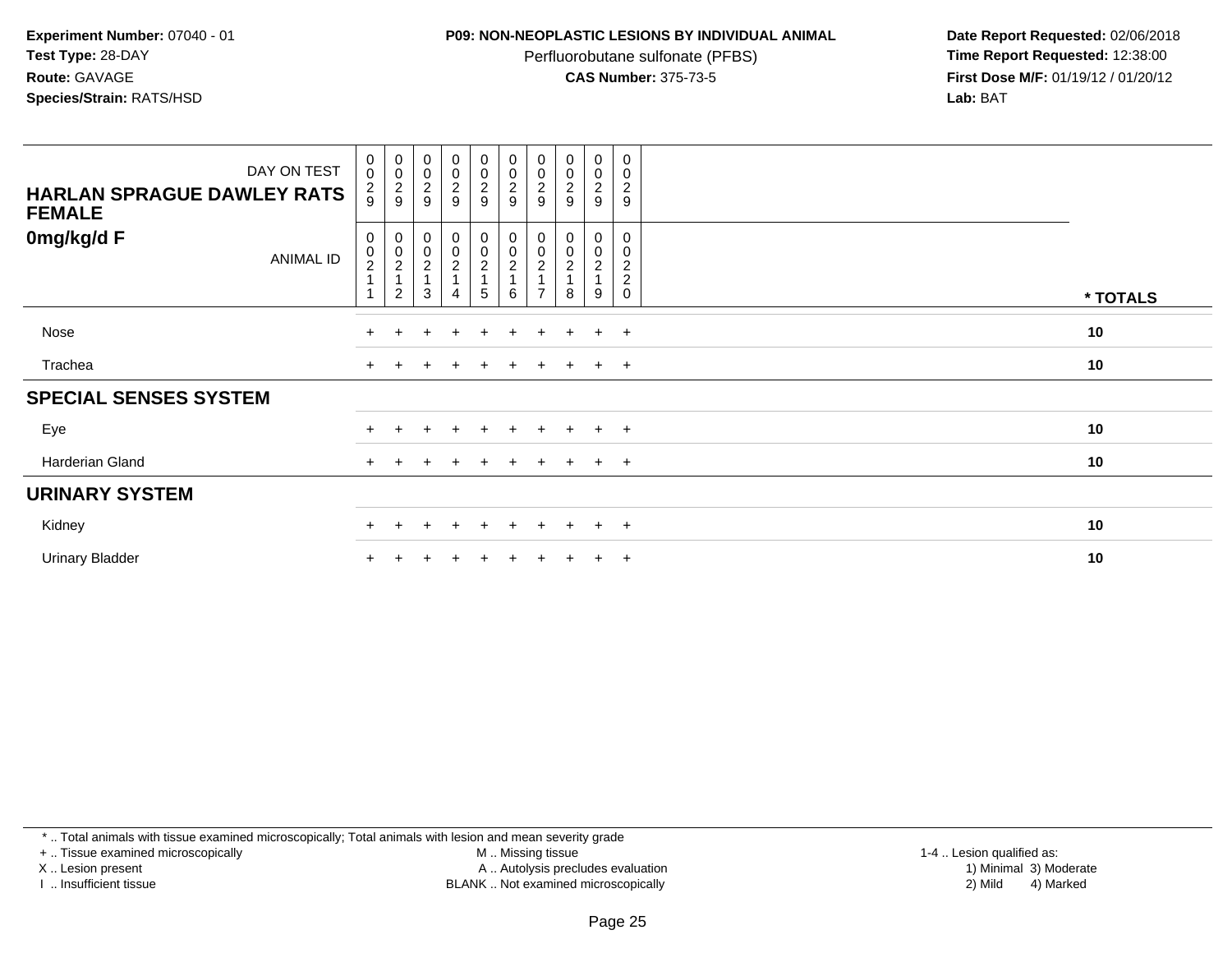# **P09: NON-NEOPLASTIC LESIONS BY INDIVIDUAL ANIMAL**

Perfluorobutane sulfonate (PFBS)<br>**CAS Number:** 375-73-5

|                                                                                                                                                                                               | DAY ON TEST      | $\mathbf 0$<br>$\mathbf 0$                                                      | $\pmb{0}$<br>$\mathsf 0$                          | 0<br>$\pmb{0}$                                    | $\pmb{0}$<br>$^{\rm 0}_{\rm 2}$                                      | $\boldsymbol{0}$<br>$\mathsf{O}\xspace$                   | $\pmb{0}$<br>$\mathbf 0$                                              | 0<br>0                                                                    | $\pmb{0}$<br>$\pmb{0}$                                          | $\pmb{0}$<br>$\mathbf 0$                                  | $\,0\,$<br>$\mathbf 0$                                                              |                                                                                                                                                         |
|-----------------------------------------------------------------------------------------------------------------------------------------------------------------------------------------------|------------------|---------------------------------------------------------------------------------|---------------------------------------------------|---------------------------------------------------|----------------------------------------------------------------------|-----------------------------------------------------------|-----------------------------------------------------------------------|---------------------------------------------------------------------------|-----------------------------------------------------------------|-----------------------------------------------------------|-------------------------------------------------------------------------------------|---------------------------------------------------------------------------------------------------------------------------------------------------------|
| <b>HARLAN SPRAGUE DAWLEY RATS</b><br><b>FEMALE</b>                                                                                                                                            |                  | $\overline{c}$<br>9                                                             | $\frac{2}{9}$                                     | $\frac{2}{9}$                                     | 9                                                                    | $\frac{2}{9}$                                             | $\frac{2}{9}$                                                         | $\overline{2}$<br>9                                                       | $\boldsymbol{2}$<br>$9\,$                                       | $\overline{\mathbf{c}}$<br>9                              | $\boldsymbol{2}$<br>9                                                               |                                                                                                                                                         |
| 62.6mg/kg/d F                                                                                                                                                                                 | <b>ANIMAL ID</b> | $\mathbf 0$<br>$\boldsymbol{0}$<br>$\sqrt{2}$<br>$\overline{2}$<br>$\mathbf{1}$ | 0<br>$\pmb{0}$<br>$\frac{2}{2}$<br>$\overline{2}$ | 0<br>$\mathbf 0$<br>$\sqrt{2}$<br>$\sqrt{2}$<br>3 | 0<br>$\pmb{0}$<br>$\overline{c}$<br>$\overline{a}$<br>$\overline{4}$ | 0<br>$\mathbf 0$<br>$\overline{2}$<br>$\overline{2}$<br>5 | $\pmb{0}$<br>$\ddot{\mathbf{0}}$<br>$\sqrt{2}$<br>$\overline{2}$<br>6 | $\mathbf 0$<br>$\Omega$<br>$\overline{2}$<br>$\sqrt{2}$<br>$\overline{7}$ | $\mathbf 0$<br>$\mathbf 0$<br>$\sqrt{2}$<br>$\overline{c}$<br>8 | 0<br>$\mathbf 0$<br>$\overline{c}$<br>$\overline{c}$<br>9 | $\mathbf 0$<br>$\mathsf{O}\xspace$<br>$\overline{2}$<br>$\mathbf{3}$<br>$\mathbf 0$ | * TOTALS                                                                                                                                                |
| <b>ALIMENTARY SYSTEM</b>                                                                                                                                                                      |                  |                                                                                 |                                                   |                                                   |                                                                      |                                                           |                                                                       |                                                                           |                                                                 |                                                           |                                                                                     |                                                                                                                                                         |
| Liver                                                                                                                                                                                         |                  |                                                                                 |                                                   |                                                   |                                                                      |                                                           |                                                                       |                                                                           |                                                                 | $\ddot{}$                                                 | $+$                                                                                 | 10                                                                                                                                                      |
| Pancreas                                                                                                                                                                                      |                  |                                                                                 |                                                   |                                                   |                                                                      |                                                           |                                                                       |                                                                           |                                                                 | $\ddot{}$                                                 | $+$                                                                                 | 10                                                                                                                                                      |
| <b>CARDIOVASCULAR SYSTEM</b>                                                                                                                                                                  |                  |                                                                                 |                                                   |                                                   |                                                                      |                                                           |                                                                       |                                                                           |                                                                 |                                                           |                                                                                     |                                                                                                                                                         |
| <b>NONE</b>                                                                                                                                                                                   |                  |                                                                                 |                                                   |                                                   |                                                                      |                                                           |                                                                       |                                                                           |                                                                 |                                                           |                                                                                     |                                                                                                                                                         |
| <b>ENDOCRINE SYSTEM</b>                                                                                                                                                                       |                  |                                                                                 |                                                   |                                                   |                                                                      |                                                           |                                                                       |                                                                           |                                                                 |                                                           |                                                                                     |                                                                                                                                                         |
| <b>Thyroid Gland</b>                                                                                                                                                                          |                  | $+$                                                                             | $\ddot{}$                                         | $\ddot{}$                                         | $\overline{+}$                                                       | $\ddot{}$                                                 | $+$                                                                   | $+$                                                                       | $+$                                                             | $+$                                                       | $+$                                                                                 | 10                                                                                                                                                      |
| <b>GENERAL BODY SYSTEM</b>                                                                                                                                                                    |                  |                                                                                 |                                                   |                                                   |                                                                      |                                                           |                                                                       |                                                                           |                                                                 |                                                           |                                                                                     |                                                                                                                                                         |
| <b>NONE</b>                                                                                                                                                                                   |                  |                                                                                 |                                                   |                                                   |                                                                      |                                                           |                                                                       |                                                                           |                                                                 |                                                           |                                                                                     |                                                                                                                                                         |
| <b>GENITAL SYSTEM</b>                                                                                                                                                                         |                  |                                                                                 |                                                   |                                                   |                                                                      |                                                           |                                                                       |                                                                           |                                                                 |                                                           |                                                                                     |                                                                                                                                                         |
| Ovary                                                                                                                                                                                         |                  | $+$                                                                             | $\ddot{}$                                         |                                                   | $\pm$                                                                | $\ddot{}$                                                 | $\pm$                                                                 | $+$                                                                       | $\pm$                                                           | $\overline{+}$                                            | $+$                                                                                 | 10                                                                                                                                                      |
| <b>HEMATOPOIETIC SYSTEM</b>                                                                                                                                                                   |                  |                                                                                 |                                                   |                                                   |                                                                      |                                                           |                                                                       |                                                                           |                                                                 |                                                           |                                                                                     |                                                                                                                                                         |
| <b>Bone Marrow</b>                                                                                                                                                                            |                  |                                                                                 |                                                   |                                                   |                                                                      | $\ddot{}$                                                 |                                                                       |                                                                           |                                                                 | $\ddot{}$                                                 | $+$                                                                                 | 10                                                                                                                                                      |
| Spleen                                                                                                                                                                                        |                  |                                                                                 |                                                   |                                                   |                                                                      |                                                           |                                                                       |                                                                           |                                                                 |                                                           |                                                                                     | 10                                                                                                                                                      |
| Thymus                                                                                                                                                                                        |                  | $+$                                                                             |                                                   |                                                   |                                                                      |                                                           |                                                                       |                                                                           |                                                                 | $\ddot{}$                                                 | $+$                                                                                 | 10                                                                                                                                                      |
| <b>INTEGUMENTARY SYSTEM</b>                                                                                                                                                                   |                  |                                                                                 |                                                   |                                                   |                                                                      |                                                           |                                                                       |                                                                           |                                                                 |                                                           |                                                                                     |                                                                                                                                                         |
| *  Total animals with tissue examined microscopically; Total animals with lesion and mean severity grade<br>+  Tissue examined microscopically<br>X  Lesion present<br>I  Insufficient tissue |                  |                                                                                 |                                                   |                                                   |                                                                      |                                                           | M  Missing tissue                                                     |                                                                           |                                                                 |                                                           |                                                                                     | 1-4  Lesion qualified as:<br>1) Minimal 3) Moderate<br>A  Autolysis precludes evaluation<br>2) Mild<br>4) Marked<br>BLANK  Not examined microscopically |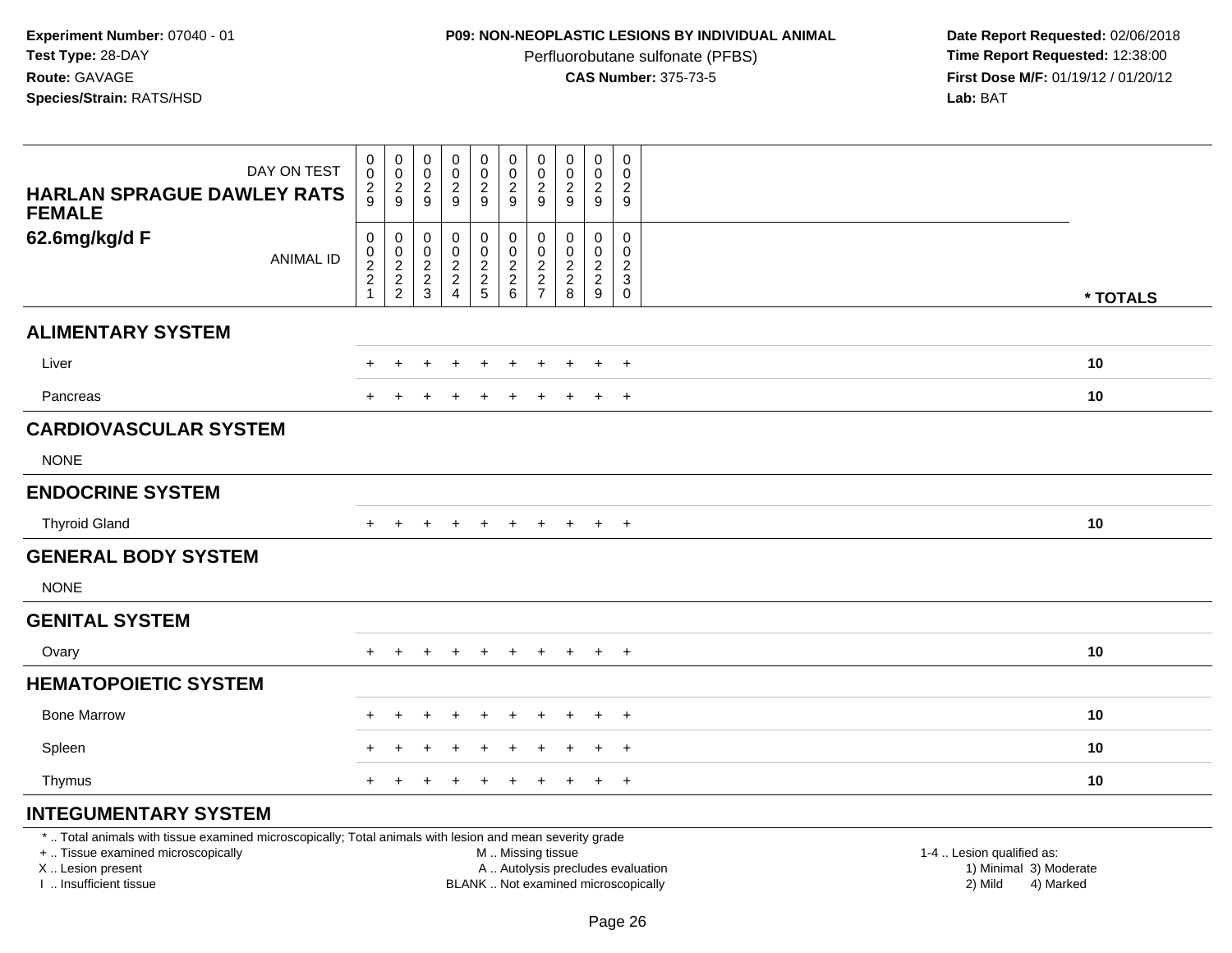## **P09: NON-NEOPLASTIC LESIONS BY INDIVIDUAL ANIMAL**

Perfluorobutane sulfonate (PFBS)<br>**CAS Number:** 375-73-5

 **Date Report Requested:** 02/06/2018 **First Dose M/F:** 01/19/12 / 01/20/12<br>**Lab:** BAT **Lab:** BAT

| DAY ON TEST<br><b>HARLAN SPRAGUE DAWLEY RATS</b><br><b>FEMALE</b> | 0<br>$\mathbf 0$<br>$\frac{2}{9}$               | 0<br>$\pmb{0}$<br>$\frac{2}{9}$ | 0<br>$\pmb{0}$<br>$\overline{c}$<br>9               | 0<br>$\,0\,$<br>$\overline{2}$<br>9 | 0<br>$\frac{0}{2}$                                     | 0<br>$\frac{0}{2}$      | 0<br>$\pmb{0}$<br>$\overline{2}$<br>9             | $\boldsymbol{0}$<br>$\begin{array}{c} 0 \\ 2 \\ 9 \end{array}$ | 0<br>$\pmb{0}$<br>$\overline{2}$<br>9   | 0<br>$\pmb{0}$<br>$\sqrt{2}$<br>$9\,$                                |    |          |
|-------------------------------------------------------------------|-------------------------------------------------|---------------------------------|-----------------------------------------------------|-------------------------------------|--------------------------------------------------------|-------------------------|---------------------------------------------------|----------------------------------------------------------------|-----------------------------------------|----------------------------------------------------------------------|----|----------|
| 62.6mg/kg/d F<br><b>ANIMAL ID</b>                                 | 0<br>$\begin{array}{c} 0 \\ 2 \\ 2 \end{array}$ | 0<br>$\frac{0}{2}$<br>2         | 0<br>$\pmb{0}$<br>$\overline{c}$<br>$\sqrt{2}$<br>3 | 0<br>$\frac{0}{2}$<br>4             | 0<br>$\begin{array}{c}\n0 \\ 2 \\ 2 \\ 5\n\end{array}$ | 0<br>$\frac{0}{2}$<br>6 | 0<br>$\pmb{0}$<br>$\overline{2}$<br>$\frac{2}{7}$ | 0<br>$\pmb{0}$<br>$\frac{2}{8}$                                | 0<br>0<br>$\sqrt{2}$<br>$\sqrt{2}$<br>9 | 0<br>$\mathbf 0$<br>$\overline{c}$<br>$\ensuremath{\mathsf{3}}$<br>0 |    | * TOTALS |
| <b>NONE</b>                                                       |                                                 |                                 |                                                     |                                     |                                                        |                         |                                                   |                                                                |                                         |                                                                      |    |          |
| <b>MUSCULOSKELETAL SYSTEM</b>                                     |                                                 |                                 |                                                     |                                     |                                                        |                         |                                                   |                                                                |                                         |                                                                      |    |          |
| <b>NONE</b>                                                       |                                                 |                                 |                                                     |                                     |                                                        |                         |                                                   |                                                                |                                         |                                                                      |    |          |
| <b>NERVOUS SYSTEM</b>                                             |                                                 |                                 |                                                     |                                     |                                                        |                         |                                                   |                                                                |                                         |                                                                      |    |          |
| <b>NONE</b>                                                       |                                                 |                                 |                                                     |                                     |                                                        |                         |                                                   |                                                                |                                         |                                                                      |    |          |
| <b>RESPIRATORY SYSTEM</b>                                         |                                                 |                                 |                                                     |                                     |                                                        |                         |                                                   |                                                                |                                         |                                                                      |    |          |
| Nose                                                              | $+$                                             | $\ddot{}$                       | $\ddot{}$                                           | $+$                                 | $+$                                                    | $+$                     | $+$                                               | $+$ $+$ $+$                                                    |                                         |                                                                      | 10 |          |
| <b>SPECIAL SENSES SYSTEM</b>                                      |                                                 |                                 |                                                     |                                     |                                                        |                         |                                                   |                                                                |                                         |                                                                      |    |          |
| <b>NONE</b>                                                       |                                                 |                                 |                                                     |                                     |                                                        |                         |                                                   |                                                                |                                         |                                                                      |    |          |
| <b>URINARY SYSTEM</b>                                             |                                                 |                                 |                                                     |                                     |                                                        |                         |                                                   |                                                                |                                         |                                                                      |    |          |
| Kidney<br>Nephropathy, Chronic Progressive                        |                                                 |                                 |                                                     | $\ddot{}$                           | $+$                                                    | $+$                     | $^+$                                              | +                                                              | $+$                                     | $^{+}$<br>1                                                          | 10 | 4 1.0    |

+ .. Tissue examined microscopically

X .. Lesion present

I .. Insufficient tissue

 M .. Missing tissueA .. Autolysis precludes evaluation

1-4 .. Lesion qualified as:<br>1) Minimal 3) Moderate BLANK .. Not examined microscopically 2) Mild 4) Marked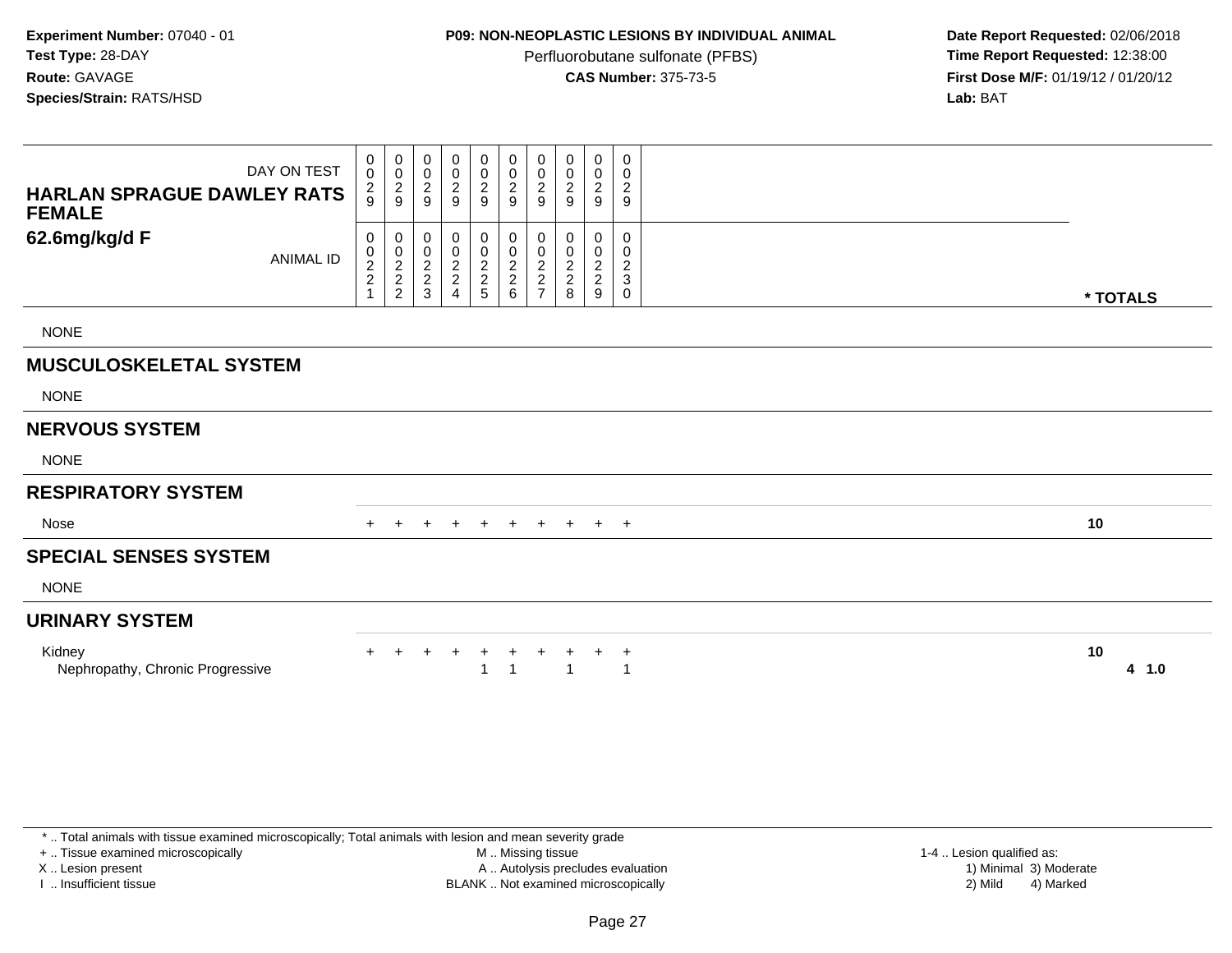# **P09: NON-NEOPLASTIC LESIONS BY INDIVIDUAL ANIMAL**

Perfluorobutane sulfonate (PFBS)<br>**CAS Number:** 375-73-5

Date Report Requested: 02/06/2018<br>Time Report Requested: 12:38:00 **First Dose M/F:** 01/19/12 / 01/20/12<br>Lab: BAT **Lab:** BAT

| DAY ON TEST<br><b>HARLAN SPRAGUE DAWLEY RATS</b>                                                                                                                                             | 0<br>$\mathbf 0$<br>$\overline{\mathbf{c}}$<br>9                   | $\pmb{0}$<br>$\boldsymbol{0}$<br>$\overline{c}$<br>9                                      | $\pmb{0}$<br>$\mathsf{O}\xspace$<br>$\overline{c}$<br>9        | $\mathbf 0$<br>$\mathbf 0$<br>$\overline{2}$<br>$\overline{9}$ | $\pmb{0}$<br>$\mathbf 0$<br>$\overline{2}$<br>9                | $\pmb{0}$<br>$\pmb{0}$<br>$\boldsymbol{2}$<br>9                                               | $\pmb{0}$<br>$\mathbf 0$<br>$\boldsymbol{2}$<br>9              | $\mathbf 0$<br>$\mathbf 0$<br>$\sqrt{2}$<br>9    | $\pmb{0}$<br>$\pmb{0}$<br>$\overline{c}$<br>9                                       | $\mathsf 0$<br>$\mathbf 0$<br>$\overline{c}$<br>9 |                                                                             |          |
|----------------------------------------------------------------------------------------------------------------------------------------------------------------------------------------------|--------------------------------------------------------------------|-------------------------------------------------------------------------------------------|----------------------------------------------------------------|----------------------------------------------------------------|----------------------------------------------------------------|-----------------------------------------------------------------------------------------------|----------------------------------------------------------------|--------------------------------------------------|-------------------------------------------------------------------------------------|---------------------------------------------------|-----------------------------------------------------------------------------|----------|
| <b>FEMALE</b><br>125mg/kg/d F<br><b>ANIMAL ID</b>                                                                                                                                            | $\mathsf 0$<br>0<br>$\overline{2}$<br>$\sqrt{3}$<br>$\overline{1}$ | $\mathbf 0$<br>$\mathbf 0$<br>$\sqrt{2}$<br>$\ensuremath{\mathsf{3}}$<br>$\boldsymbol{2}$ | 0<br>$\mathbf 0$<br>$\overline{c}$<br>$\sqrt{3}$<br>$\sqrt{3}$ | 0<br>0<br>$\frac{2}{3}$<br>4                                   | $\pmb{0}$<br>$\begin{array}{c}\n0 \\ 2 \\ 3 \\ 5\n\end{array}$ | $\pmb{0}$<br>$\pmb{0}$<br>$\frac{2}{3}$<br>$\,6\,$                                            | 0<br>$\mathbf 0$<br>$\sqrt{2}$<br>$\sqrt{3}$<br>$\overline{7}$ | $\mathbf 0$<br>$\mathbf 0$<br>$\frac{2}{3}$<br>8 | $\mathbf 0$<br>0<br>$\overline{2}$<br>$\ensuremath{\mathsf{3}}$<br>$\boldsymbol{9}$ | 0<br>0<br>$\frac{2}{4}$<br>$\mathbf 0$            |                                                                             | * TOTALS |
| <b>ALIMENTARY SYSTEM</b>                                                                                                                                                                     |                                                                    |                                                                                           |                                                                |                                                                |                                                                |                                                                                               |                                                                |                                                  |                                                                                     |                                                   |                                                                             |          |
| Liver                                                                                                                                                                                        |                                                                    | $\ddot{}$                                                                                 |                                                                |                                                                | $\ddot{}$                                                      | $\div$                                                                                        |                                                                | ÷.                                               | $\pm$                                                                               | $+$                                               |                                                                             | 10       |
| Pancreas                                                                                                                                                                                     |                                                                    |                                                                                           |                                                                |                                                                |                                                                |                                                                                               |                                                                |                                                  | $\ddot{}$                                                                           | $+$                                               |                                                                             | 10       |
| <b>CARDIOVASCULAR SYSTEM</b>                                                                                                                                                                 |                                                                    |                                                                                           |                                                                |                                                                |                                                                |                                                                                               |                                                                |                                                  |                                                                                     |                                                   |                                                                             |          |
| <b>NONE</b>                                                                                                                                                                                  |                                                                    |                                                                                           |                                                                |                                                                |                                                                |                                                                                               |                                                                |                                                  |                                                                                     |                                                   |                                                                             |          |
| <b>ENDOCRINE SYSTEM</b>                                                                                                                                                                      |                                                                    |                                                                                           |                                                                |                                                                |                                                                |                                                                                               |                                                                |                                                  |                                                                                     |                                                   |                                                                             |          |
| <b>Thyroid Gland</b>                                                                                                                                                                         |                                                                    | $\div$                                                                                    |                                                                | $\ddot{}$                                                      | $\pm$                                                          | $\ddot{}$                                                                                     | $+$                                                            | $+$                                              | $+$                                                                                 | $+$                                               |                                                                             | 10       |
| <b>GENERAL BODY SYSTEM</b>                                                                                                                                                                   |                                                                    |                                                                                           |                                                                |                                                                |                                                                |                                                                                               |                                                                |                                                  |                                                                                     |                                                   |                                                                             |          |
| <b>NONE</b>                                                                                                                                                                                  |                                                                    |                                                                                           |                                                                |                                                                |                                                                |                                                                                               |                                                                |                                                  |                                                                                     |                                                   |                                                                             |          |
| <b>GENITAL SYSTEM</b>                                                                                                                                                                        |                                                                    |                                                                                           |                                                                |                                                                |                                                                |                                                                                               |                                                                |                                                  |                                                                                     |                                                   |                                                                             |          |
| Ovary                                                                                                                                                                                        | $+$                                                                | $\ddot{}$                                                                                 |                                                                | $\div$                                                         | $\ddot{}$                                                      |                                                                                               |                                                                |                                                  | $+$                                                                                 | $+$                                               |                                                                             | 10       |
| Uterus<br><b>Bilateral, Dilation</b>                                                                                                                                                         |                                                                    |                                                                                           |                                                                |                                                                |                                                                |                                                                                               |                                                                |                                                  | $\ddot{}$<br>$\overline{2}$                                                         |                                                   | $\mathbf 1$                                                                 | $12.0$   |
| <b>HEMATOPOIETIC SYSTEM</b>                                                                                                                                                                  |                                                                    |                                                                                           |                                                                |                                                                |                                                                |                                                                                               |                                                                |                                                  |                                                                                     |                                                   |                                                                             |          |
| <b>Bone Marrow</b>                                                                                                                                                                           |                                                                    |                                                                                           |                                                                |                                                                |                                                                |                                                                                               |                                                                |                                                  |                                                                                     | $\pm$                                             |                                                                             | 10       |
| Spleen                                                                                                                                                                                       |                                                                    |                                                                                           |                                                                |                                                                |                                                                |                                                                                               |                                                                |                                                  |                                                                                     | $\ddot{}$                                         |                                                                             | 10       |
| *  Total animals with tissue examined microscopically; Total animals with lesion and mean severity grade<br>+  Tissue examined microscopically<br>X Lesion present<br>I  Insufficient tissue |                                                                    |                                                                                           |                                                                |                                                                |                                                                | M  Missing tissue<br>A  Autolysis precludes evaluation<br>BLANK  Not examined microscopically |                                                                |                                                  |                                                                                     |                                                   | 1-4  Lesion qualified as:<br>1) Minimal 3) Moderate<br>2) Mild<br>4) Marked |          |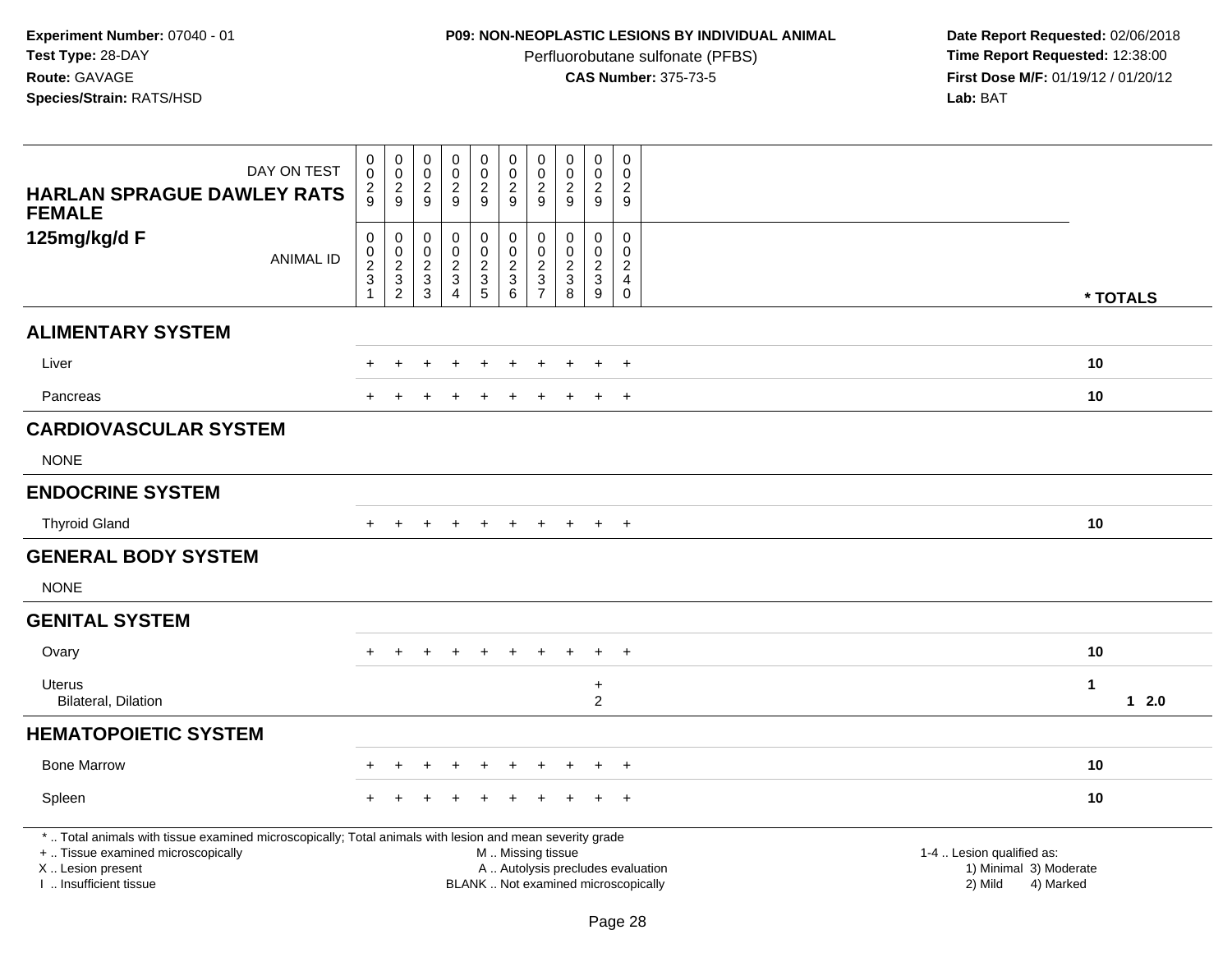# **P09: NON-NEOPLASTIC LESIONS BY INDIVIDUAL ANIMAL**

Perfluorobutane sulfonate (PFBS)<br>**CAS Number:** 375-73-5

| DAY ON TEST<br><b>HARLAN SPRAGUE DAWLEY RATS</b>                                                                                               | 0<br>$\overline{0}$<br>$\frac{2}{9}$                                                  | $\mathbf 0$<br>$\ddot{\mathbf{0}}$<br>$\frac{2}{9}$         | $\pmb{0}$<br>$\ddot{\mathbf{0}}$<br>$\frac{2}{9}$          | $\mathbf 0$<br>$\ddot{\mathbf{0}}$<br>$\frac{2}{9}$                                       | $\mathbf 0$<br>$\ddot{\mathbf{0}}$<br>$\frac{2}{9}$                 | $\pmb{0}$<br>$\mathbf 0$<br>$\boldsymbol{2}$<br>$\overline{9}$               | $\mathbf 0$<br>$\mathbf 0$<br>$\overline{c}$<br>9               | $\mathbf 0$<br>$\ddot{\mathbf{0}}$<br>$\frac{2}{9}$                            | 0<br>0<br>$\frac{2}{9}$                                 | $\mathbf 0$<br>$\mathbf 0$<br>$\overline{c}$<br>9         |                                                |
|------------------------------------------------------------------------------------------------------------------------------------------------|---------------------------------------------------------------------------------------|-------------------------------------------------------------|------------------------------------------------------------|-------------------------------------------------------------------------------------------|---------------------------------------------------------------------|------------------------------------------------------------------------------|-----------------------------------------------------------------|--------------------------------------------------------------------------------|---------------------------------------------------------|-----------------------------------------------------------|------------------------------------------------|
| <b>FEMALE</b><br>125mg/kg/d F<br><b>ANIMAL ID</b>                                                                                              | $\pmb{0}$<br>$\pmb{0}$<br>$\overline{c}$<br>$\ensuremath{\mathsf{3}}$<br>$\mathbf{1}$ | $\mathbf 0$<br>$\pmb{0}$<br>$\frac{2}{3}$<br>$\overline{c}$ | 0<br>0<br>$\overline{c}$<br>$\ensuremath{\mathsf{3}}$<br>3 | $\pmb{0}$<br>$\pmb{0}$<br>$\boldsymbol{2}$<br>$\ensuremath{\mathsf{3}}$<br>$\overline{4}$ | $\mathbf 0$<br>$\mathbf 0$<br>$\overline{c}$<br>$\overline{3}$<br>5 | 0<br>$\mathbf 0$<br>$\boldsymbol{2}$<br>$\ensuremath{\mathsf{3}}$<br>$\,6\,$ | $\mathbf 0$<br>$\mathbf 0$<br>$\sqrt{2}$<br>3<br>$\overline{7}$ | $\mathbf 0$<br>$\mathbf 0$<br>$\overline{2}$<br>$\ensuremath{\mathsf{3}}$<br>8 | 0<br>$\mathbf 0$<br>$\overline{2}$<br>$\mathbf{3}$<br>9 | $\mathbf 0$<br>$\Omega$<br>$\sqrt{2}$<br>4<br>$\mathbf 0$ | * TOTALS                                       |
| Thymus                                                                                                                                         |                                                                                       |                                                             |                                                            | $\div$                                                                                    |                                                                     |                                                                              |                                                                 |                                                                                | $\ddot{}$                                               | $+$                                                       | 10                                             |
| <b>INTEGUMENTARY SYSTEM</b>                                                                                                                    |                                                                                       |                                                             |                                                            |                                                                                           |                                                                     |                                                                              |                                                                 |                                                                                |                                                         |                                                           |                                                |
| <b>NONE</b>                                                                                                                                    |                                                                                       |                                                             |                                                            |                                                                                           |                                                                     |                                                                              |                                                                 |                                                                                |                                                         |                                                           |                                                |
| <b>MUSCULOSKELETAL SYSTEM</b>                                                                                                                  |                                                                                       |                                                             |                                                            |                                                                                           |                                                                     |                                                                              |                                                                 |                                                                                |                                                         |                                                           |                                                |
| <b>NONE</b>                                                                                                                                    |                                                                                       |                                                             |                                                            |                                                                                           |                                                                     |                                                                              |                                                                 |                                                                                |                                                         |                                                           |                                                |
| <b>NERVOUS SYSTEM</b>                                                                                                                          |                                                                                       |                                                             |                                                            |                                                                                           |                                                                     |                                                                              |                                                                 |                                                                                |                                                         |                                                           |                                                |
| <b>NONE</b>                                                                                                                                    |                                                                                       |                                                             |                                                            |                                                                                           |                                                                     |                                                                              |                                                                 |                                                                                |                                                         |                                                           |                                                |
| <b>RESPIRATORY SYSTEM</b>                                                                                                                      |                                                                                       |                                                             |                                                            |                                                                                           |                                                                     |                                                                              |                                                                 |                                                                                |                                                         |                                                           |                                                |
| Nose<br>Olfactory Epithelium, Degeneration<br>Olfactory Epithelium, Inflammation,<br>Suppurative                                               |                                                                                       |                                                             | 1<br>1                                                     | $\mathbf{1}$                                                                              |                                                                     |                                                                              |                                                                 |                                                                                | +<br>$\mathbf{1}$                                       | $^{+}$<br>$\overline{1}$                                  | 10<br>4 1.0<br>1 1.0                           |
| <b>SPECIAL SENSES SYSTEM</b>                                                                                                                   |                                                                                       |                                                             |                                                            |                                                                                           |                                                                     |                                                                              |                                                                 |                                                                                |                                                         |                                                           |                                                |
| <b>NONE</b>                                                                                                                                    |                                                                                       |                                                             |                                                            |                                                                                           |                                                                     |                                                                              |                                                                 |                                                                                |                                                         |                                                           |                                                |
| <b>URINARY SYSTEM</b>                                                                                                                          |                                                                                       |                                                             |                                                            |                                                                                           |                                                                     |                                                                              |                                                                 |                                                                                |                                                         |                                                           |                                                |
| Kidney                                                                                                                                         |                                                                                       |                                                             |                                                            |                                                                                           |                                                                     |                                                                              |                                                                 |                                                                                |                                                         | $+$                                                       | 10                                             |
| *  Total animals with tissue examined microscopically; Total animals with lesion and mean severity grade<br>+  Tissue examined microscopically |                                                                                       |                                                             |                                                            |                                                                                           |                                                                     | M  Missing tissue                                                            |                                                                 |                                                                                |                                                         |                                                           | 1-4  Lesion qualified as:                      |
| X  Lesion present<br>I  Insufficient tissue                                                                                                    |                                                                                       |                                                             |                                                            |                                                                                           |                                                                     | A  Autolysis precludes evaluation<br>BLANK  Not examined microscopically     |                                                                 |                                                                                |                                                         |                                                           | 1) Minimal 3) Moderate<br>2) Mild<br>4) Marked |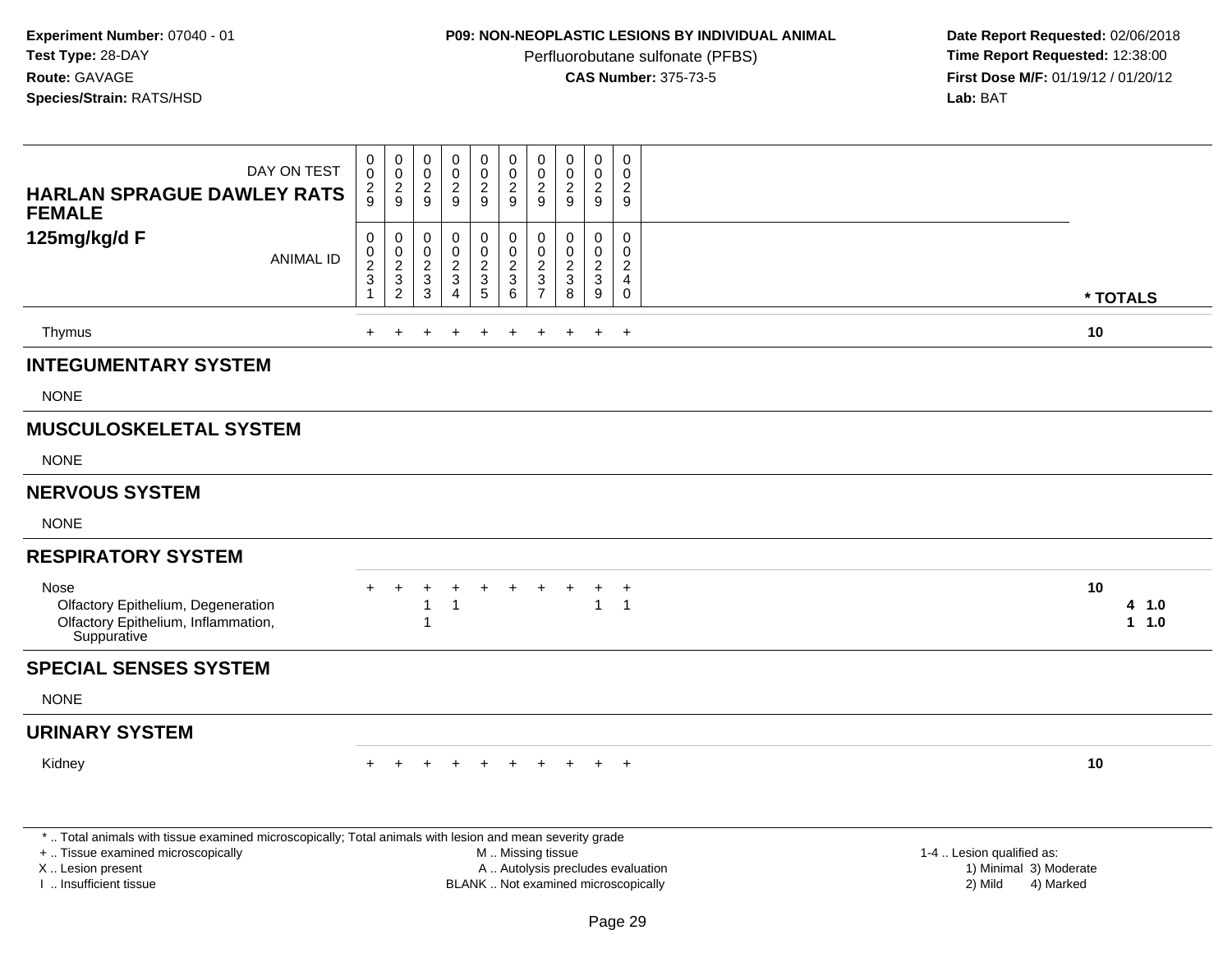### **P09: NON-NEOPLASTIC LESIONS BY INDIVIDUAL ANIMAL**

Perfluorobutane sulfonate (PFBS)<br>**CAS Number:** 375-73-5

 **Date Report Requested:** 02/06/2018 **First Dose M/F:** 01/19/12 / 01/20/12<br>**Lab:** BAT **Lab:** BAT

| <b>HARLAN SPRAGUE DAWLEY RATS</b><br><b>FEMALE</b>            | DAY ON TEST      | $\mathbf 0$<br>$\pmb{0}$<br>$\frac{2}{9}$    | 0<br>$\pmb{0}$<br>$\frac{2}{9}$      | $\pmb{0}$<br>$\mathbf 0$<br>$\frac{2}{9}$ | $\begin{array}{c} 0 \\ 0 \\ 2 \\ 9 \end{array}$                   | $\begin{array}{c} 0 \\ 0 \\ 2 \\ 9 \end{array}$         | $\begin{array}{c} 0 \\ 0 \\ 2 \\ 9 \end{array}$                   | 0<br>$\pmb{0}$<br>$\sqrt{2}$<br>$9\,$                   | $\begin{array}{c} 0 \\ 0 \\ 2 \\ 9 \end{array}$      | $\begin{array}{c} 0 \\ 0 \\ 2 \\ 5 \end{array}$ | 0<br>0<br>$\frac{2}{9}$                          |                     |
|---------------------------------------------------------------|------------------|----------------------------------------------|--------------------------------------|-------------------------------------------|-------------------------------------------------------------------|---------------------------------------------------------|-------------------------------------------------------------------|---------------------------------------------------------|------------------------------------------------------|-------------------------------------------------|--------------------------------------------------|---------------------|
| 250mg/kg/d F                                                  | <b>ANIMAL ID</b> | $\pmb{0}$<br>$\frac{0}{2}$<br>$\overline{1}$ | 0<br>$\frac{0}{2}$<br>$\overline{c}$ | $\pmb{0}$<br>$\frac{0}{2}$<br>3           | $\begin{array}{c} 0 \\ 0 \\ 2 \\ 4 \end{array}$<br>$\overline{4}$ | $\begin{matrix} 0 \\ 0 \\ 2 \\ 4 \end{matrix}$<br>$5\,$ | $\begin{array}{c} 0 \\ 0 \\ 2 \\ 4 \end{array}$<br>$6\phantom{1}$ | 0<br>$\pmb{0}$<br>$\overline{c}$<br>4<br>$\overline{7}$ | $\begin{array}{c} 0 \\ 0 \\ 2 \\ 4 \end{array}$<br>8 | $\mathbf 0$<br>$\frac{0}{2}$<br>9               | 0<br>$\mathbf 0$<br>$\frac{2}{5}$<br>$\mathbf 0$ | * TOTALS            |
| <b>ALIMENTARY SYSTEM</b>                                      |                  |                                              |                                      |                                           |                                                                   |                                                         |                                                                   |                                                         |                                                      |                                                 |                                                  |                     |
| Esophagus                                                     |                  |                                              |                                      |                                           |                                                                   |                                                         |                                                                   |                                                         |                                                      | $\ddot{}$                                       |                                                  | $\mathbf 1$         |
| Intestine Large, Cecum                                        |                  |                                              |                                      |                                           |                                                                   |                                                         |                                                                   |                                                         |                                                      | $\ddot{}$                                       |                                                  | $\mathbf{1}$        |
| Intestine Large, Colon                                        |                  |                                              |                                      |                                           |                                                                   |                                                         |                                                                   |                                                         |                                                      | $+$                                             |                                                  | 1                   |
| Intestine Large, Rectum                                       |                  |                                              |                                      |                                           |                                                                   |                                                         |                                                                   |                                                         |                                                      | $+$                                             |                                                  | 1                   |
| Intestine Small, Duodenum                                     |                  |                                              |                                      |                                           |                                                                   |                                                         |                                                                   |                                                         |                                                      | $\ddot{}$                                       |                                                  | $\mathbf{1}$        |
| Intestine Small, Ileum                                        |                  |                                              |                                      |                                           |                                                                   |                                                         |                                                                   |                                                         |                                                      | $\ddot{}$                                       |                                                  | $\mathbf 1$         |
| Intestine Small, Jejunum                                      |                  |                                              |                                      |                                           |                                                                   |                                                         |                                                                   |                                                         |                                                      | $+$                                             |                                                  | $\mathbf 1$         |
| Liver<br>Infiltration Cellular, Mixed Cell<br>Bile Duct, Cyst |                  |                                              |                                      | X                                         | $\ddot{}$                                                         | $\ddot{}$                                               | $\ddot{}$                                                         | $\ddot{}$                                               |                                                      | $+$                                             | $+$                                              | 10<br>1.0<br>1<br>1 |
| Pancreas                                                      |                  |                                              | $\div$                               |                                           | $\div$                                                            | ÷                                                       | $\pm$                                                             | ÷                                                       |                                                      | $\ddot{}$                                       | $\overline{+}$                                   | 10                  |
| Salivary Glands                                               |                  |                                              |                                      |                                           |                                                                   |                                                         |                                                                   |                                                         |                                                      | $+$                                             |                                                  | $\mathbf 1$         |
| Stomach, Forestomach                                          |                  |                                              |                                      |                                           |                                                                   |                                                         |                                                                   |                                                         |                                                      | $\ddot{}$                                       | $+$                                              | 10                  |
| Stomach, Glandular                                            |                  |                                              |                                      |                                           |                                                                   |                                                         |                                                                   |                                                         |                                                      | $\ddot{}$                                       |                                                  | 1                   |

# **CARDIOVASCULAR SYSTEM**

\* .. Total animals with tissue examined microscopically; Total animals with lesion and mean severity grade

+ .. Tissue examined microscopically

X .. Lesion present

I .. Insufficient tissue

M .. Missing tissue

A .. Autolysis precludes evaluation

1-4 .. Lesion qualified as:<br>1) Minimal 3) Moderate BLANK .. Not examined microscopically 2) Mild 4) Marked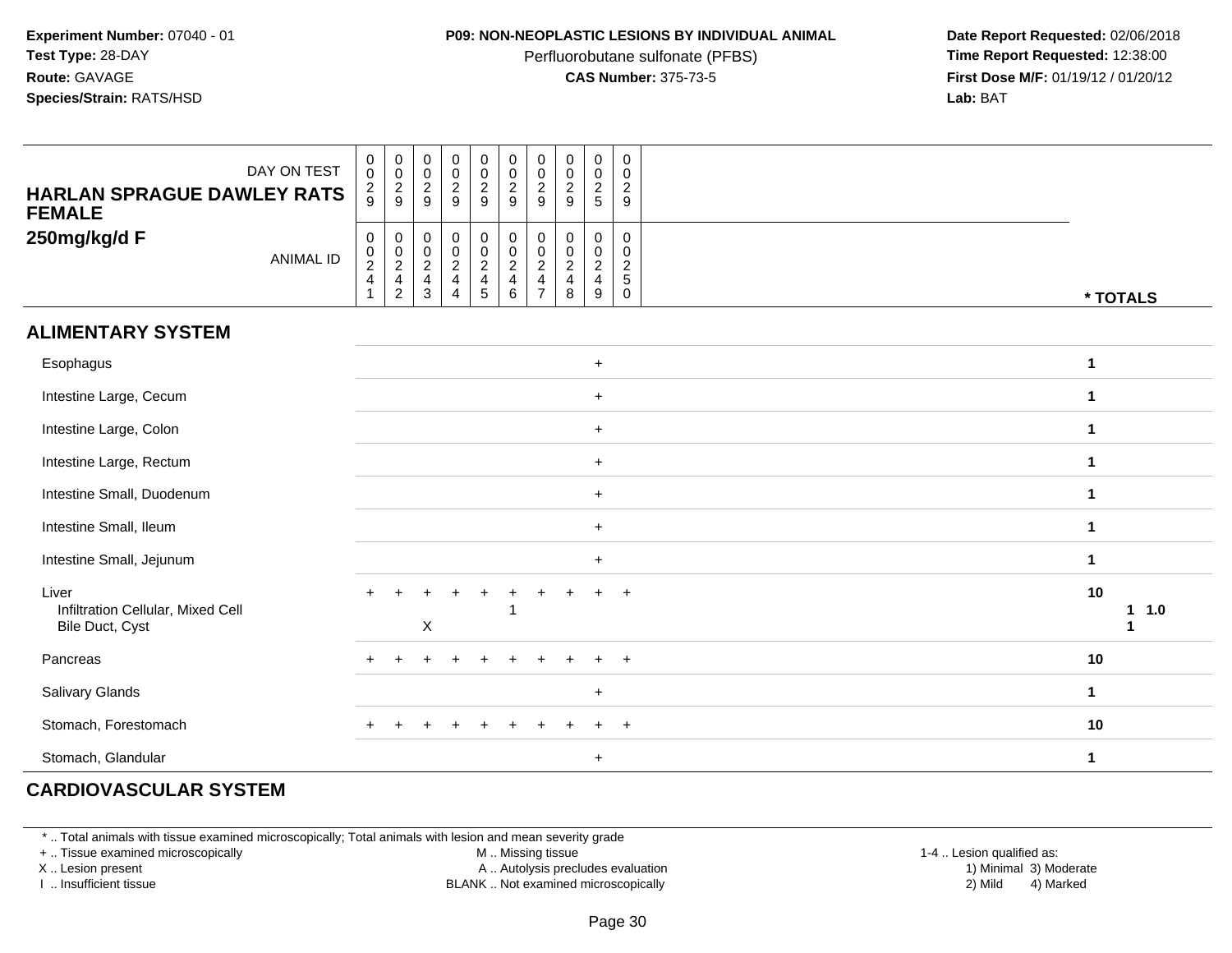## **P09: NON-NEOPLASTIC LESIONS BY INDIVIDUAL ANIMAL**

Perfluorobutane sulfonate (PFBS)<br>**CAS Number:** 375-73-5

| DAY ON TEST<br><b>HARLAN SPRAGUE DAWLEY RATS</b><br><b>FEMALE</b>                                                                                                                             | 0<br>$\mathbf 0$<br>$\frac{2}{9}$                         | $\boldsymbol{0}$<br>$\mathbf 0$<br>$\frac{2}{9}$            | $\pmb{0}$<br>$\ddot{\mathbf{0}}$<br>$\frac{2}{9}$             | $\mathbf 0$<br>$\bar{0}$<br>$\overline{a}$<br>$\boldsymbol{9}$ | $\pmb{0}$<br>$\mathsf{O}\xspace$<br>$\frac{2}{9}$ | $\pmb{0}$<br>$\pmb{0}$<br>$\sqrt{2}$<br>$9\,$                        | $\pmb{0}$<br>$\mathbf 0$<br>$\overline{2}$<br>9                        | $\pmb{0}$<br>$\pmb{0}$<br>$\overline{2}$<br>9  | $\pmb{0}$<br>$\mathbf 0$<br>$\overline{c}$<br>5 | $\pmb{0}$<br>$\Omega$<br>$\overline{2}$<br>9           |                                                                                                     |                      |
|-----------------------------------------------------------------------------------------------------------------------------------------------------------------------------------------------|-----------------------------------------------------------|-------------------------------------------------------------|---------------------------------------------------------------|----------------------------------------------------------------|---------------------------------------------------|----------------------------------------------------------------------|------------------------------------------------------------------------|------------------------------------------------|-------------------------------------------------|--------------------------------------------------------|-----------------------------------------------------------------------------------------------------|----------------------|
| 250mg/kg/d F<br><b>ANIMAL ID</b>                                                                                                                                                              | $\mathsf 0$<br>$\pmb{0}$<br>$\frac{2}{4}$<br>$\mathbf{1}$ | $\pmb{0}$<br>$\mathbf 0$<br>$\frac{2}{4}$<br>$\overline{c}$ | $\boldsymbol{0}$<br>$\pmb{0}$<br>$\frac{2}{4}$<br>$\mathsf 3$ | 0<br>$\boldsymbol{0}$<br>$\frac{2}{4}$<br>$\overline{4}$       | $\pmb{0}$<br>$\pmb{0}$<br>$\frac{2}{4}$           | $\mathbf 0$<br>$\begin{array}{c} 0 \\ 2 \\ 4 \end{array}$<br>$\,6\,$ | 0<br>$\mathbf 0$<br>$\overline{c}$<br>$\overline{4}$<br>$\overline{7}$ | $\pmb{0}$<br>$\mathbf 0$<br>$\frac{2}{4}$<br>8 | 0<br>$\mathbf 0$<br>$\frac{2}{4}$<br>9          | $\pmb{0}$<br>$\mathbf 0$<br>$rac{2}{5}$<br>$\mathbf 0$ |                                                                                                     | * TOTALS             |
| <b>Blood Vessel</b>                                                                                                                                                                           |                                                           |                                                             |                                                               |                                                                |                                                   |                                                                      |                                                                        |                                                | $\ddot{}$                                       |                                                        |                                                                                                     | $\mathbf{1}$         |
| Heart                                                                                                                                                                                         |                                                           |                                                             |                                                               |                                                                |                                                   |                                                                      |                                                                        |                                                | $\ddot{}$                                       |                                                        |                                                                                                     | $\mathbf{1}$         |
| <b>ENDOCRINE SYSTEM</b>                                                                                                                                                                       |                                                           |                                                             |                                                               |                                                                |                                                   |                                                                      |                                                                        |                                                |                                                 |                                                        |                                                                                                     |                      |
| <b>Adrenal Cortex</b>                                                                                                                                                                         |                                                           |                                                             |                                                               |                                                                |                                                   |                                                                      |                                                                        |                                                | $\ddot{}$                                       |                                                        |                                                                                                     | $\mathbf{1}$         |
| Adrenal Medulla                                                                                                                                                                               |                                                           |                                                             |                                                               |                                                                |                                                   |                                                                      |                                                                        |                                                | $+$                                             |                                                        |                                                                                                     | $\mathbf 1$          |
| Islets, Pancreatic                                                                                                                                                                            |                                                           |                                                             |                                                               |                                                                |                                                   |                                                                      |                                                                        |                                                | $\ddot{}$                                       |                                                        |                                                                                                     | $\mathbf 1$          |
| Parathyroid Gland                                                                                                                                                                             |                                                           |                                                             |                                                               |                                                                |                                                   |                                                                      |                                                                        |                                                | ${\sf M}$                                       |                                                        |                                                                                                     | 0                    |
| <b>Pituitary Gland</b>                                                                                                                                                                        |                                                           |                                                             |                                                               |                                                                |                                                   |                                                                      |                                                                        |                                                | $\ddot{}$                                       |                                                        |                                                                                                     | $\blacktriangleleft$ |
| <b>Thyroid Gland</b>                                                                                                                                                                          | $+$                                                       | $\ddot{}$                                                   |                                                               | $\ddot{}$                                                      | $\ddot{}$                                         | $+$                                                                  | $+$                                                                    | $\ddot{}$                                      | $\ddot{}$                                       | $+$                                                    |                                                                                                     | 10                   |
| <b>GENERAL BODY SYSTEM</b>                                                                                                                                                                    |                                                           |                                                             |                                                               |                                                                |                                                   |                                                                      |                                                                        |                                                |                                                 |                                                        |                                                                                                     |                      |
| <b>NONE</b>                                                                                                                                                                                   |                                                           |                                                             |                                                               |                                                                |                                                   |                                                                      |                                                                        |                                                |                                                 |                                                        |                                                                                                     |                      |
| <b>GENITAL SYSTEM</b>                                                                                                                                                                         |                                                           |                                                             |                                                               |                                                                |                                                   |                                                                      |                                                                        |                                                |                                                 |                                                        |                                                                                                     |                      |
| <b>Clitoral Gland</b>                                                                                                                                                                         |                                                           |                                                             |                                                               |                                                                |                                                   |                                                                      |                                                                        |                                                | $\ddot{}$                                       |                                                        |                                                                                                     | $\mathbf 1$          |
| Ovary                                                                                                                                                                                         |                                                           | $\ddot{}$                                                   |                                                               | $\ddot{}$                                                      | $\ddot{}$                                         | $\ddot{}$                                                            |                                                                        |                                                | $\ddot{}$                                       | $\overline{+}$                                         |                                                                                                     | 10                   |
| Uterus                                                                                                                                                                                        |                                                           |                                                             |                                                               |                                                                |                                                   |                                                                      |                                                                        |                                                | $\ddot{}$                                       |                                                        |                                                                                                     | $\mathbf 1$          |
| *  Total animals with tissue examined microscopically; Total animals with lesion and mean severity grade<br>+  Tissue examined microscopically<br>X  Lesion present<br>I  Insufficient tissue |                                                           |                                                             |                                                               |                                                                |                                                   | M  Missing tissue<br>BLANK  Not examined microscopically             |                                                                        |                                                |                                                 |                                                        | 1-4  Lesion qualified as:<br>A  Autolysis precludes evaluation<br>1) Minimal 3) Moderate<br>2) Mild | 4) Marked            |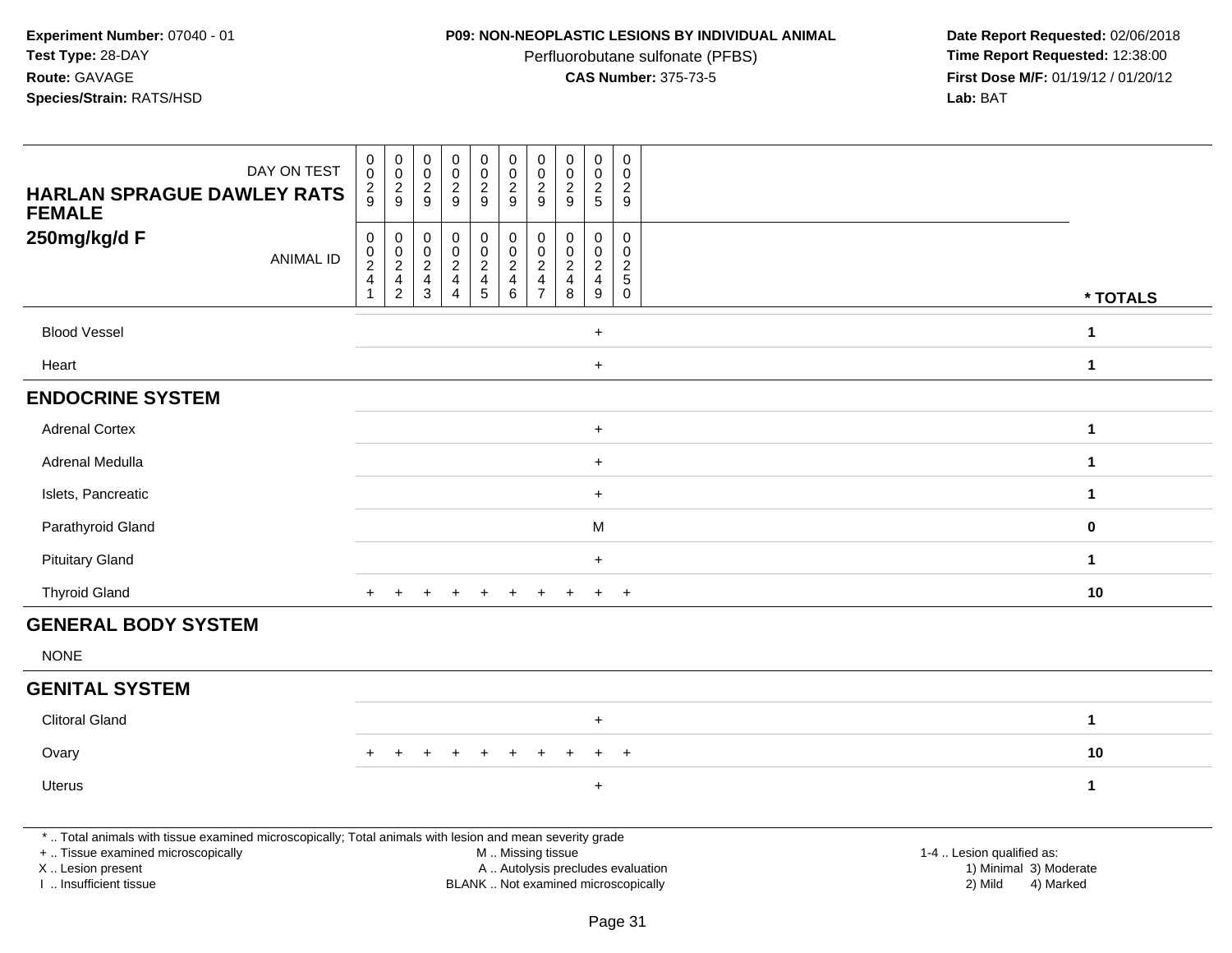### **P09: NON-NEOPLASTIC LESIONS BY INDIVIDUAL ANIMAL**

Perfluorobutane sulfonate (PFBS)<br>**CAS Number:** 375-73-5

 **Date Report Requested:** 02/06/2018 **First Dose M/F:** 01/19/12 / 01/20/12<br>**Lab:** BAT **Lab:** BAT

| <b>HARLAN SPRAGUE DAWLEY RATS</b><br><b>FEMALE</b> | DAY ON TEST      | $\begin{smallmatrix} 0\\0 \end{smallmatrix}$<br>$\frac{2}{9}$     | $\begin{smallmatrix} 0\\0 \end{smallmatrix}$<br>$\frac{2}{9}$ | $_{\rm 0}^{\rm 0}$<br>$\frac{2}{9}$      | $_{\rm 0}^{\rm 0}$<br>$\frac{2}{9}$      | $_{\rm 0}^{\rm 0}$<br>$\frac{2}{9}$                    | $\begin{smallmatrix} 0\\0 \end{smallmatrix}$<br>$\frac{2}{9}$ | $\pmb{0}$<br>$\pmb{0}$<br>$\frac{2}{9}$                                        | $\begin{smallmatrix} 0\\0 \end{smallmatrix}$<br>$\frac{2}{9}$ | $_{\rm 0}^{\rm 0}$<br>$\frac{2}{5}$      | $\pmb{0}$<br>$\pmb{0}$<br>$\boldsymbol{2}$<br>9          |                      |
|----------------------------------------------------|------------------|-------------------------------------------------------------------|---------------------------------------------------------------|------------------------------------------|------------------------------------------|--------------------------------------------------------|---------------------------------------------------------------|--------------------------------------------------------------------------------|---------------------------------------------------------------|------------------------------------------|----------------------------------------------------------|----------------------|
| 250mg/kg/d F                                       | <b>ANIMAL ID</b> | $\pmb{0}$<br>$\pmb{0}$<br>$\boldsymbol{2}$<br>$\overline{4}$<br>1 | $\boldsymbol{0}$<br>$\mathbf 0$<br>$_4^2$<br>$\overline{c}$   | $_{\rm 0}^{\rm 0}$<br>$\frac{2}{4}$<br>3 | $_{\rm 0}^{\rm 0}$<br>$\frac{2}{4}$<br>4 | $\pmb{0}$<br>$\mathsf{O}\xspace$<br>$\frac{2}{4}$<br>5 | 0<br>$\pmb{0}$<br>$\frac{2}{4}$<br>$\,6\,$                    | 0<br>0<br>$\overline{\mathbf{c}}$<br>$\overline{\mathbf{4}}$<br>$\overline{7}$ | $_{\rm 0}^{\rm 0}$<br>$\frac{2}{4}$<br>8                      | 0<br>$\pmb{0}$<br>$\frac{2}{4}$<br>$9\,$ | $\pmb{0}$<br>$\mathbf 0$<br>$\frac{2}{5}$<br>$\mathbf 0$ | * TOTALS             |
| Vagina                                             |                  |                                                                   |                                                               |                                          |                                          |                                                        |                                                               |                                                                                |                                                               | $\ddot{}$                                |                                                          | -1                   |
| <b>HEMATOPOIETIC SYSTEM</b>                        |                  |                                                                   |                                                               |                                          |                                          |                                                        |                                                               |                                                                                |                                                               |                                          |                                                          |                      |
| <b>Bone Marrow</b>                                 |                  |                                                                   |                                                               |                                          |                                          |                                                        |                                                               |                                                                                |                                                               | $\ddot{}$                                | $+$                                                      | 10                   |
| Lymph Node, Mandibular                             |                  |                                                                   |                                                               |                                          |                                          |                                                        |                                                               |                                                                                |                                                               | $\ddot{}$                                |                                                          | $\mathbf{1}$         |
| Lymph Node, Mesenteric                             |                  |                                                                   |                                                               |                                          |                                          |                                                        |                                                               |                                                                                |                                                               | $\ddot{}$                                |                                                          | $\blacktriangleleft$ |
| Spleen                                             |                  | $\pm$                                                             |                                                               |                                          | ÷                                        |                                                        |                                                               |                                                                                |                                                               | $\ddot{}$                                | $+$                                                      | 10                   |
| Thymus                                             |                  |                                                                   |                                                               |                                          |                                          |                                                        |                                                               |                                                                                |                                                               | $+$                                      | $+$                                                      | 10                   |
| <b>INTEGUMENTARY SYSTEM</b>                        |                  |                                                                   |                                                               |                                          |                                          |                                                        |                                                               |                                                                                |                                                               |                                          |                                                          |                      |
| Mammary Gland                                      |                  |                                                                   |                                                               |                                          |                                          |                                                        |                                                               |                                                                                |                                                               | $\ddot{}$                                |                                                          | 1                    |
| Skin<br>Hemorrhage                                 |                  |                                                                   |                                                               |                                          |                                          |                                                        |                                                               |                                                                                |                                                               | $\ddot{}$<br>3                           |                                                          | $1 \quad 3.0$        |
| <b>MUSCULOSKELETAL SYSTEM</b>                      |                  |                                                                   |                                                               |                                          |                                          |                                                        |                                                               |                                                                                |                                                               |                                          |                                                          |                      |
| <b>Bone</b>                                        |                  |                                                                   |                                                               |                                          |                                          |                                                        |                                                               |                                                                                |                                                               | $\ddot{}$                                |                                                          | $\mathbf 1$          |
| <b>NERVOUS SYSTEM</b>                              |                  |                                                                   |                                                               |                                          |                                          |                                                        |                                                               |                                                                                |                                                               |                                          |                                                          |                      |
| <b>Brain</b>                                       |                  |                                                                   |                                                               |                                          |                                          |                                                        |                                                               |                                                                                |                                                               | $\ddot{}$                                |                                                          | $\mathbf{1}$         |
|                                                    |                  |                                                                   |                                                               |                                          |                                          |                                                        |                                                               |                                                                                |                                                               |                                          |                                                          |                      |

# **RESPIRATORY SYSTEM**

\* .. Total animals with tissue examined microscopically; Total animals with lesion and mean severity grade

+ .. Tissue examined microscopically

X .. Lesion present

I .. Insufficient tissue

M .. Missing tissue

A .. Autolysis precludes evaluation

BLANK .. Not examined microscopically 2) Mild 4) Marked

1-4 .. Lesion qualified as:<br>1) Minimal 3) Moderate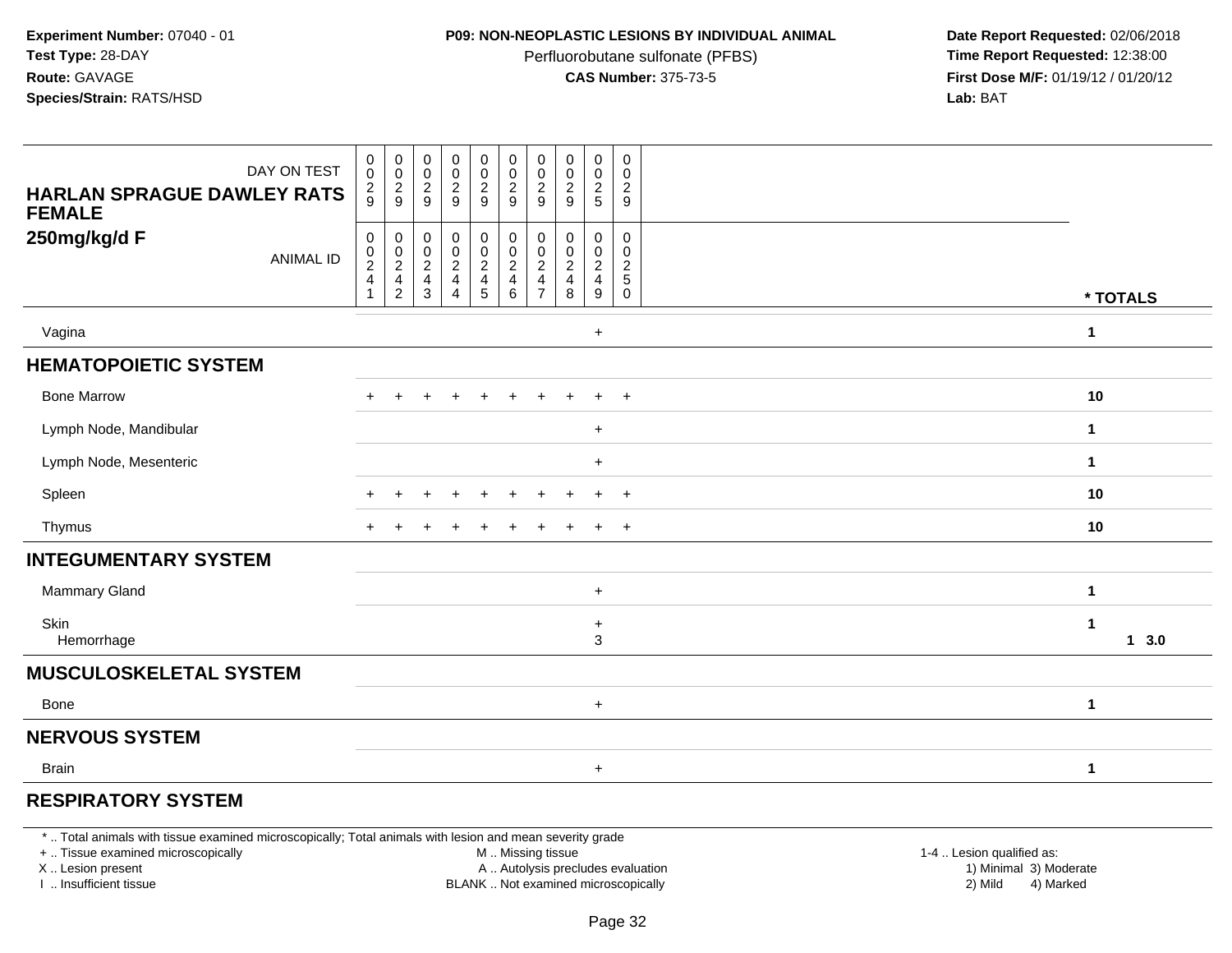### **P09: NON-NEOPLASTIC LESIONS BY INDIVIDUAL ANIMAL**

Perfluorobutane sulfonate (PFBS)<br>**CAS Number:** 375-73-5

 **Date Report Requested:** 02/06/2018 **First Dose M/F:** 01/19/12 / 01/20/12<br>**Lab:** BAT **Lab:** BAT

| DAY ON TEST<br><b>HARLAN SPRAGUE DAWLEY RATS</b><br><b>FEMALE</b>                                                                     | $\pmb{0}$<br>$\mathbf 0$<br>$\frac{2}{9}$            | $\pmb{0}$<br>$\mathbf 0$<br>$\frac{2}{9}$ | 0<br>0<br>$\boldsymbol{2}$<br>9                          | $_{\rm 0}^{\rm 0}$<br>$\boldsymbol{2}$<br>9          | $\begin{smallmatrix} 0\\0 \end{smallmatrix}$<br>$\frac{2}{9}$ | $_{\rm 0}^{\rm 0}$<br>$\overline{c}$<br>$\boldsymbol{9}$ | $\mathbf 0$<br>$\pmb{0}$<br>$\overline{\mathbf{c}}$<br>9 | $\begin{smallmatrix} 0\\0 \end{smallmatrix}$<br>$\overline{c}$<br>9 | $\begin{smallmatrix}0\0\0\end{smallmatrix}$<br>$\overline{c}$<br>5 | $\pmb{0}$<br>0<br>$\overline{c}$<br>9                    |                                        |
|---------------------------------------------------------------------------------------------------------------------------------------|------------------------------------------------------|-------------------------------------------|----------------------------------------------------------|------------------------------------------------------|---------------------------------------------------------------|----------------------------------------------------------|----------------------------------------------------------|---------------------------------------------------------------------|--------------------------------------------------------------------|----------------------------------------------------------|----------------------------------------|
| 250mg/kg/d F<br><b>ANIMAL ID</b>                                                                                                      | 0<br>$\begin{array}{c} 0 \\ 2 \\ 4 \end{array}$<br>1 | 0<br>0<br>$\frac{2}{4}$<br>$\overline{c}$ | 0<br>0<br>$\overline{c}$<br>$\overline{\mathbf{4}}$<br>3 | 0<br>$\begin{array}{c} 0 \\ 2 \\ 4 \end{array}$<br>4 | $\mathbf 0$<br>$\frac{0}{2}$<br>$5\phantom{.0}$               | 0<br>$\frac{0}{2}$<br>6                                  | 0<br>0<br>$\overline{\mathbf{c}}$<br>4<br>$\overline{ }$ | 0<br>$\pmb{0}$<br>$\overline{c}$<br>$\overline{\mathbf{4}}$<br>8    | 0<br>0<br>$\overline{c}$<br>$\overline{\mathbf{4}}$<br>9           | 0<br>0<br>$\boldsymbol{2}$<br>$\,$ 5 $\,$<br>$\mathbf 0$ | * TOTALS                               |
| Lung                                                                                                                                  |                                                      |                                           |                                                          |                                                      |                                                               |                                                          |                                                          |                                                                     | $\ddot{}$                                                          |                                                          | 1                                      |
| Nose<br>Olfactory Epithelium, Degeneration<br>Olfactory Epithelium, Hyperplasia<br>Olfactory Epithelium, Inflammation,<br>Suppurative |                                                      | $\overline{2}$                            | 2                                                        | $\overline{1}$                                       | $\overline{1}$<br>$\overline{1}$                              | $\overline{2}$<br>$\overline{2}$                         | -1<br>$\overline{1}$                                     |                                                                     |                                                                    | $\ddot{}$                                                | 10<br>9<br>1.3<br>8<br>1.1<br>1.0<br>1 |
| Trachea                                                                                                                               |                                                      |                                           |                                                          |                                                      |                                                               |                                                          |                                                          |                                                                     | $+$                                                                |                                                          | $\mathbf 1$                            |
| <b>SPECIAL SENSES SYSTEM</b>                                                                                                          |                                                      |                                           |                                                          |                                                      |                                                               |                                                          |                                                          |                                                                     |                                                                    |                                                          |                                        |
| Eye                                                                                                                                   |                                                      |                                           |                                                          |                                                      |                                                               |                                                          |                                                          |                                                                     | $+$                                                                |                                                          | -1                                     |
| Harderian Gland                                                                                                                       |                                                      |                                           |                                                          |                                                      |                                                               |                                                          |                                                          |                                                                     | $+$                                                                |                                                          | $\blacktriangleleft$                   |
| <b>URINARY SYSTEM</b>                                                                                                                 |                                                      |                                           |                                                          |                                                      |                                                               |                                                          |                                                          |                                                                     |                                                                    |                                                          |                                        |
| Kidney<br>Nephropathy, Chronic Progressive                                                                                            |                                                      |                                           |                                                          |                                                      |                                                               |                                                          | -1                                                       |                                                                     | ÷<br>-1                                                            | $\overline{+}$                                           | 10<br>3, 1.0                           |
| <b>Urinary Bladder</b>                                                                                                                |                                                      |                                           |                                                          |                                                      |                                                               |                                                          |                                                          |                                                                     | $\ddot{}$                                                          |                                                          | 1                                      |

\* .. Total animals with tissue examined microscopically; Total animals with lesion and mean severity grade

+ .. Tissue examined microscopically

X .. Lesion present

I .. Insufficient tissue

M .. Missing tissue

Lesion present A .. Autolysis precludes evaluation 1) Minimal 3) Moderate

1-4 .. Lesion qualified as:<br>1) Minimal 3) Moderate BLANK .. Not examined microscopically 2) Mild 4) Marked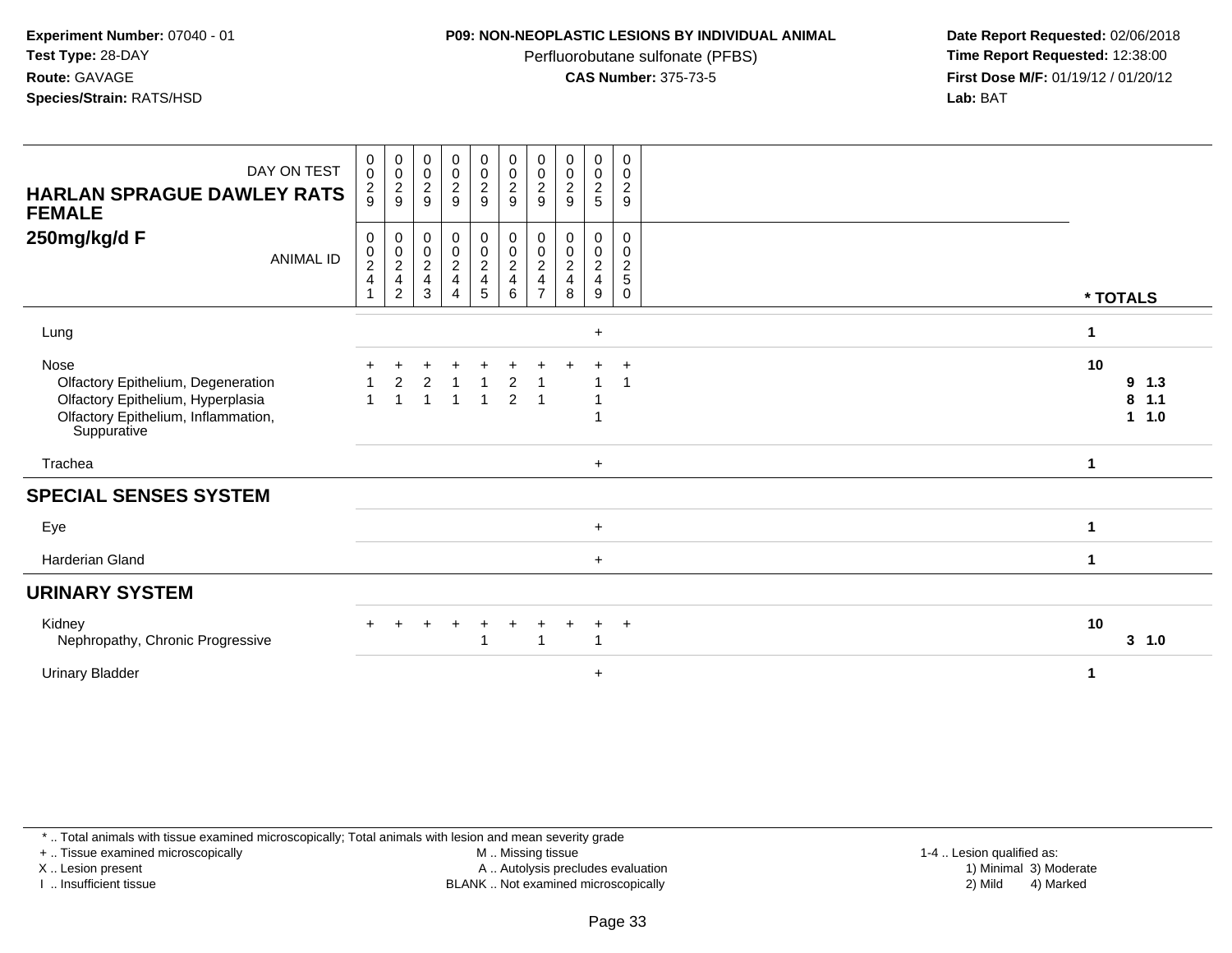### **P09: NON-NEOPLASTIC LESIONS BY INDIVIDUAL ANIMAL**

Perfluorobutane sulfonate (PFBS)<br>**CAS Number:** 375-73-5

 **Date Report Requested:** 02/06/2018 **First Dose M/F:** 01/19/12 / 01/20/12<br>**Lab:** BAT **Lab:** BAT

| DAY ON TEST<br><b>HARLAN SPRAGUE DAWLEY RATS</b><br><b>FEMALE</b>      | $\,0\,$<br>$\overline{0}$<br>$\frac{2}{9}$              | $\begin{array}{c} 0 \\ 0 \\ 2 \\ 9 \end{array}$ | $\pmb{0}$<br>$\overline{0}$<br>$\sqrt{2}$<br>9 | $\mathbf 0$<br>$\frac{0}{2}$                   | $\pmb{0}$<br>$\frac{0}{2}$<br>$\mathbf{1}$           | $\pmb{0}$<br>$\ddot{\mathbf{0}}$<br>$\overline{c}$<br>9 | $\pmb{0}$<br>$\pmb{0}$<br>$\overline{a}$<br>9     | $\pmb{0}$<br>$\frac{0}{2}$<br>9 | $\pmb{0}$<br>$\mathsf{O}\xspace$<br>$\sqrt{2}$<br>9 | $\boldsymbol{0}$<br>$\mathbf 0$<br>$\overline{2}$<br>9       |    |                |
|------------------------------------------------------------------------|---------------------------------------------------------|-------------------------------------------------|------------------------------------------------|------------------------------------------------|------------------------------------------------------|---------------------------------------------------------|---------------------------------------------------|---------------------------------|-----------------------------------------------------|--------------------------------------------------------------|----|----------------|
| 500mg/kg/d F<br><b>ANIMAL ID</b>                                       | $\pmb{0}$<br>$\begin{array}{c} 0 \\ 2 \\ 5 \end{array}$ | 000252                                          | $\pmb{0}$<br>$\frac{0}{2}$<br>$\mathbf{3}$     | $\mathbf 0$<br>$\frac{0}{2}$<br>$\overline{4}$ | $\begin{array}{c} 0 \\ 0 \\ 2 \\ 5 \end{array}$<br>5 | $\mathsf{O}\xspace$<br>$\frac{0}{2}$<br>$\sqrt{5}$<br>6 | 0<br>0<br>$\boldsymbol{2}$<br>5<br>$\overline{7}$ | $\pmb{0}$<br>$\frac{0}{2}$<br>8 | 0<br>$\mathbf 0$<br>$\frac{2}{5}$<br>9              | $\mathbf 0$<br>$\mathbf 0$<br>$\sqrt{2}$<br>6<br>$\mathbf 0$ |    | * TOTALS       |
| <b>ALIMENTARY SYSTEM</b>                                               |                                                         |                                                 |                                                |                                                |                                                      |                                                         |                                                   |                                 |                                                     |                                                              |    |                |
| Esophagus<br>Inflammation, Chronic                                     | $\ddot{}$                                               |                                                 |                                                |                                                |                                                      |                                                         |                                                   |                                 | $\ddot{}$                                           | $+$                                                          | 10 | $1 1.0$        |
| Intestine Large, Cecum                                                 |                                                         |                                                 |                                                |                                                |                                                      |                                                         |                                                   |                                 | $\ddot{}$                                           | $\overline{+}$                                               | 10 |                |
| Intestine Large, Colon                                                 |                                                         |                                                 |                                                |                                                |                                                      |                                                         |                                                   |                                 |                                                     | $\overline{+}$                                               | 10 |                |
| Intestine Large, Rectum                                                |                                                         |                                                 |                                                |                                                |                                                      |                                                         |                                                   |                                 |                                                     | $\ddot{}$                                                    | 10 |                |
| Intestine Small, Duodenum                                              |                                                         |                                                 |                                                |                                                |                                                      |                                                         |                                                   |                                 | $\ddot{}$                                           | $+$                                                          | 10 |                |
| Intestine Small, Ileum                                                 |                                                         |                                                 |                                                |                                                |                                                      |                                                         |                                                   |                                 | $\ddot{}$                                           | $+$                                                          | 10 |                |
| Intestine Small, Jejunum                                               |                                                         |                                                 |                                                |                                                |                                                      |                                                         |                                                   |                                 | $\ddot{}$                                           | $\overline{+}$                                               | 10 |                |
| Liver<br>Hepatocyte, Cytoplasmic Alteration<br>Hepatocyte, Hypertrophy |                                                         |                                                 | 1                                              | 1                                              |                                                      | -1                                                      |                                                   | $\overline{1}$                  | 1                                                   | $\ddot{}$<br>-1<br>-1                                        | 10 | 9 1.0<br>8 1.0 |
| Pancreas                                                               |                                                         |                                                 |                                                |                                                |                                                      |                                                         |                                                   |                                 |                                                     | $\ddot{}$                                                    | 10 |                |
| Salivary Glands                                                        |                                                         |                                                 |                                                |                                                |                                                      |                                                         |                                                   |                                 | ÷.                                                  | $+$                                                          | 10 |                |
| Stomach, Forestomach<br>Ulcer                                          | $\ddot{}$                                               |                                                 |                                                |                                                |                                                      | $\ddot{}$                                               | $\ddot{}$<br>$\overline{2}$                       |                                 | $\ddot{}$                                           | $+$                                                          | 10 | $12.0$         |
| Stomach, Glandular                                                     |                                                         |                                                 |                                                |                                                |                                                      |                                                         |                                                   |                                 |                                                     |                                                              | 10 |                |

\* .. Total animals with tissue examined microscopically; Total animals with lesion and mean severity grade

+ .. Tissue examined microscopically

X .. Lesion present

I .. Insufficient tissue

M .. Missing tissue

Lesion present A .. Autolysis precludes evaluation 1) Minimal 3) Moderate

1-4 .. Lesion qualified as:<br>1) Minimal 3) Moderate BLANK .. Not examined microscopically 2) Mild 4) Marked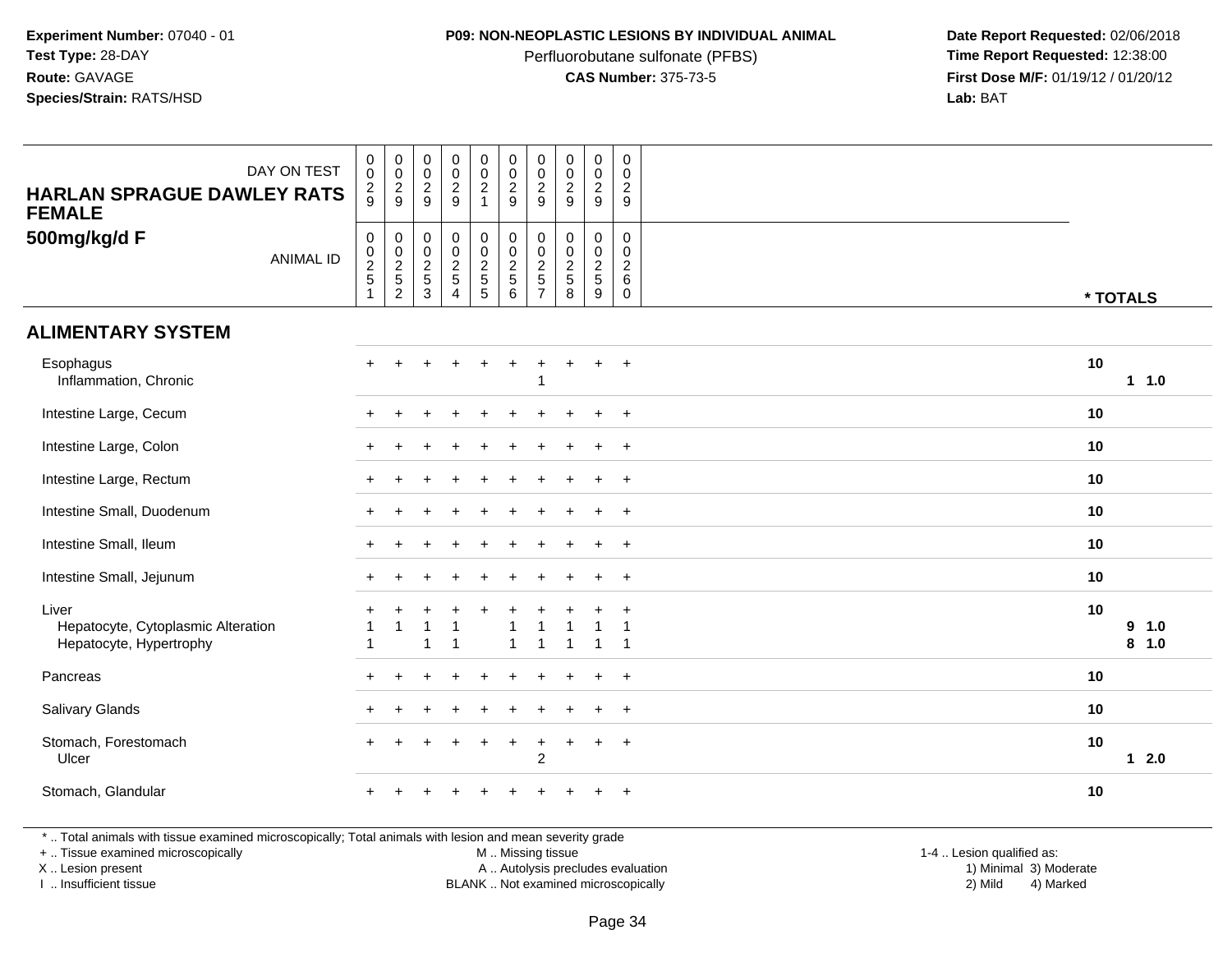# **P09: NON-NEOPLASTIC LESIONS BY INDIVIDUAL ANIMAL**

Perfluorobutane sulfonate (PFBS)<br>**CAS Number:** 375-73-5

| DAY ON TEST                                                                                                                                    | $\pmb{0}$<br>$\mathbf 0$<br>$\overline{c}$                            | $\pmb{0}$<br>$\mathsf 0$<br>$\overline{c}$ | $\pmb{0}$<br>$\pmb{0}$<br>$\boldsymbol{2}$       | $\pmb{0}$<br>$\mathsf 0$<br>$\overline{2}$ | $\mathsf{O}\xspace$<br>$\mathbf 0$<br>$\overline{c}$ | $\pmb{0}$<br>$\pmb{0}$<br>$\boldsymbol{2}$                               | $\mathbf 0$<br>$\mathbf 0$<br>$\overline{2}$ | $\mathbf 0$<br>$\mathbf 0$<br>$\overline{2}$               | $\pmb{0}$<br>$\mathsf{O}\xspace$<br>$\boldsymbol{2}$ | $\boldsymbol{0}$<br>$\mathbf 0$<br>$\overline{c}$       |                                                |
|------------------------------------------------------------------------------------------------------------------------------------------------|-----------------------------------------------------------------------|--------------------------------------------|--------------------------------------------------|--------------------------------------------|------------------------------------------------------|--------------------------------------------------------------------------|----------------------------------------------|------------------------------------------------------------|------------------------------------------------------|---------------------------------------------------------|------------------------------------------------|
| <b>HARLAN SPRAGUE DAWLEY RATS</b><br><b>FEMALE</b>                                                                                             | 9                                                                     | 9                                          | 9                                                | 9                                          | $\mathbf{1}$                                         | $\overline{9}$                                                           | 9                                            | 9                                                          | $9\,$                                                | 9                                                       |                                                |
| 500mg/kg/d F<br><b>ANIMAL ID</b>                                                                                                               | $\boldsymbol{0}$<br>$\mathbf 0$<br>$\boldsymbol{2}$<br>$\overline{5}$ | 0<br>$\mathsf 0$<br>$\frac{2}{5}$          | $\mathbf 0$<br>$\boldsymbol{0}$<br>$\frac{2}{5}$ | 0<br>$\mathsf 0$<br>$\frac{2}{5}$          | $\pmb{0}$<br>$\mathsf{O}\xspace$<br>$\frac{2}{5}$    | $\pmb{0}$<br>$\mathsf 0$<br>$\frac{2}{5}$                                | 0<br>$\mathbf 0$<br>$\frac{2}{5}$            | $\mathbf 0$<br>$\mathbf 0$<br>$\overline{c}$<br>$\sqrt{5}$ | 0<br>$\mathbf 0$<br>$\frac{2}{5}$                    | $\mathbf 0$<br>$\mathbf 0$<br>$\overline{2}$<br>$\,6\,$ |                                                |
|                                                                                                                                                | -1                                                                    | $\overline{c}$                             | 3                                                | 4                                          | $\overline{5}$                                       | $\,6\,$                                                                  | $\overline{7}$                               | 8                                                          | $\boldsymbol{9}$                                     | $\mathbf 0$                                             | * TOTALS                                       |
| <b>CARDIOVASCULAR SYSTEM</b>                                                                                                                   |                                                                       |                                            |                                                  |                                            |                                                      |                                                                          |                                              |                                                            |                                                      |                                                         |                                                |
| <b>Blood Vessel</b>                                                                                                                            |                                                                       |                                            |                                                  |                                            |                                                      |                                                                          |                                              |                                                            |                                                      | $\ddot{}$                                               | 10                                             |
| Heart                                                                                                                                          |                                                                       |                                            |                                                  |                                            |                                                      |                                                                          |                                              |                                                            |                                                      | $\overline{ }$                                          | 10                                             |
| <b>ENDOCRINE SYSTEM</b>                                                                                                                        |                                                                       |                                            |                                                  |                                            |                                                      |                                                                          |                                              |                                                            |                                                      |                                                         |                                                |
| <b>Adrenal Cortex</b>                                                                                                                          |                                                                       |                                            |                                                  |                                            |                                                      |                                                                          |                                              |                                                            |                                                      | $+$                                                     | 10                                             |
| Adrenal Medulla                                                                                                                                |                                                                       |                                            |                                                  |                                            |                                                      |                                                                          |                                              |                                                            | $\ddot{}$                                            | $\overline{+}$                                          | 10                                             |
| Islets, Pancreatic                                                                                                                             |                                                                       |                                            |                                                  |                                            |                                                      |                                                                          |                                              |                                                            |                                                      | $\ddot{}$                                               | 10                                             |
| Parathyroid Gland                                                                                                                              |                                                                       |                                            |                                                  |                                            |                                                      | м                                                                        |                                              |                                                            |                                                      | $\overline{+}$                                          | $\mathbf{9}$                                   |
| <b>Pituitary Gland</b>                                                                                                                         |                                                                       |                                            |                                                  |                                            |                                                      |                                                                          |                                              |                                                            | $\ddot{}$                                            | $+$                                                     | 10                                             |
| <b>Thyroid Gland</b>                                                                                                                           |                                                                       |                                            |                                                  |                                            |                                                      |                                                                          |                                              |                                                            |                                                      | $\overline{+}$                                          | 10                                             |
| <b>GENERAL BODY SYSTEM</b>                                                                                                                     |                                                                       |                                            |                                                  |                                            |                                                      |                                                                          |                                              |                                                            |                                                      |                                                         |                                                |
| <b>NONE</b>                                                                                                                                    |                                                                       |                                            |                                                  |                                            |                                                      |                                                                          |                                              |                                                            |                                                      |                                                         |                                                |
| <b>GENITAL SYSTEM</b>                                                                                                                          |                                                                       |                                            |                                                  |                                            |                                                      |                                                                          |                                              |                                                            |                                                      |                                                         |                                                |
| <b>Clitoral Gland</b>                                                                                                                          |                                                                       |                                            |                                                  |                                            |                                                      |                                                                          |                                              |                                                            |                                                      | $\ddot{}$                                               | 10                                             |
| Ovary                                                                                                                                          |                                                                       |                                            |                                                  |                                            |                                                      |                                                                          |                                              |                                                            |                                                      |                                                         | 10                                             |
| *  Total animals with tissue examined microscopically; Total animals with lesion and mean severity grade<br>+  Tissue examined microscopically |                                                                       |                                            |                                                  |                                            |                                                      | M  Missing tissue                                                        |                                              |                                                            |                                                      |                                                         | 1-4  Lesion qualified as:                      |
| X  Lesion present<br>I. Insufficient tissue                                                                                                    |                                                                       |                                            |                                                  |                                            |                                                      | A  Autolysis precludes evaluation<br>BLANK  Not examined microscopically |                                              |                                                            |                                                      |                                                         | 1) Minimal 3) Moderate<br>2) Mild<br>4) Marked |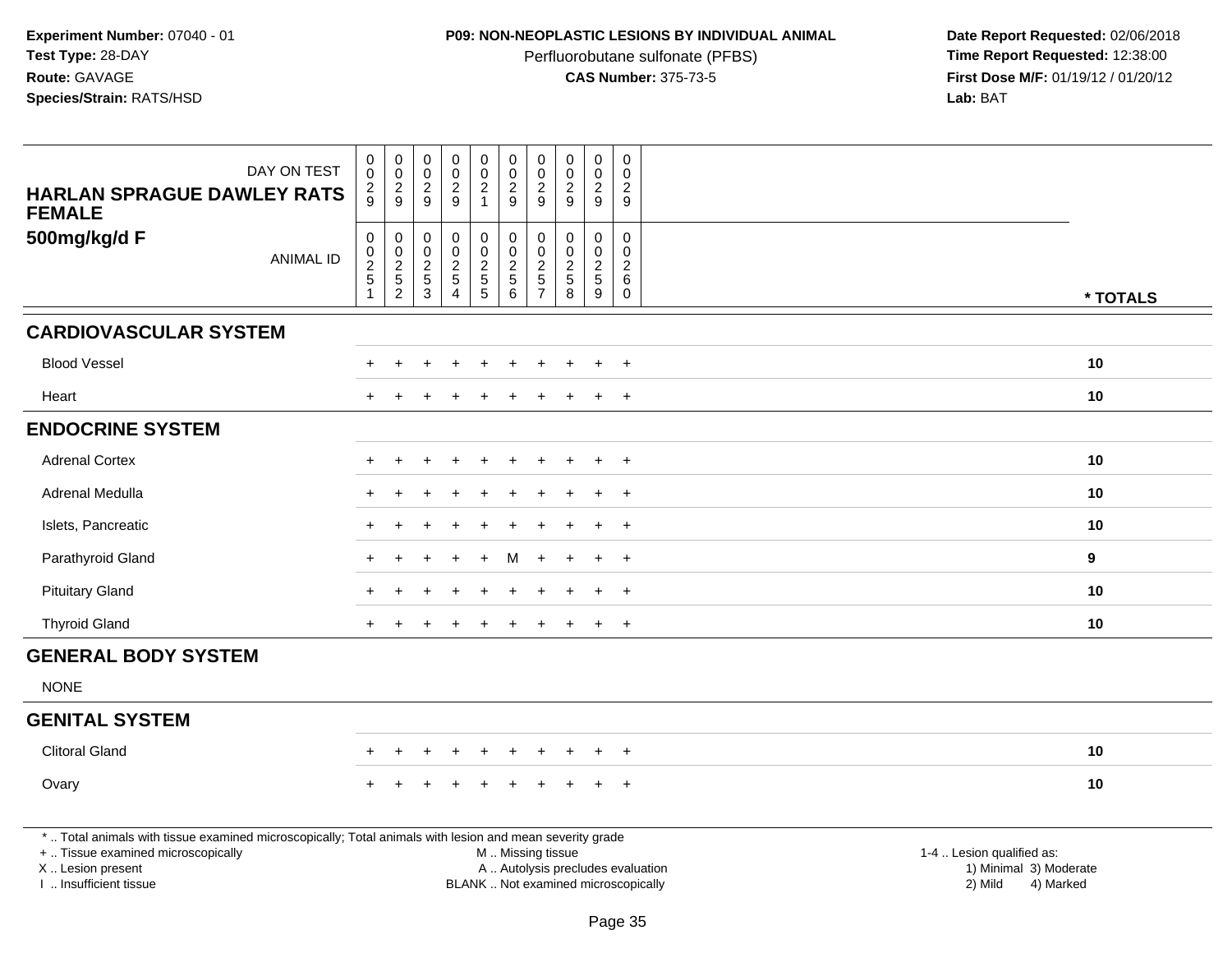## **P09: NON-NEOPLASTIC LESIONS BY INDIVIDUAL ANIMAL**

Perfluorobutane sulfonate (PFBS)<br>**CAS Number:** 375-73-5

 **Date Report Requested:** 02/06/2018 **First Dose M/F:** 01/19/12 / 01/20/12<br>**Lab:** BAT **Lab:** BAT

| DAY ON TEST<br><b>HARLAN SPRAGUE DAWLEY RATS</b>                                                                                                                    | $\mathbf 0$<br>0<br>$\overline{\mathbf{c}}$<br>9                   | $\mathbf 0$<br>$\mathbf 0$<br>$\frac{2}{9}$                   | $\pmb{0}$<br>0<br>$\overline{c}$<br>$9\,$                                                | $\mathsf{O}\xspace$<br>$\mathsf{O}\xspace$<br>$\frac{2}{9}$ | $\pmb{0}$<br>$\mathbf 0$<br>$\overline{2}$<br>$\mathbf{1}$ | $\mathbf 0$<br>$\ddot{\mathbf{0}}$<br>$\boldsymbol{2}$<br>$\boldsymbol{9}$ | $\pmb{0}$<br>$\mathbf 0$<br>$\overline{c}$<br>9                    | $\pmb{0}$<br>$\pmb{0}$<br>$\boldsymbol{2}$<br>9 | $\mathbf 0$<br>$\mathbf 0$<br>$\overline{c}$<br>9       | $\pmb{0}$<br>$\mathbf 0$<br>$\overline{c}$<br>9                      |          |
|---------------------------------------------------------------------------------------------------------------------------------------------------------------------|--------------------------------------------------------------------|---------------------------------------------------------------|------------------------------------------------------------------------------------------|-------------------------------------------------------------|------------------------------------------------------------|----------------------------------------------------------------------------|--------------------------------------------------------------------|-------------------------------------------------|---------------------------------------------------------|----------------------------------------------------------------------|----------|
| <b>FEMALE</b><br>500mg/kg/d F<br><b>ANIMAL ID</b>                                                                                                                   | $\mathsf 0$<br>0<br>$\overline{c}$<br>$\sqrt{5}$<br>$\overline{1}$ | $\mathbf 0$<br>$\mathbf 0$<br>$\frac{2}{5}$<br>$\overline{c}$ | 0<br>$\mathbf 0$<br>$\frac{2}{5}$<br>$\mathbf{3}$                                        | 0<br>0<br>$\frac{2}{5}$<br>$\overline{4}$                   | $\pmb{0}$<br>$\mathbf 0$<br>$rac{2}{5}$                    | $\mathbf 0$<br>$\ddot{\mathbf{0}}$<br>$\frac{2}{5}$<br>$\,6\,$             | 0<br>$\mathbf 0$<br>$\overline{2}$<br>$\sqrt{5}$<br>$\overline{7}$ | $\mathbf 0$<br>$\mathbf 0$<br>$rac{2}{5}$<br>8  | 0<br>$\mathbf{0}$<br>$\overline{c}$<br>$\,$ 5 $\,$<br>9 | 0<br>$\mathbf 0$<br>$\overline{c}$<br>$\,6\,$<br>$\mathsf{O}\xspace$ | * TOTALS |
| Uterus                                                                                                                                                              |                                                                    |                                                               |                                                                                          |                                                             |                                                            |                                                                            |                                                                    |                                                 |                                                         | $\ddot{}$                                                            | 10       |
| Vagina                                                                                                                                                              | ÷.                                                                 |                                                               |                                                                                          | $\div$                                                      | $\ddot{}$                                                  | $\div$                                                                     |                                                                    | $\div$                                          | $+$                                                     | $+$                                                                  | 10       |
| <b>HEMATOPOIETIC SYSTEM</b>                                                                                                                                         |                                                                    |                                                               |                                                                                          |                                                             |                                                            |                                                                            |                                                                    |                                                 |                                                         |                                                                      |          |
| <b>Bone Marrow</b>                                                                                                                                                  |                                                                    |                                                               |                                                                                          |                                                             |                                                            |                                                                            |                                                                    |                                                 |                                                         | $\ddot{}$                                                            | 10       |
| Lymph Node, Mandibular                                                                                                                                              |                                                                    |                                                               |                                                                                          |                                                             |                                                            |                                                                            |                                                                    |                                                 | $\ddot{}$                                               | $\overline{+}$                                                       | 10       |
| Lymph Node, Mesenteric                                                                                                                                              |                                                                    |                                                               |                                                                                          |                                                             |                                                            |                                                                            |                                                                    |                                                 | ÷                                                       | $\overline{+}$                                                       | 10       |
| Spleen                                                                                                                                                              |                                                                    |                                                               |                                                                                          |                                                             |                                                            |                                                                            |                                                                    |                                                 |                                                         | $\ddot{}$                                                            | 10       |
| Thymus                                                                                                                                                              | $+$                                                                |                                                               |                                                                                          | $\overline{ }$                                              | $\pm$                                                      | $\pm$                                                                      |                                                                    | $\pm$                                           | $+$                                                     | $+$                                                                  | 10       |
| <b>INTEGUMENTARY SYSTEM</b>                                                                                                                                         |                                                                    |                                                               |                                                                                          |                                                             |                                                            |                                                                            |                                                                    |                                                 |                                                         |                                                                      |          |
| <b>Mammary Gland</b>                                                                                                                                                |                                                                    |                                                               |                                                                                          |                                                             |                                                            |                                                                            |                                                                    |                                                 |                                                         |                                                                      | 10       |
| Skin                                                                                                                                                                |                                                                    |                                                               |                                                                                          |                                                             |                                                            |                                                                            |                                                                    |                                                 | $\ddot{}$                                               | $+$                                                                  | 10       |
| <b>MUSCULOSKELETAL SYSTEM</b>                                                                                                                                       |                                                                    |                                                               |                                                                                          |                                                             |                                                            |                                                                            |                                                                    |                                                 |                                                         |                                                                      |          |
| Bone                                                                                                                                                                |                                                                    |                                                               |                                                                                          | $\div$                                                      | $\div$                                                     | $\overline{ }$                                                             |                                                                    | $\pm$                                           | $\pm$                                                   | $+$                                                                  | 10       |
| <b>NERVOUS SYSTEM</b>                                                                                                                                               |                                                                    |                                                               |                                                                                          |                                                             |                                                            |                                                                            |                                                                    |                                                 |                                                         |                                                                      |          |
| <b>Brain</b>                                                                                                                                                        |                                                                    |                                                               |                                                                                          |                                                             |                                                            |                                                                            |                                                                    |                                                 | $\ddot{}$                                               | $+$                                                                  | 10       |
| *  Total animals with tissue examined microscopically; Total animals with lesion and mean severity grade<br>+  Tissue examined microscopically<br>X  Lesion present |                                                                    |                                                               | 1-4  Lesion qualified as:<br>A  Autolysis precludes evaluation<br>1) Minimal 3) Moderate |                                                             |                                                            |                                                                            |                                                                    |                                                 |                                                         |                                                                      |          |

I .. Insufficient tissue

BLANK .. Not examined microscopically and the contract of the contract of the contract of Modellin 2) Mild 4) Marked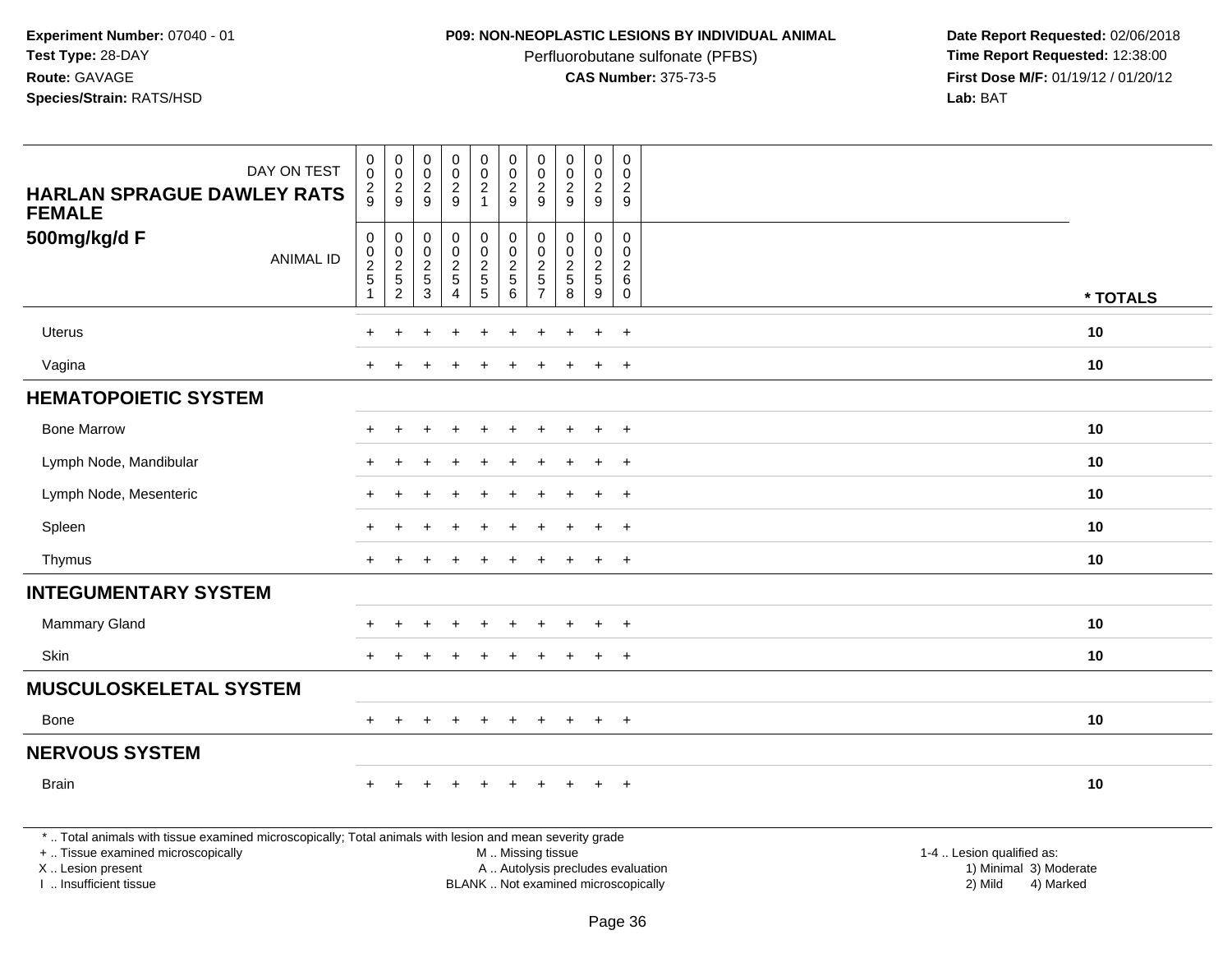### **P09: NON-NEOPLASTIC LESIONS BY INDIVIDUAL ANIMAL**

Perfluorobutane sulfonate (PFBS)<br>**CAS Number:** 375-73-5

 **Date Report Requested:** 02/06/2018 **First Dose M/F:** 01/19/12 / 01/20/12<br>**Lab:** BAT **Lab:** BAT

| DAY ON TEST<br><b>HARLAN SPRAGUE DAWLEY RATS</b><br><b>FEMALE</b>                                                                            | $\pmb{0}$<br>$\pmb{0}$<br>$\frac{2}{9}$                        | $_{\rm 0}^{\rm 0}$<br>$\frac{2}{9}$                               | $\begin{smallmatrix} 0\\0\\2 \end{smallmatrix}$<br>$9\,$ | 00029                                                                       | $\begin{array}{c} 0 \\ 0 \\ 2 \\ 1 \end{array}$  | 00029                                          | $\begin{smallmatrix} 0\\0 \end{smallmatrix}$<br>$\sqrt{2}$<br>9 | $\begin{smallmatrix} 0\\0\\2 \end{smallmatrix}$<br>$9\,$ | $\begin{smallmatrix} 0\\0\\2 \end{smallmatrix}$<br>9 | $\mathsf{O}$<br>0<br>$\overline{c}$<br>9 |                                     |
|----------------------------------------------------------------------------------------------------------------------------------------------|----------------------------------------------------------------|-------------------------------------------------------------------|----------------------------------------------------------|-----------------------------------------------------------------------------|--------------------------------------------------|------------------------------------------------|-----------------------------------------------------------------|----------------------------------------------------------|------------------------------------------------------|------------------------------------------|-------------------------------------|
| 500mg/kg/d F<br><b>ANIMAL ID</b>                                                                                                             | $\mathbf 0$<br>$\begin{array}{c} 0 \\ 2 \\ 5 \end{array}$<br>1 | 0<br>$\begin{array}{c} 0 \\ 2 \\ 5 \end{array}$<br>$\overline{c}$ | 0<br>$\frac{0}{2}$<br>3                                  | $\begin{array}{c} 0 \\ 0 \\ 2 \\ 5 \end{array}$<br>$\boldsymbol{\varDelta}$ | 000255                                           | $\mathbf 0$<br>$\frac{0}{2}$<br>$6\phantom{1}$ | 0<br>$\boldsymbol{0}$<br>$\overline{2}$<br>5<br>$\overline{ }$  | 0<br>$\frac{0}{2}$<br>8                                  | $\begin{array}{c} 0 \\ 0 \\ 2 \\ 5 \end{array}$<br>9 | 0<br>0<br>$\frac{2}{6}$<br>0             | * TOTALS                            |
| <b>RESPIRATORY SYSTEM</b>                                                                                                                    |                                                                |                                                                   |                                                          |                                                                             |                                                  |                                                |                                                                 |                                                          |                                                      |                                          |                                     |
| Lung<br>Erythrophagocytosis<br>Inflammation, Chronic Active                                                                                  | $\overline{1}$                                                 |                                                                   |                                                          |                                                                             |                                                  |                                                |                                                                 |                                                          |                                                      | $+$                                      | 10<br>11.0<br>2, 1.0                |
| <b>Nose</b><br>Olfactory Epithelium, Degeneration<br>Olfactory Epithelium, Hyperplasia<br>Olfactory Epithelium, Inflammation,<br>Suppurative | $\overline{1}$                                                 | $\overline{1}$                                                    | $\overline{1}$                                           |                                                                             | $\overline{a}$<br>$\mathbf{1}$<br>$\overline{c}$ | 3<br>$\overline{2}$                            | 3<br>$\overline{2}$                                             | 3                                                        | $\mathbf{1}$                                         | $\ddot{}$<br>$\overline{1}$              | 10<br>9 1.9<br>9<br>$1.4$<br>2, 1.5 |
| Trachea                                                                                                                                      | $\ddot{}$                                                      |                                                                   |                                                          |                                                                             |                                                  |                                                |                                                                 |                                                          | $\overline{+}$                                       | $+$                                      | 10                                  |
| <b>SPECIAL SENSES SYSTEM</b>                                                                                                                 |                                                                |                                                                   |                                                          |                                                                             |                                                  |                                                |                                                                 |                                                          |                                                      |                                          |                                     |
| Eye                                                                                                                                          |                                                                |                                                                   |                                                          |                                                                             |                                                  |                                                |                                                                 |                                                          |                                                      | $\ddot{}$                                | 10                                  |
| <b>Harderian Gland</b>                                                                                                                       |                                                                |                                                                   |                                                          |                                                                             |                                                  |                                                |                                                                 |                                                          |                                                      | $\pm$                                    | 10                                  |
| <b>URINARY SYSTEM</b>                                                                                                                        |                                                                |                                                                   |                                                          |                                                                             |                                                  |                                                |                                                                 |                                                          |                                                      |                                          |                                     |
| Kidney<br>Nephropathy, Chronic Progressive                                                                                                   |                                                                |                                                                   |                                                          |                                                                             | +                                                |                                                |                                                                 |                                                          | $\ddot{}$                                            | $+$                                      | 10<br>1.0                           |
| <b>Urinary Bladder</b>                                                                                                                       |                                                                |                                                                   |                                                          |                                                                             |                                                  |                                                |                                                                 |                                                          |                                                      | $+$                                      | 10                                  |

\* .. Total animals with tissue examined microscopically; Total animals with lesion and mean severity grade

+ .. Tissue examined microscopically

X .. Lesion present

I .. Insufficient tissue

M .. Missing tissue

 Lesion present A .. Autolysis precludes evaluation 1) Minimal 3) ModerateBLANK .. Not examined microscopically 2) Mild 4) Marked

1-4 .. Lesion qualified as:<br>1) Minimal 3) Moderate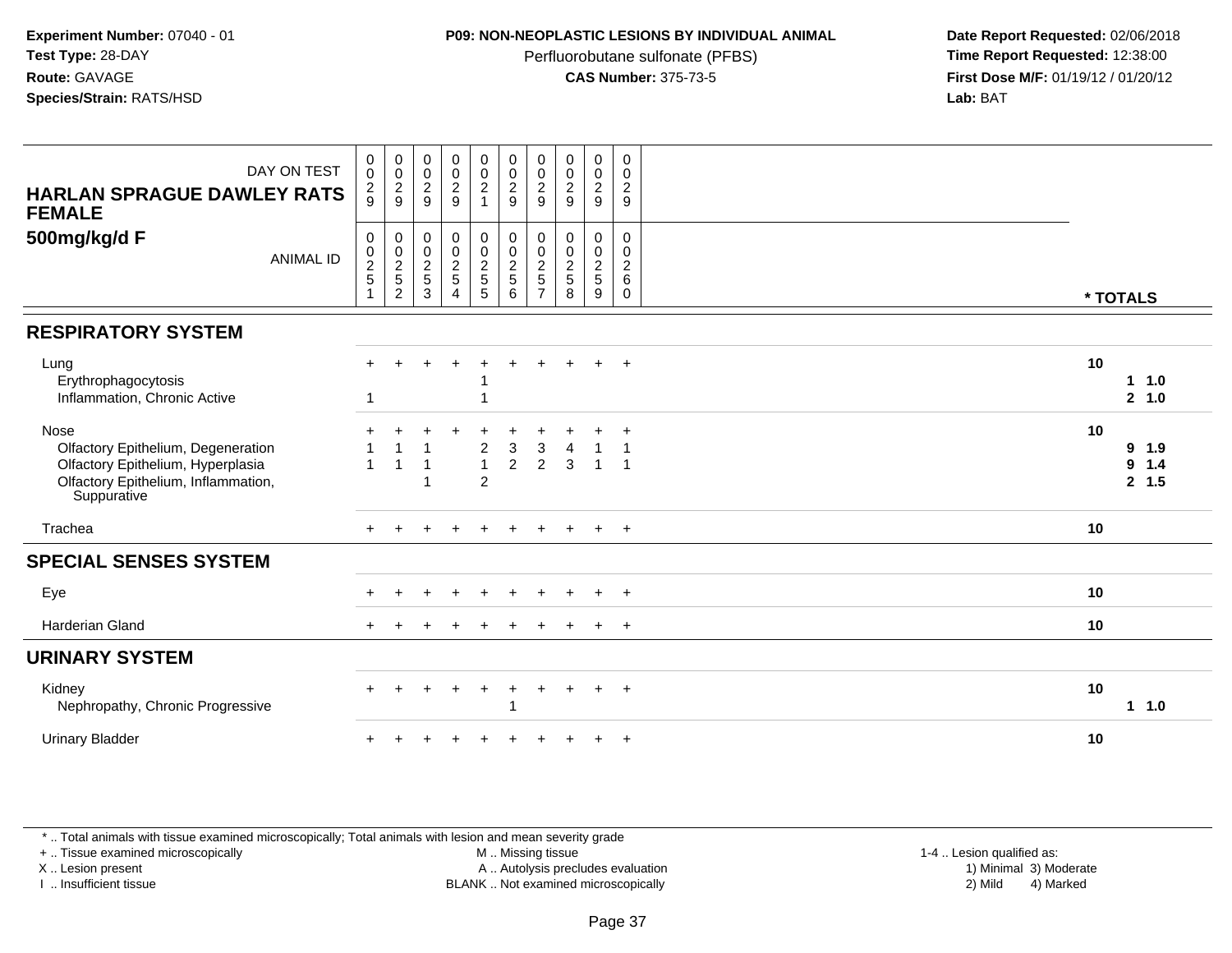### **P09: NON-NEOPLASTIC LESIONS BY INDIVIDUAL ANIMAL**

Perfluorobutane sulfonate (PFBS)<br>**CAS Number:** 375-73-5

 **Date Report Requested:** 02/06/2018 **First Dose M/F:** 01/19/12 / 01/20/12<br>**Lab:** BAT **Lab:** BAT

| DAY ON TEST<br><b>HARLAN SPRAGUE DAWLEY RATS</b><br><b>FEMALE</b>                         | $\pmb{0}$<br>$\pmb{0}$<br>$\frac{2}{7}$ | $\begin{smallmatrix} 0\\0 \end{smallmatrix}$<br>$\frac{2}{2}$ | $_{\rm 0}^{\rm 0}$<br>$\sqrt{2}$<br>$\Omega$       | $_{\rm 0}^{\rm 0}$<br>$\frac{2}{9}$                                          | $\begin{array}{c} 0 \\ 0 \\ 2 \\ 9 \end{array}$           | $\begin{smallmatrix} 0\\0 \end{smallmatrix}$<br>$\overline{c}$<br>$\overline{2}$ | 0<br>0<br>6                   | $\begin{array}{c} 0 \\ 0 \\ 2 \\ 3 \end{array}$ | $\begin{smallmatrix} 0\\0 \end{smallmatrix}$<br>$\mathbf{2}$<br>$\overline{1}$ | $\boldsymbol{0}$<br>$\mathbf 0$<br>$\boldsymbol{2}$<br>$\overline{7}$           |                                     |
|-------------------------------------------------------------------------------------------|-----------------------------------------|---------------------------------------------------------------|----------------------------------------------------|------------------------------------------------------------------------------|-----------------------------------------------------------|----------------------------------------------------------------------------------|-------------------------------|-------------------------------------------------|--------------------------------------------------------------------------------|---------------------------------------------------------------------------------|-------------------------------------|
| 1000mg/kg/d F<br><b>ANIMAL ID</b>                                                         | $\pmb{0}$<br>$\frac{0}{2}$<br>$\,6\,$   | 00026                                                         | $\mathsf{O}\xspace$<br>$\frac{0}{2}$<br>$\,6$<br>3 | $\mathbf 0$<br>$\overline{0}$<br>$\overline{2}$<br>$\,6\,$<br>$\overline{4}$ | $\begin{smallmatrix} 0\\0\\2 \end{smallmatrix}$<br>6<br>5 | $\mathsf{O}\xspace$<br>$\ddot{\mathbf{0}}$<br>$\overline{2}$<br>$\,6\,$<br>6     | 0<br>0<br>$\overline{2}$<br>6 | $\pmb{0}$<br>$\frac{0}{2}$<br>$\,6\,$<br>8      | 0<br>$\mathbf 0$<br>$\overline{2}$<br>6<br>9                                   | $\mathbf 0$<br>$\mathbf 0$<br>$\boldsymbol{2}$<br>$\overline{7}$<br>$\mathbf 0$ | * TOTALS                            |
| <b>ALIMENTARY SYSTEM</b>                                                                  |                                         |                                                               |                                                    |                                                                              |                                                           |                                                                                  |                               |                                                 |                                                                                |                                                                                 |                                     |
| Esophagus<br>Inflammation, Chronic                                                        | $\boldsymbol{2}$                        | 1                                                             |                                                    |                                                                              |                                                           |                                                                                  |                               |                                                 | ÷                                                                              | $\overline{+}$                                                                  | 10<br>$3 \t1.3$                     |
| Intestine Large, Cecum                                                                    | $+$                                     |                                                               |                                                    |                                                                              |                                                           | $+$                                                                              | м                             |                                                 | $+$                                                                            | $+$                                                                             | 9                                   |
| Intestine Large, Colon                                                                    | $\ddot{}$                               |                                                               |                                                    |                                                                              |                                                           | ÷.                                                                               | м                             |                                                 | $\ddot{}$                                                                      | $+$                                                                             | 9                                   |
| Intestine Large, Rectum                                                                   |                                         |                                                               |                                                    |                                                                              |                                                           |                                                                                  | м                             |                                                 | $\ddot{}$                                                                      | $+$                                                                             | 9                                   |
| Intestine Small, Duodenum                                                                 |                                         |                                                               |                                                    |                                                                              |                                                           |                                                                                  |                               |                                                 | $\ddot{}$                                                                      | $\overline{+}$                                                                  | 10                                  |
| Intestine Small, Ileum                                                                    |                                         |                                                               |                                                    |                                                                              |                                                           | $\ddot{}$                                                                        | м                             |                                                 | $\ddot{}$                                                                      | $+$                                                                             | $\boldsymbol{9}$                    |
| Intestine Small, Jejunum                                                                  |                                         |                                                               |                                                    |                                                                              |                                                           |                                                                                  | м                             |                                                 | $\ddot{}$                                                                      | $+$                                                                             | 9                                   |
| Liver<br><b>Necrosis</b><br>Hepatocyte, Cytoplasmic Alteration<br>Hepatocyte, Hypertrophy | $\ddot{}$<br>2<br>$\overline{2}$        | $\ddot{}$<br>3<br>3                                           | $\div$<br>-1<br>1                                  | $\ddot{}$<br>3<br>3                                                          | 3<br>3                                                    | $\ddot{}$<br>$\overline{c}$<br>$\overline{2}$                                    |                               | $\overline{2}$                                  | $\ddot{}$<br>1                                                                 | $\ddot{}$<br>1<br>4<br>4                                                        | 10<br>3 1.0<br>$10$ 2.2<br>$10$ 2.1 |
| Pancreas                                                                                  |                                         |                                                               |                                                    |                                                                              |                                                           |                                                                                  |                               |                                                 |                                                                                | $\ddot{}$                                                                       | 10                                  |
| Salivary Glands                                                                           |                                         |                                                               |                                                    |                                                                              |                                                           |                                                                                  |                               |                                                 | $\ddot{}$                                                                      | $\overline{+}$                                                                  | 10                                  |
| Stomach, Forestomach                                                                      |                                         |                                                               |                                                    |                                                                              |                                                           |                                                                                  |                               |                                                 | $\ddot{}$                                                                      | $+$                                                                             | 10                                  |
| Stomach, Glandular                                                                        |                                         |                                                               |                                                    |                                                                              |                                                           |                                                                                  |                               |                                                 |                                                                                |                                                                                 | 10                                  |

\* .. Total animals with tissue examined microscopically; Total animals with lesion and mean severity grade

+ .. Tissue examined microscopically

X .. Lesion present

I .. Insufficient tissue

M .. Missing tissue

Lesion present A .. Autolysis precludes evaluation 1) Minimal 3) Moderate

1-4 .. Lesion qualified as:<br>1) Minimal 3) Moderate BLANK .. Not examined microscopically 2) Mild 4) Marked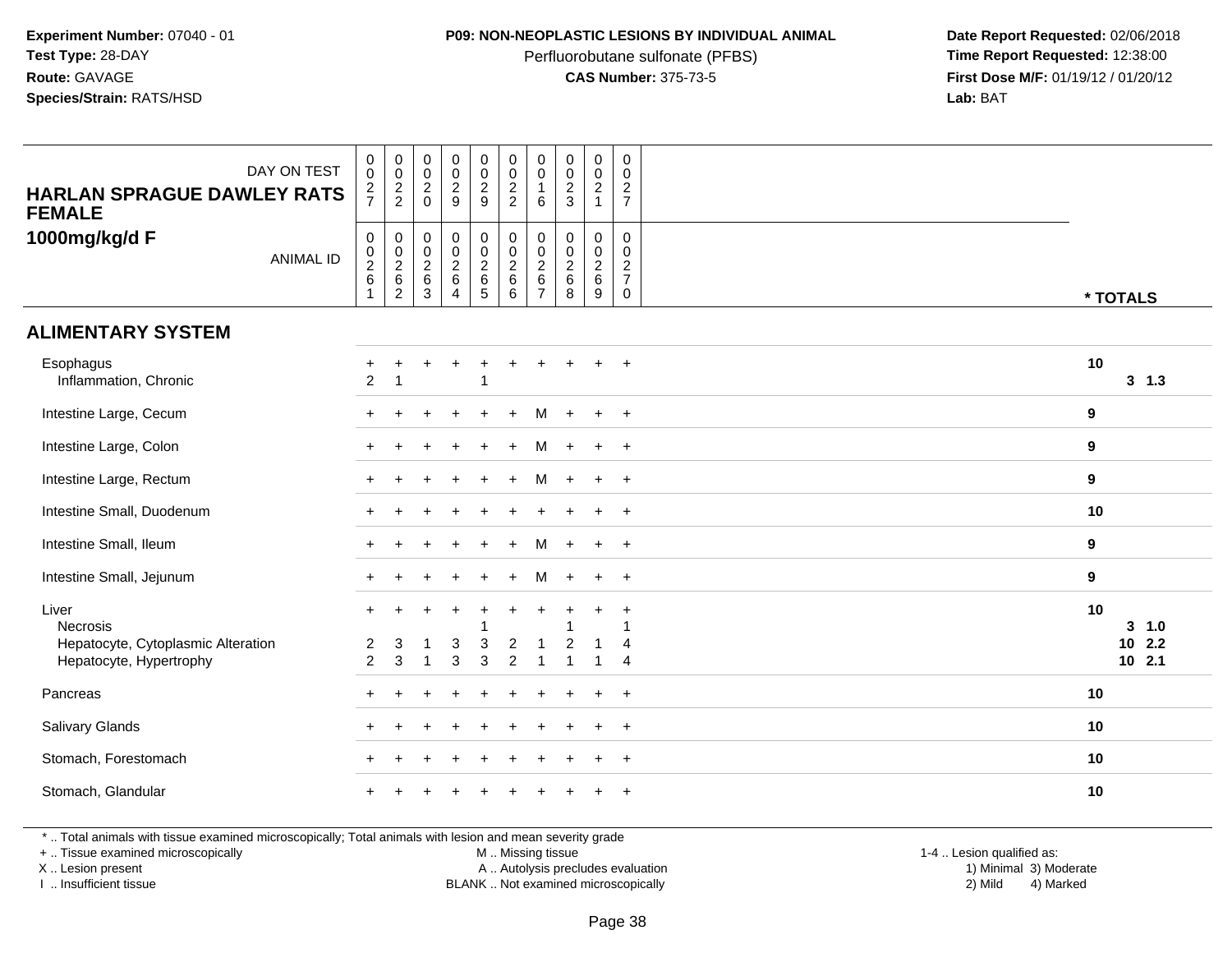# **P09: NON-NEOPLASTIC LESIONS BY INDIVIDUAL ANIMAL**

Perfluorobutane sulfonate (PFBS)<br>**CAS Number:** 375-73-5

| DAY ON TEST<br><b>HARLAN SPRAGUE DAWLEY RATS</b><br><b>FEMALE</b>                                                                                                                             | 0<br>$\bar{0}$<br>$\frac{2}{7}$                 | $\begin{matrix} 0 \\ 0 \\ 2 \\ 2 \end{matrix}$ | $\boldsymbol{0}$<br>$\mathbf 0$<br>$\sqrt{2}$<br>$\Omega$                                                                                               | $_{\rm 0}^{\rm 0}$<br>$\overline{2}$<br>9                               | 0<br>$\mathbf 0$<br>$\frac{2}{9}$                | $\mathbf 0$<br>$\mathbf 0$<br>$\sqrt{2}$<br>$\overline{2}$   | 0<br>$\mathbf 0$<br>6                                                   | $_{\rm 0}^{\rm 0}$<br>$\overline{2}$<br>3                            | $\mathbf 0$<br>$\mathbf 0$<br>$\overline{2}$<br>$\mathbf{1}$ | $\pmb{0}$<br>$\Omega$<br>$\overline{c}$<br>$\overline{7}$                   |                                 |
|-----------------------------------------------------------------------------------------------------------------------------------------------------------------------------------------------|-------------------------------------------------|------------------------------------------------|---------------------------------------------------------------------------------------------------------------------------------------------------------|-------------------------------------------------------------------------|--------------------------------------------------|--------------------------------------------------------------|-------------------------------------------------------------------------|----------------------------------------------------------------------|--------------------------------------------------------------|-----------------------------------------------------------------------------|---------------------------------|
| 1000mg/kg/d F<br><b>ANIMAL ID</b>                                                                                                                                                             | 0<br>0<br>$\overline{2}$<br>6<br>$\overline{1}$ | 0<br>$\mathbf 0$<br>$\overline{2}$<br>$^6_2$   | $\mathbf 0$<br>$\mathbf 0$<br>$\overline{c}$<br>$\,6\,$<br>$\mathbf{3}$                                                                                 | $\mathbf 0$<br>$\pmb{0}$<br>$\overline{2}$<br>$\,6\,$<br>$\overline{4}$ | 0<br>$\mathbf 0$<br>$\overline{2}$<br>$6\over 5$ | $\mathbf 0$<br>$\mathbf 0$<br>$\overline{2}$<br>$\,6\,$<br>6 | $\mathbf 0$<br>$\mathbf 0$<br>$\overline{c}$<br>$\,6$<br>$\overline{7}$ | $\mathbf 0$<br>$\mathsf{O}\xspace$<br>$\overline{c}$<br>$\,6\,$<br>8 | $\mathbf 0$<br>$\mathsf{O}$<br>$\overline{a}$<br>6<br>9      | $\mathbf 0$<br>0<br>$\overline{2}$<br>$\overline{7}$<br>$\mathsf{O}\xspace$ | * TOTALS                        |
| <b>CARDIOVASCULAR SYSTEM</b>                                                                                                                                                                  |                                                 |                                                |                                                                                                                                                         |                                                                         |                                                  |                                                              |                                                                         |                                                                      |                                                              |                                                                             |                                 |
| <b>Blood Vessel</b>                                                                                                                                                                           |                                                 |                                                |                                                                                                                                                         |                                                                         |                                                  |                                                              |                                                                         |                                                                      |                                                              | $\ddot{}$                                                                   | 10                              |
| Heart<br>Cardiomyopathy<br>Epicardium, Inflammation, Chronic Active<br>Myocardium, Necrosis                                                                                                   |                                                 |                                                |                                                                                                                                                         |                                                                         | 1<br>1                                           |                                                              |                                                                         |                                                                      |                                                              | $\ddot{}$                                                                   | 10<br>$1 1.0$<br>1 1.0<br>1 1.0 |
| <b>ENDOCRINE SYSTEM</b>                                                                                                                                                                       |                                                 |                                                |                                                                                                                                                         |                                                                         |                                                  |                                                              |                                                                         |                                                                      |                                                              |                                                                             |                                 |
| <b>Adrenal Cortex</b>                                                                                                                                                                         |                                                 |                                                |                                                                                                                                                         |                                                                         |                                                  |                                                              |                                                                         |                                                                      |                                                              | $+$                                                                         | 10                              |
| Adrenal Medulla                                                                                                                                                                               |                                                 |                                                |                                                                                                                                                         |                                                                         |                                                  |                                                              |                                                                         |                                                                      |                                                              |                                                                             | 10                              |
| Islets, Pancreatic                                                                                                                                                                            |                                                 |                                                |                                                                                                                                                         |                                                                         |                                                  |                                                              |                                                                         |                                                                      |                                                              | $\ddot{}$                                                                   | 10                              |
| Parathyroid Gland                                                                                                                                                                             |                                                 |                                                |                                                                                                                                                         |                                                                         |                                                  |                                                              |                                                                         |                                                                      | $\div$                                                       | $\overline{+}$                                                              | 10                              |
| <b>Pituitary Gland</b>                                                                                                                                                                        |                                                 |                                                |                                                                                                                                                         |                                                                         |                                                  |                                                              |                                                                         |                                                                      |                                                              | $\ddot{}$                                                                   | 10                              |
| <b>Thyroid Gland</b>                                                                                                                                                                          |                                                 |                                                |                                                                                                                                                         |                                                                         |                                                  |                                                              |                                                                         |                                                                      | $\pm$                                                        | $+$                                                                         | 10                              |
| <b>GENERAL BODY SYSTEM</b>                                                                                                                                                                    |                                                 |                                                |                                                                                                                                                         |                                                                         |                                                  |                                                              |                                                                         |                                                                      |                                                              |                                                                             |                                 |
| <b>NONE</b>                                                                                                                                                                                   |                                                 |                                                |                                                                                                                                                         |                                                                         |                                                  |                                                              |                                                                         |                                                                      |                                                              |                                                                             |                                 |
| <b>GENITAL SYSTEM</b>                                                                                                                                                                         |                                                 |                                                |                                                                                                                                                         |                                                                         |                                                  |                                                              |                                                                         |                                                                      |                                                              |                                                                             |                                 |
| <b>Clitoral Gland</b>                                                                                                                                                                         |                                                 |                                                |                                                                                                                                                         |                                                                         |                                                  |                                                              | м                                                                       |                                                                      | $\ddot{}$                                                    | $+$                                                                         | 9                               |
| *  Total animals with tissue examined microscopically; Total animals with lesion and mean severity grade<br>+  Tissue examined microscopically<br>X  Lesion present<br>I  Insufficient tissue |                                                 |                                                | 1-4  Lesion qualified as:<br>A  Autolysis precludes evaluation<br>1) Minimal 3) Moderate<br>BLANK  Not examined microscopically<br>2) Mild<br>4) Marked |                                                                         |                                                  |                                                              |                                                                         |                                                                      |                                                              |                                                                             |                                 |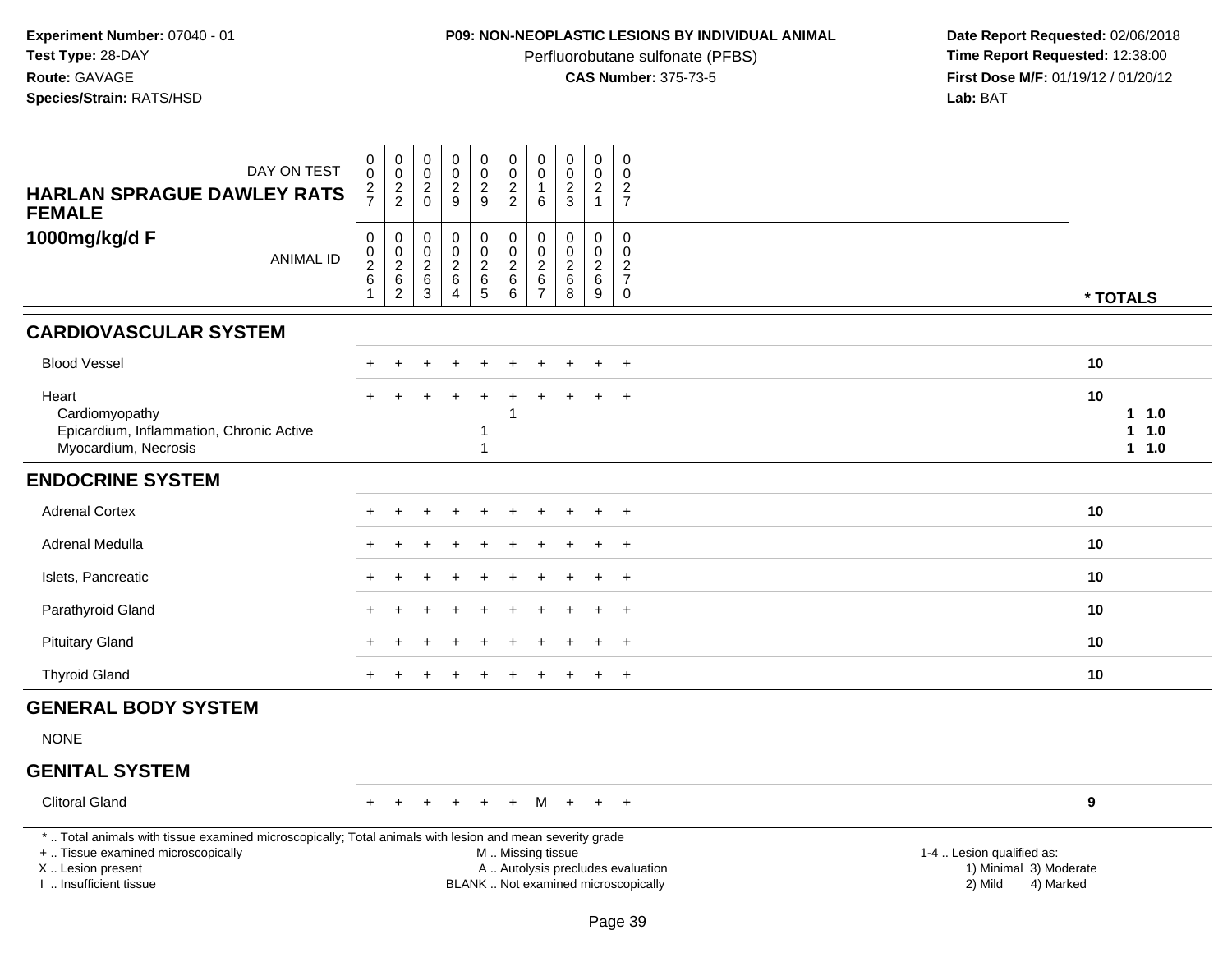### **P09: NON-NEOPLASTIC LESIONS BY INDIVIDUAL ANIMAL**

Perfluorobutane sulfonate (PFBS)<br>**CAS Number:** 375-73-5

 **Date Report Requested:** 02/06/2018 **First Dose M/F:** 01/19/12 / 01/20/12<br>**Lab:** BAT **Lab:** BAT

| DAY ON TEST<br><b>HARLAN SPRAGUE DAWLEY RATS</b><br><b>FEMALE</b> | $_{\rm 0}^{\rm 0}$<br>$\frac{2}{7}$ | $_{\rm 0}^{\rm 0}$<br>$\frac{2}{2}$                                       | $_{\rm 0}^{\rm 0}$<br>$\sqrt{2}$<br>$\Omega$                | $_{\rm 0}^{\rm 0}$<br>$\frac{2}{9}$          | $_{\rm 0}^{\rm 0}$<br>$\overline{2}$<br>9                  | $\begin{smallmatrix} 0\\0\\2 \end{smallmatrix}$<br>$\overline{c}$     | $\begin{smallmatrix} 0\\0 \end{smallmatrix}$<br>$\overline{1}$<br>6 | $\begin{smallmatrix} 0\\0 \end{smallmatrix}$<br>$\frac{2}{3}$             | $\begin{smallmatrix}0\\0\end{smallmatrix}$<br>$\overline{c}$<br>$\mathbf{1}$ | $\begin{smallmatrix} 0\\0 \end{smallmatrix}$<br>$\sqrt{2}$<br>$\overline{7}$ |                                         |
|-------------------------------------------------------------------|-------------------------------------|---------------------------------------------------------------------------|-------------------------------------------------------------|----------------------------------------------|------------------------------------------------------------|-----------------------------------------------------------------------|---------------------------------------------------------------------|---------------------------------------------------------------------------|------------------------------------------------------------------------------|------------------------------------------------------------------------------|-----------------------------------------|
| 1000mg/kg/d F<br><b>ANIMAL ID</b>                                 | $\pmb{0}$<br>$\frac{0}{2}$<br>1     | $\pmb{0}$<br>$\begin{array}{c} 0 \\ 2 \\ 6 \end{array}$<br>$\overline{c}$ | $\pmb{0}$<br>$\mathop{2}\limits^{\mathbb{O}}$<br>$\,6$<br>3 | $\pmb{0}$<br>$\frac{0}{2}$<br>$\overline{4}$ | 00026<br>$5\phantom{.0}$                                   | $\begin{smallmatrix} 0\\0\\2 \end{smallmatrix}$<br>$\,6\,$<br>$\,6\,$ | $\pmb{0}$<br>$\frac{0}{2}$<br>$\overline{7}$                        | $\pmb{0}$<br>$\begin{smallmatrix} 0\\2 \end{smallmatrix}$<br>$\,6\,$<br>8 | 0<br>$\mathbf 0$<br>$\overline{2}$<br>$\,6\,$<br>9                           | 0<br>$\mathbf 0$<br>$\overline{c}$<br>$\overline{7}$<br>$\mathbf 0$          | * TOTALS                                |
| Ovary                                                             |                                     | $\div$                                                                    |                                                             |                                              | $\ddot{}$                                                  | $+$                                                                   | M                                                                   | $+$                                                                       | $+$                                                                          | $+$                                                                          | 9                                       |
| Uterus                                                            |                                     |                                                                           |                                                             |                                              | $\ddot{}$                                                  | $\ddot{}$                                                             | М                                                                   | $\ddot{}$                                                                 | $\ddot{}$                                                                    | $+$                                                                          | 9                                       |
| Vagina                                                            |                                     |                                                                           |                                                             |                                              |                                                            | $+$                                                                   | м                                                                   | $+$                                                                       | $+$                                                                          | $+$                                                                          | 9                                       |
| <b>HEMATOPOIETIC SYSTEM</b>                                       |                                     |                                                                           |                                                             |                                              |                                                            |                                                                       |                                                                     |                                                                           |                                                                              |                                                                              |                                         |
| <b>Bone Marrow</b><br>Hypocellularity                             | $\ddot{}$                           | +<br>2                                                                    | 3                                                           | $\overline{2}$                               | +<br>$\mathbf{3}$                                          | $\ddot{}$<br>$\mathbf{3}$                                             | $\overline{4}$                                                      | $\ddot{}$<br>3                                                            | $\ddot{}$<br>$\overline{2}$                                                  | $\overline{+}$<br>$\overline{4}$                                             | 10<br>92.9                              |
| Lymph Node, Mandibular<br>Necrosis, Lymphoid                      | $+$                                 | $\ddot{}$                                                                 |                                                             | $\ddot{}$                                    | $\ddot{}$                                                  | $\ddot{}$                                                             | $\ddot{}$                                                           | $\ddot{}$                                                                 | $\ddot{}$<br>1                                                               | $+$                                                                          | 10<br>$1 1.0$                           |
| Lymph Node, Mesenteric                                            | $\pm$                               | $\ddot{}$                                                                 |                                                             | $\ddot{}$                                    | $\ddot{}$                                                  | $\ddot{}$                                                             | м                                                                   | $+$                                                                       | $\ddot{}$                                                                    | $+$                                                                          | 9                                       |
| Spleen                                                            | $+$                                 | ÷.                                                                        |                                                             |                                              |                                                            |                                                                       |                                                                     |                                                                           | $\ddot{}$                                                                    | $+$                                                                          | 10                                      |
| Thymus<br>Atrophy<br>Necrosis, Lymphoid                           | $\overline{+}$                      | $\ddot{}$<br>$\overline{c}$                                               | $\ddot{}$<br>3                                              | $\ddot{}$                                    | $\ddot{}$<br>$\ensuremath{\mathsf{3}}$<br>$\boldsymbol{2}$ | $\ddot{}$                                                             | +<br>4                                                              | $\ddot{}$<br>$\ensuremath{\mathsf{3}}$                                    | $\ddot{}$                                                                    | $+$                                                                          | 10<br>5 <sup>5</sup><br>3.0<br>2.0<br>1 |
| <b>INTEGUMENTARY SYSTEM</b>                                       |                                     |                                                                           |                                                             |                                              |                                                            |                                                                       |                                                                     |                                                                           |                                                                              |                                                                              |                                         |
| Mammary Gland                                                     |                                     |                                                                           |                                                             |                                              |                                                            |                                                                       |                                                                     |                                                                           | ÷                                                                            | $\ddot{}$                                                                    | 10                                      |
| Skin                                                              |                                     |                                                                           |                                                             |                                              |                                                            |                                                                       |                                                                     |                                                                           |                                                                              | $\ddot{}$                                                                    | 10                                      |

# **MUSCULOSKELETAL SYSTEM**

\* .. Total animals with tissue examined microscopically; Total animals with lesion and mean severity grade

+ .. Tissue examined microscopically

X .. Lesion present

I .. Insufficient tissue

M .. Missing tissue

A .. Autolysis precludes evaluation

1-4 .. Lesion qualified as:<br>1) Minimal 3) Moderate BLANK .. Not examined microscopically 2) Mild 4) Marked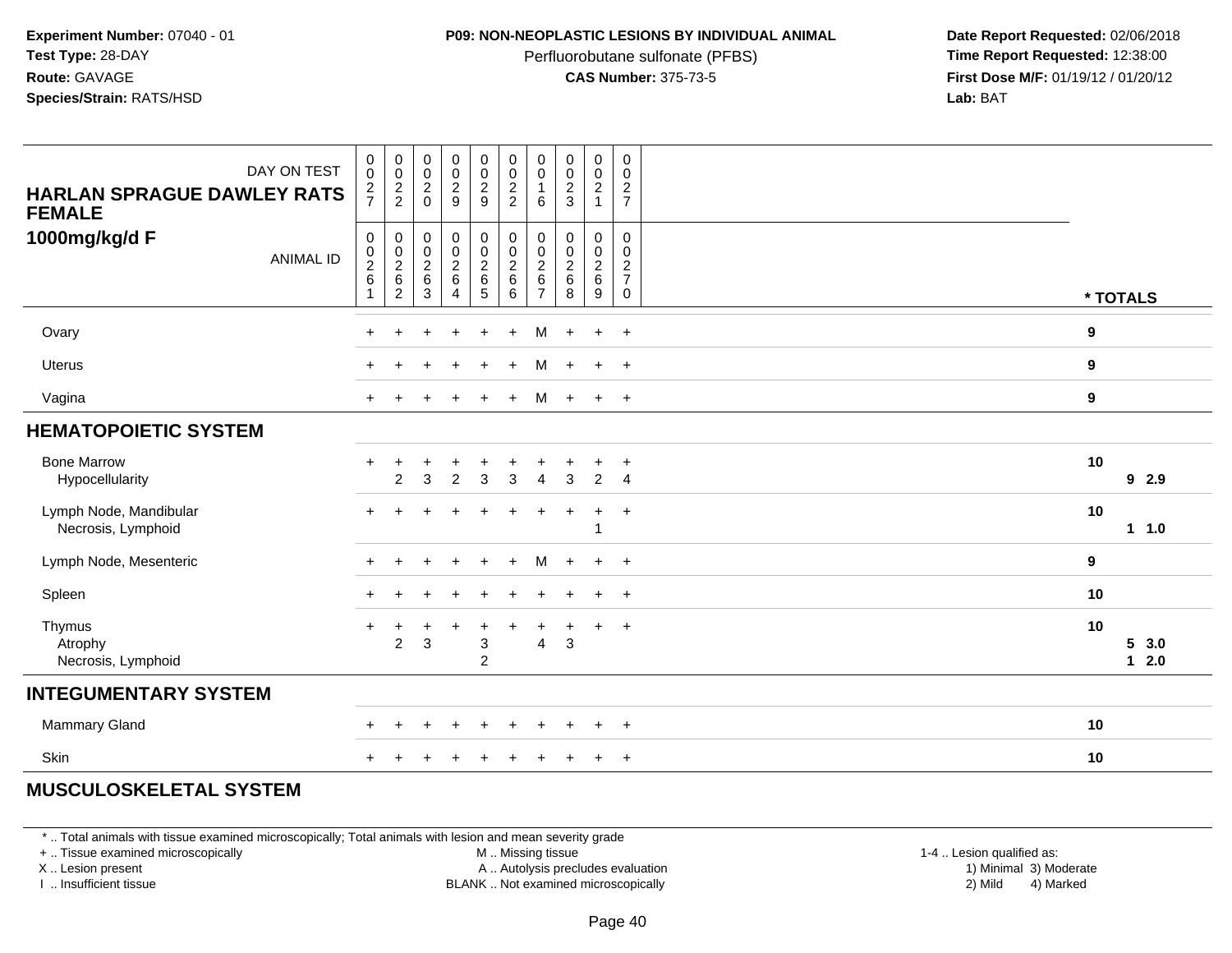## **P09: NON-NEOPLASTIC LESIONS BY INDIVIDUAL ANIMAL**

Perfluorobutane sulfonate (PFBS)<br>**CAS Number:** 375-73-5

| DAY ON TEST<br><b>HARLAN SPRAGUE DAWLEY RATS</b><br><b>FEMALE</b>                                                                                                                             | 0<br>0<br>$\frac{2}{7}$                                                 | $\pmb{0}$<br>$\mathbf 0$<br>$\frac{2}{2}$                             | $\begin{smallmatrix} 0\\0 \end{smallmatrix}$<br>$\overline{2}$<br>$\mathbf 0$ | 0<br>$\mathsf{O}\xspace$<br>$\overline{2}$<br>9               | $_{\rm 0}^{\rm 0}$<br>$\overline{2}$<br>9                        | $\pmb{0}$<br>$\pmb{0}$<br>$\overline{2}$<br>$\overline{2}$     | $\pmb{0}$<br>$\pmb{0}$<br>$\mathbf{1}$<br>$\,6$                     | $\pmb{0}$<br>$\mathbf 0$<br>$\sqrt{2}$<br>$\mathbf{3}$  | 0<br>$\pmb{0}$<br>$\boldsymbol{2}$<br>$\mathbf{1}$ | $\mathsf{O}\xspace$<br>$\mathbf 0$<br>$\overline{c}$<br>$\overline{7}$                |                                                                                                                                                         |
|-----------------------------------------------------------------------------------------------------------------------------------------------------------------------------------------------|-------------------------------------------------------------------------|-----------------------------------------------------------------------|-------------------------------------------------------------------------------|---------------------------------------------------------------|------------------------------------------------------------------|----------------------------------------------------------------|---------------------------------------------------------------------|---------------------------------------------------------|----------------------------------------------------|---------------------------------------------------------------------------------------|---------------------------------------------------------------------------------------------------------------------------------------------------------|
| 1000mg/kg/d F<br><b>ANIMAL ID</b>                                                                                                                                                             | $\mathbf 0$<br>$\mathbf 0$<br>$\overline{c}$<br>$\,6\,$<br>$\mathbf{1}$ | $\pmb{0}$<br>$\mathbf 0$<br>$\overline{2}$<br>$\,6$<br>$\overline{c}$ | $\pmb{0}$<br>0<br>$\overline{c}$<br>6<br>$\sqrt{3}$                           | $\mathbf 0$<br>$\mathsf{O}$<br>$\overline{2}$<br>$\,6\,$<br>4 | $\pmb{0}$<br>$\mathbf 0$<br>$\overline{2}$<br>$^6$ 5             | $\pmb{0}$<br>$\pmb{0}$<br>$\overline{2}$<br>$\,6\,$<br>$\,6\,$ | $\mathbf 0$<br>$\mathbf 0$<br>$\sqrt{2}$<br>$\,6$<br>$\overline{7}$ | $\mathbf 0$<br>$\mathbf 0$<br>$\overline{2}$<br>6<br>8  | $\mathbf 0$<br>0<br>$\overline{c}$<br>$\,6\,$<br>9 | $\mathbf 0$<br>$\mathbf 0$<br>$\overline{c}$<br>$\overline{7}$<br>$\mathsf{O}\xspace$ | * TOTALS                                                                                                                                                |
| Bone                                                                                                                                                                                          | $\div$                                                                  | ÷                                                                     |                                                                               |                                                               | $\div$                                                           | $\overline{1}$                                                 | ÷                                                                   | ÷                                                       | $\ddot{}$                                          | $+$                                                                                   | 10                                                                                                                                                      |
| <b>NERVOUS SYSTEM</b>                                                                                                                                                                         |                                                                         |                                                                       |                                                                               |                                                               |                                                                  |                                                                |                                                                     |                                                         |                                                    |                                                                                       |                                                                                                                                                         |
| <b>Brain</b>                                                                                                                                                                                  |                                                                         |                                                                       |                                                                               |                                                               |                                                                  |                                                                |                                                                     |                                                         | $\ddot{}$                                          | $+$                                                                                   | 10                                                                                                                                                      |
| <b>RESPIRATORY SYSTEM</b>                                                                                                                                                                     |                                                                         |                                                                       |                                                                               |                                                               |                                                                  |                                                                |                                                                     |                                                         |                                                    |                                                                                       |                                                                                                                                                         |
| Lung<br>Erythrophagocytosis<br>Fibrosis<br>Inflammation, Chronic Active                                                                                                                       |                                                                         |                                                                       |                                                                               | $\div$                                                        | $\ddot{}$<br>$\mathbf{1}$<br>$\overline{c}$                      |                                                                |                                                                     |                                                         | $+$                                                | $+$                                                                                   | 10<br>1.0<br>$1 1.0$<br>$12.0$                                                                                                                          |
| Nose<br>Olfactory Epithelium, Degeneration<br>Olfactory Epithelium, Hyperplasia<br>Olfactory Epithelium, Inflammation,<br>Suppurative<br>Olfactory Epithelium, Necrosis                       |                                                                         | 2<br>3<br>$\overline{c}$                                              | $\overline{2}$<br>2<br>$\overline{1}$                                         | $\overline{1}$                                                | $\overline{2}$<br>$\overline{c}$<br>$\mathbf{1}$<br>$\mathbf{1}$ | $\overline{4}$<br>3                                            | 3<br>3                                                              | $\overline{2}$<br>$\overline{1}$<br>3<br>$\overline{1}$ | $\overline{\mathbf{c}}$<br>3<br>$\mathbf{3}$       | $\mathbf 1$<br>-1<br>2                                                                | 10<br>$72.0$<br>4 1.5<br>82.5<br>$6 \t1.8$                                                                                                              |
| Trachea                                                                                                                                                                                       | $+$                                                                     | $\ddot{}$                                                             |                                                                               | $\ddot{}$                                                     | $\ddot{}$                                                        | $\ddot{}$                                                      | $+$                                                                 | $+$                                                     | $+$                                                | $+$                                                                                   | 10                                                                                                                                                      |
| <b>SPECIAL SENSES SYSTEM</b>                                                                                                                                                                  |                                                                         |                                                                       |                                                                               |                                                               |                                                                  |                                                                |                                                                     |                                                         |                                                    |                                                                                       |                                                                                                                                                         |
| Eye                                                                                                                                                                                           |                                                                         |                                                                       |                                                                               |                                                               |                                                                  |                                                                |                                                                     |                                                         |                                                    |                                                                                       | 10                                                                                                                                                      |
| Harderian Gland                                                                                                                                                                               |                                                                         |                                                                       |                                                                               |                                                               |                                                                  |                                                                |                                                                     |                                                         | $\ddot{}$                                          | $^{+}$                                                                                | 10                                                                                                                                                      |
| <b>URINARY SYSTEM</b>                                                                                                                                                                         |                                                                         |                                                                       |                                                                               |                                                               |                                                                  |                                                                |                                                                     |                                                         |                                                    |                                                                                       |                                                                                                                                                         |
| Kidney                                                                                                                                                                                        | $+$                                                                     | $+$                                                                   | $+$                                                                           | $+$                                                           |                                                                  | + + + + +                                                      |                                                                     |                                                         |                                                    | $+$                                                                                   | 10                                                                                                                                                      |
| *  Total animals with tissue examined microscopically; Total animals with lesion and mean severity grade<br>+  Tissue examined microscopically<br>X  Lesion present<br>I  Insufficient tissue |                                                                         |                                                                       |                                                                               |                                                               |                                                                  | M  Missing tissue                                              |                                                                     |                                                         |                                                    |                                                                                       | 1-4  Lesion qualified as:<br>A  Autolysis precludes evaluation<br>1) Minimal 3) Moderate<br>BLANK  Not examined microscopically<br>2) Mild<br>4) Marked |